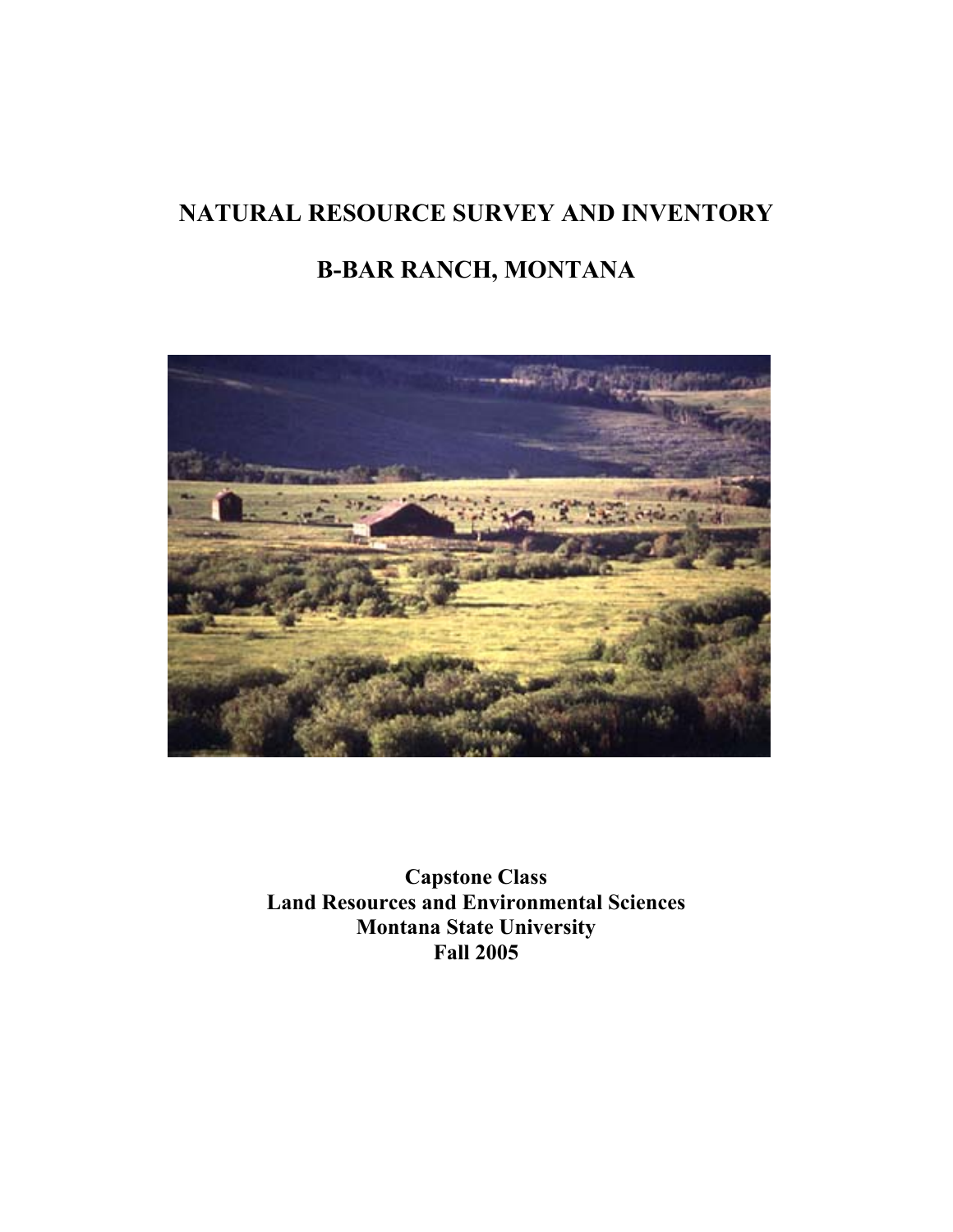# **Table of Contents**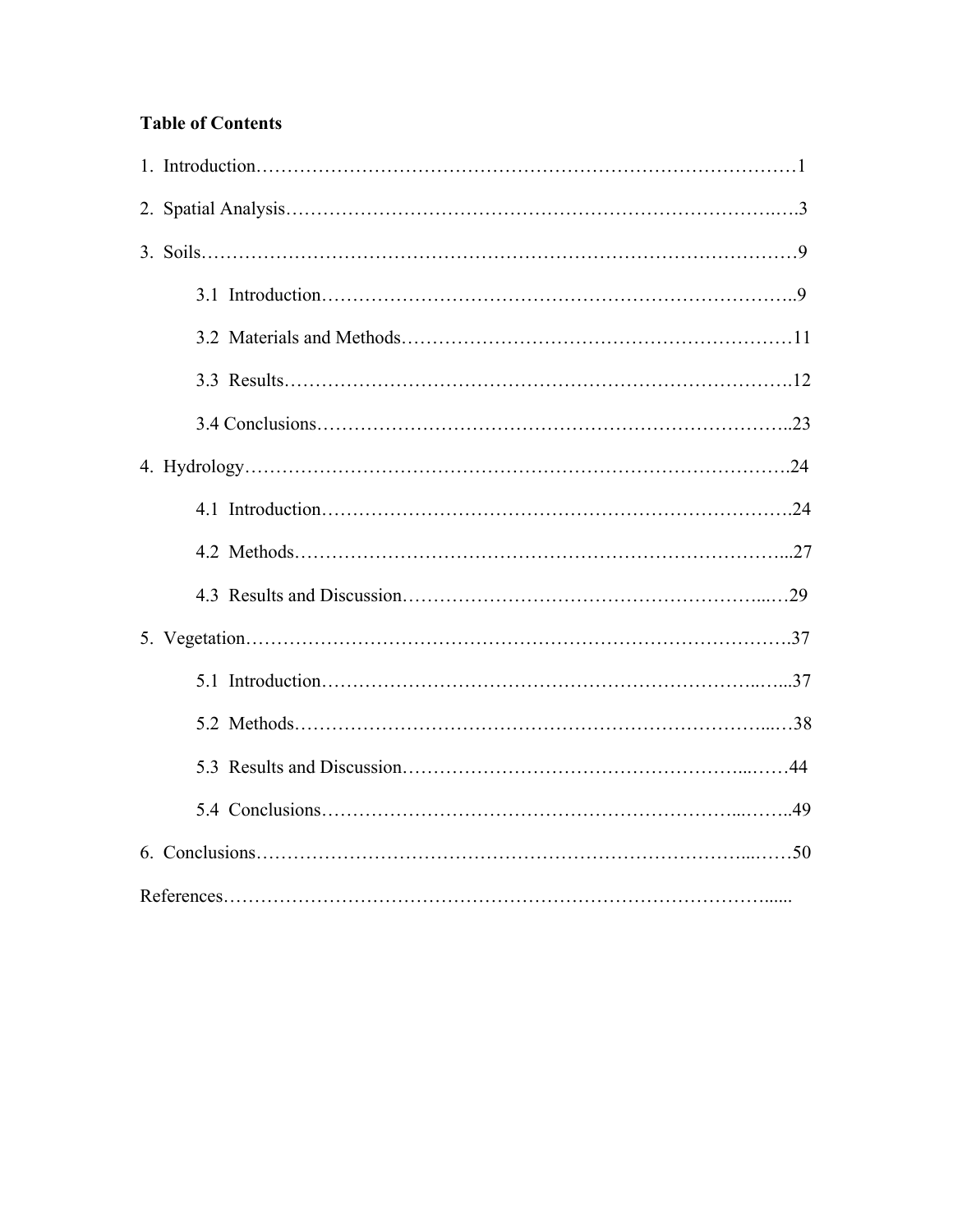#### **1. Introduction**

Traditional large-scale agriculture operations are progressing from a focus on production into a focus on conservation and holistic practices. The goals of these ranches are shifting from quantity production to quality use of the land resources available. To do this effectively, natural resource inventories are necessary to make ranch managers aware of what assets are available to make the best management decisions for the property. The Land Resources and Environmental Sciences senior capstone course for 2005 performed natural resource inventories and surveys for the B-Bar Ranch. The course is designed to give students in the LRES department a chance to apply knowledge gained in previous coursework to a field management problem. The overarching goal of the B-Bar study was to create baseline data by monitoring soils, hydrology, and vegetation and developing maps to provide spatial reference of natural resources and ranch infrastructure.

The goal of the soils group was to determine the accuracy of the NRCS soils map for the Davis meadow, assess soil fertility to maximize hay production, and look at the effects of a change in irrigation on the soil. The hydrology objectives were to analyze ecosystem structure and function based on clean water act parameters for physical, chemical, and biological components of the Tom Miner Creek. The vegetation group's objectives were to describe the tarweed community on ranch property and the impact of vinegar as a natural control method. The spatial group's objectives were to create baseline natural resource maps that the ranch could use to implement their management practices. The data collected by the capstone students can be used to recommend management strategies and to provide baseline data for future monitoring of resources.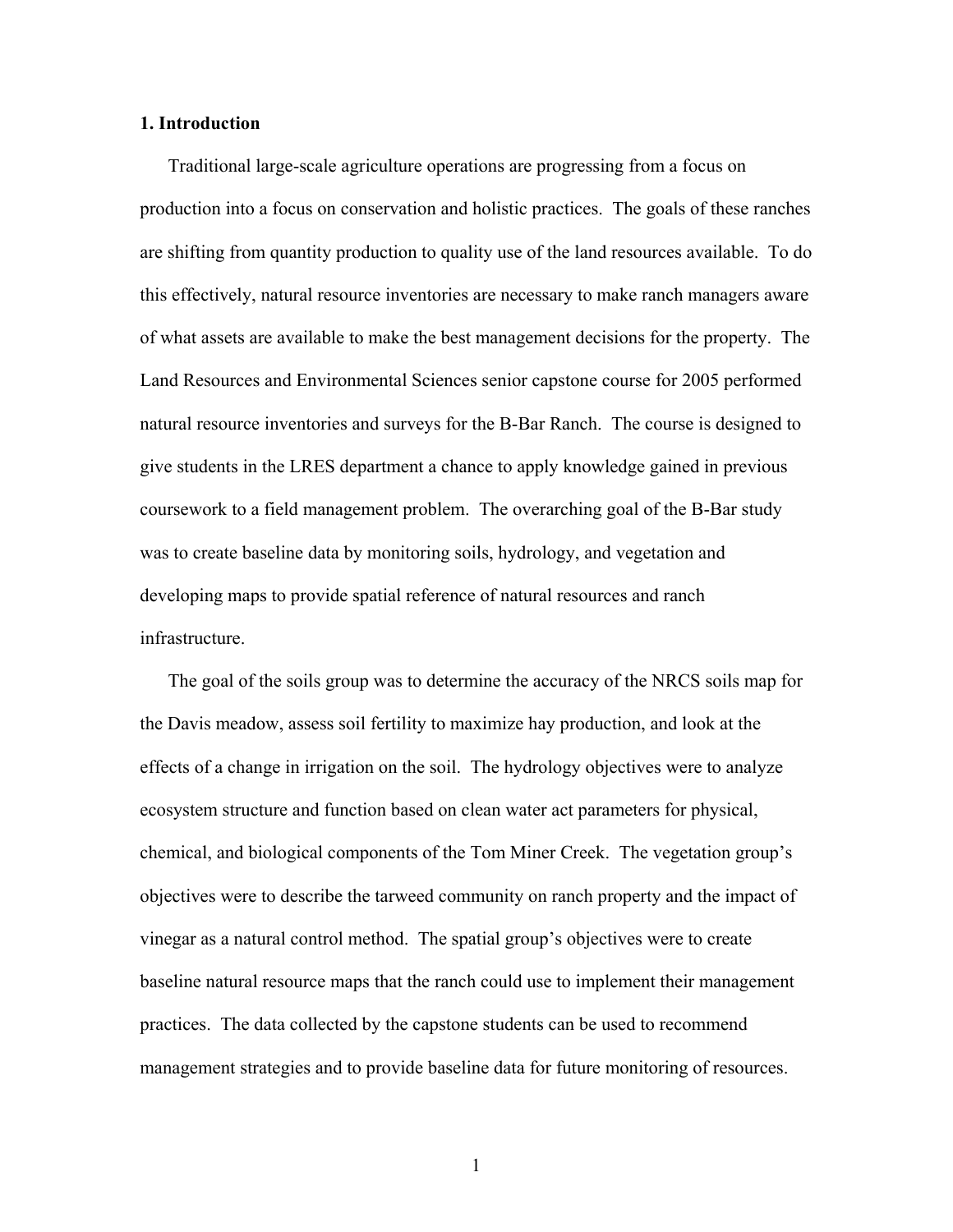The B-Bar Ranch is one of many ranches redirecting their practices from production towards the newer thought of conservation management. Located 39 miles south of Livingston, Montana in the upper end of the Tom Miner Basin (Figure 1.1), the B-Bar Ranch operates under the objectives of restoring natural character, maintaining ecosystem health, following low impact sustainable agriculture, and being a leader in rare breed conservation.



Figure 1.1 The B-Bar Ranch is located 39 miles south of Livingston, MT on the border of Yellowstone National Park.

Purchased by the current owners in 1978, the ranch is composed of 9,000 owned acres and 11,000 acres leased from surrounding forest service lands. Two thirds of the property is forested and riparian areas. The ranch property is surrounded by Gallatin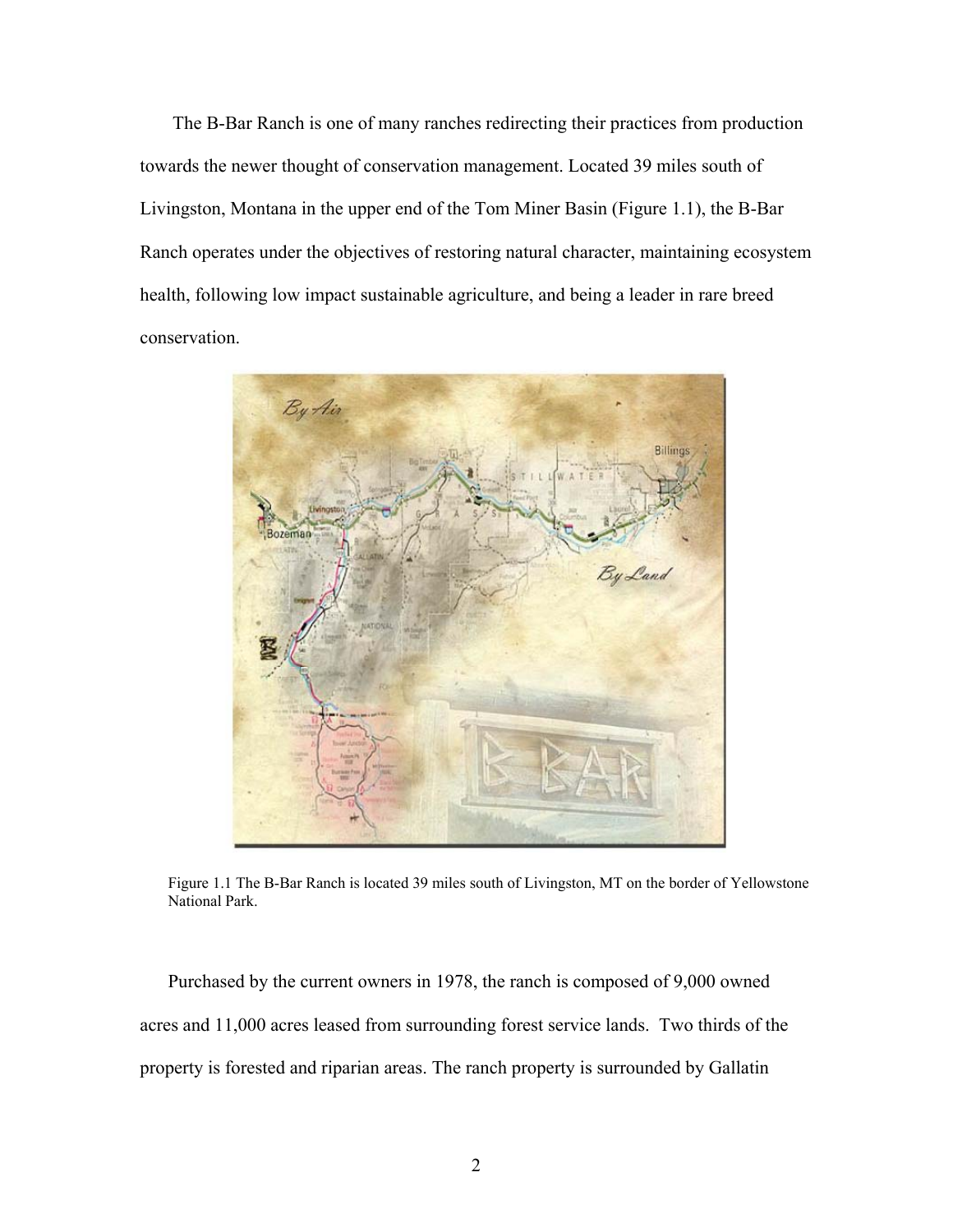National Forest Lands and shares its southern watershed boundary with Yellowstone National Park. These natural forest and riparian areas provide habitat for a diverse variety of Montana's fauna including elk, deer, moose, black and grizzly bear, bighorn sheep, mountain lion, lynx, porcupine, badger, beaver, coyote, marmot, and an abundance of bird species. The other third of the property is devoted to agriculture, all of which is holistically managed. Water is diverted from streams for irrigation of the 200-270 tons of hay and grain crops harvested from a single cut per growing season.

The two species the B-Bar strives to preserve are the White Park Cattle and the Suffolk Punch Draft Horse. Both species are originally from England and preserved at the ranch with the hopes that the genetic value of these species will be sustained for future use. During the time of the capstone study, the ranch supported 25 head of cattle. The international population of Suffolk Punch Draft Horses is 1350 and 35 of them are cared for at the B-Bar ranch. The horses are used to harvest 50-70 tons of hay each season. Although the property is not operating as a dude ranch for visitors, the ranch owners let non-profit environmental groups use their facilities for conferences.

#### **2. Spatial Analysis**

The goal of the spatial group was to use a Geographic Information System, or GIS, to create maps where data can be visually displayed and spatially referenced. A baseline map (Figure 2.1) of the B-Bar Ranch was created using Global Positioning System (GPS) data, geographic information and GIS software. This map includes pastures, roads, irrigation ditches, headgates, pipelines, ponds and streams. The spatial group used a GPS to map irrigation ditches, pipelines, ponds and head gates in the field. The pastures were delineated manually from points previously collected by the B-Bar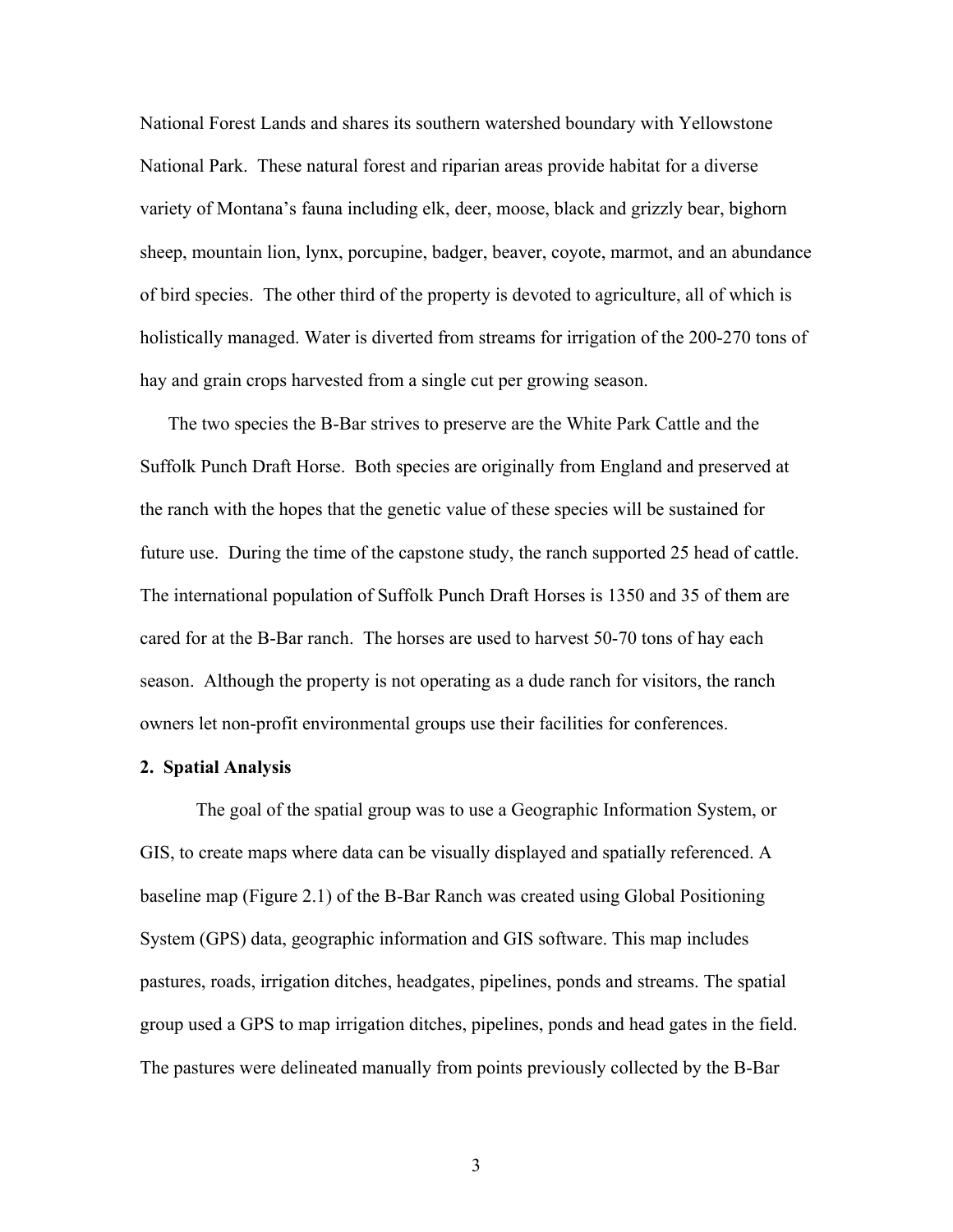staff. The digital orthoquadrangle (DOQ), stream and road information was obtained from the Montana Natural Resource Information System (NRIS) website. (http://nris.state.mt.us/)



Figure 2.1 Baseline map of pastures, roads, irrigation ditches, head gates and streams.

A map was created to display the Tom Miner watershed (A1.1). This map provides the ability to consider larger scale hydrological processes that influence water quality of Tom Miner creek, and soil erosion and deposition events that occur in the pastures. Delineation was done using a digital flow accumulation function the pasture layer was brought in for spatial reference. The stream layer was brought in to show all the streams within the watershed and the DOQ is used for spatial reference.

A precipitation map (A1.2) was created utilizing statewide precipitation data obtained from NRIS and displayed across the Tom Miner watershed. This map could provide further insight into hydrological processes and be used to create erosion models.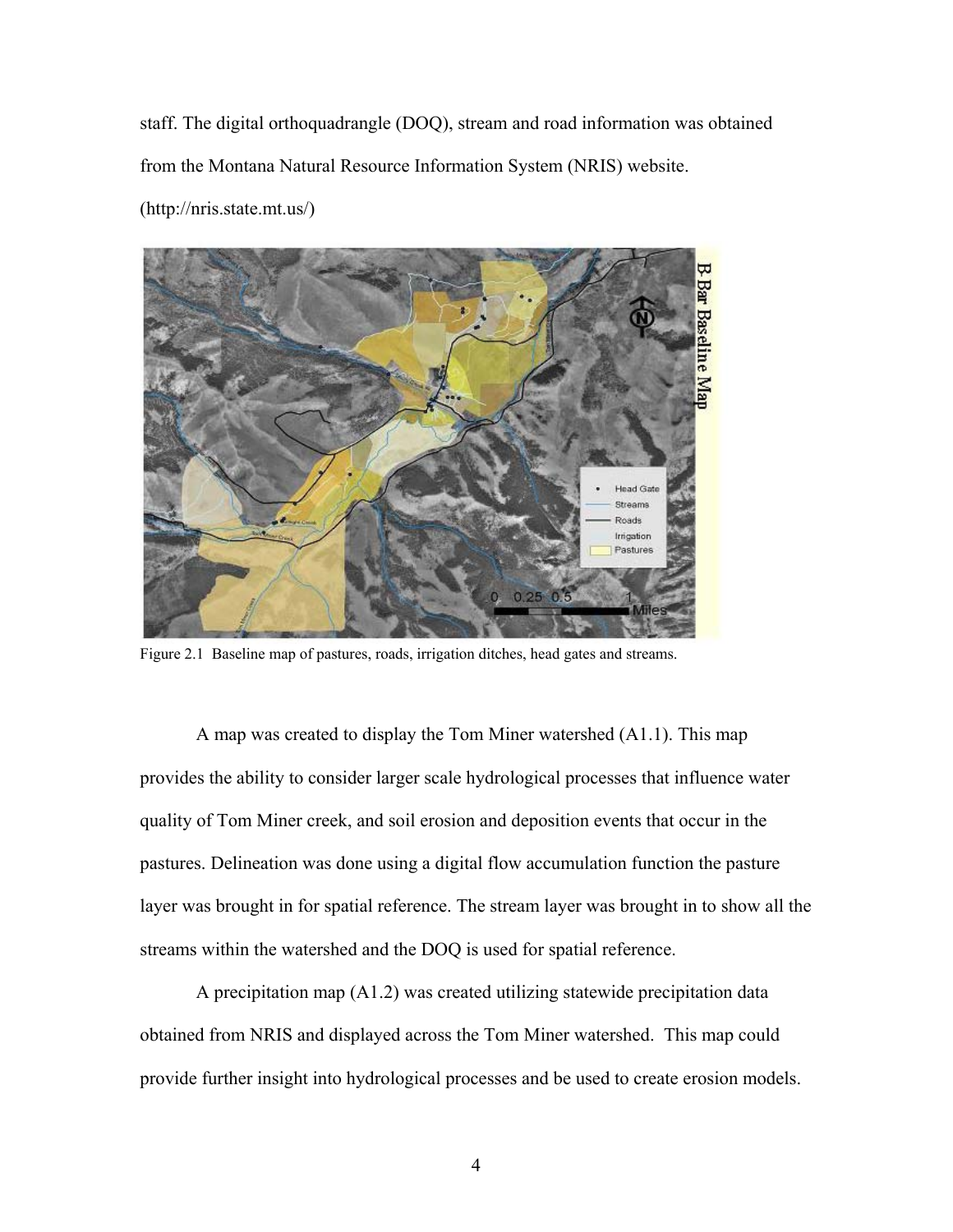The slope and aspect map (A1.3) was created using a digital elevation model (DEM). This map is could be useful for understanding general vegetation type and distribution and soil formation. Aspect information could also be used if the B-Bar ranch managers were interested in using solar panels to generate electricity on the property. The landownership map (A1.4) was made by using a DOQ and a statewide map of landownership obtained from the NRIS website and applied to the watershed. The map is useful for understanding location in the watershed and securing water rights.

The following habitat maps (A1.5- 1.8) show some of the different wildlife species and their distribution on and around the ranch property. The wildlife distribution data was obtained from NRIS and display on the DOQ. Streams and pastures layers were included in these maps to provide spatial reference. These can be used to implement grazing plans for the domestic breeds on the ranch. Knowledge of the wildlife habitat in the area is important for sustaining the native species diversity on the ranch. These maps will also be useful for preventing disruption of the wildlife that share their homes with the ranch.

Future capstone classes may wish to utilize the GPS data set and GIS applications by conducting analysis based on the spatial distribution data. Future GPS data collection on the ranch could include mapping of riparian areas, structures, and any other feature that the ranch requests. Future analysis could be performed to create maps and databases showing areas susceptible to erosion, soil distribution, vegetation classification, and crop yield.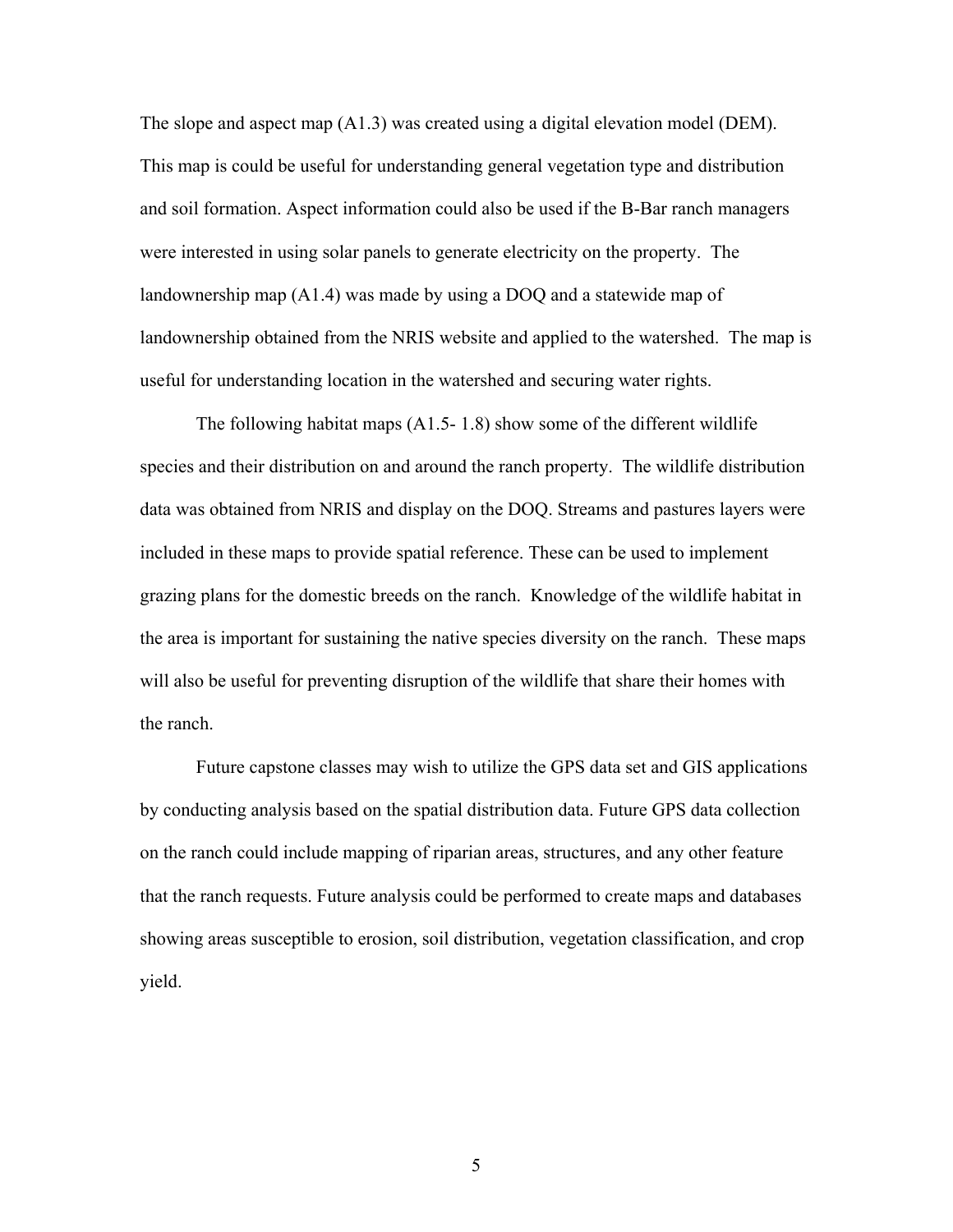#### **3. Soils**

#### **3a. Introduction**

 An assessment of soil conditions in the Davis meadow was performed as part of the B-Bar ranch natural resource inventory. The meadows are the primary haying and grazing areas of the ranch. Both are located southwest to the ranch's main buildings. At an elevation of 2011 m, the ranch manager estimates that the growing season lasts between 30 and 60 days per year. Dominant vegetation includes a mix of timothy (*Phleum pretense*) and smooth brome (*Bromus hordesceus*); weedy species such as thistles (*Cirsium arvense, Cirsium vulgar*) and houndstongue *(Hieracium cynoglossoides*) were also present. To sustain an annual yield of one ton of hay per acre year, the meadow is flood irrigated from May until June using water from adjacent Tom Miner Creek. Use of livestock after haying provides the only source of input. The Davis meadow is the ranch's primary source of hay production, hence a thorough understanding of the soils is needed to promote sound land management practices that will enhance soil fertility and ultimately ensure optimal vegetative growth

Soil fertility encompasses the dynamic nature of the soil and includes such properties as texture, organic matter content, hydrology, pH, and nutrient availability (Haynes 2005). Soil properties within the B-Bar ranch have been documented on survey maps developed by the Natural Resources and Conservation Service (NRCS). The Davis meadow lies within the Foolhen-Slocum-Shewag complex (unit 1219); the soil types within the unit are classified as Mollisols. The suborders include aquic for the Foolhen soil and cryic for both the Slocum and Shewag. Requirements for a Mollic order include a mollic epipedon with a base saturation of  $> 50\%$ , organic carbon content of  $> 0.6\%$ , and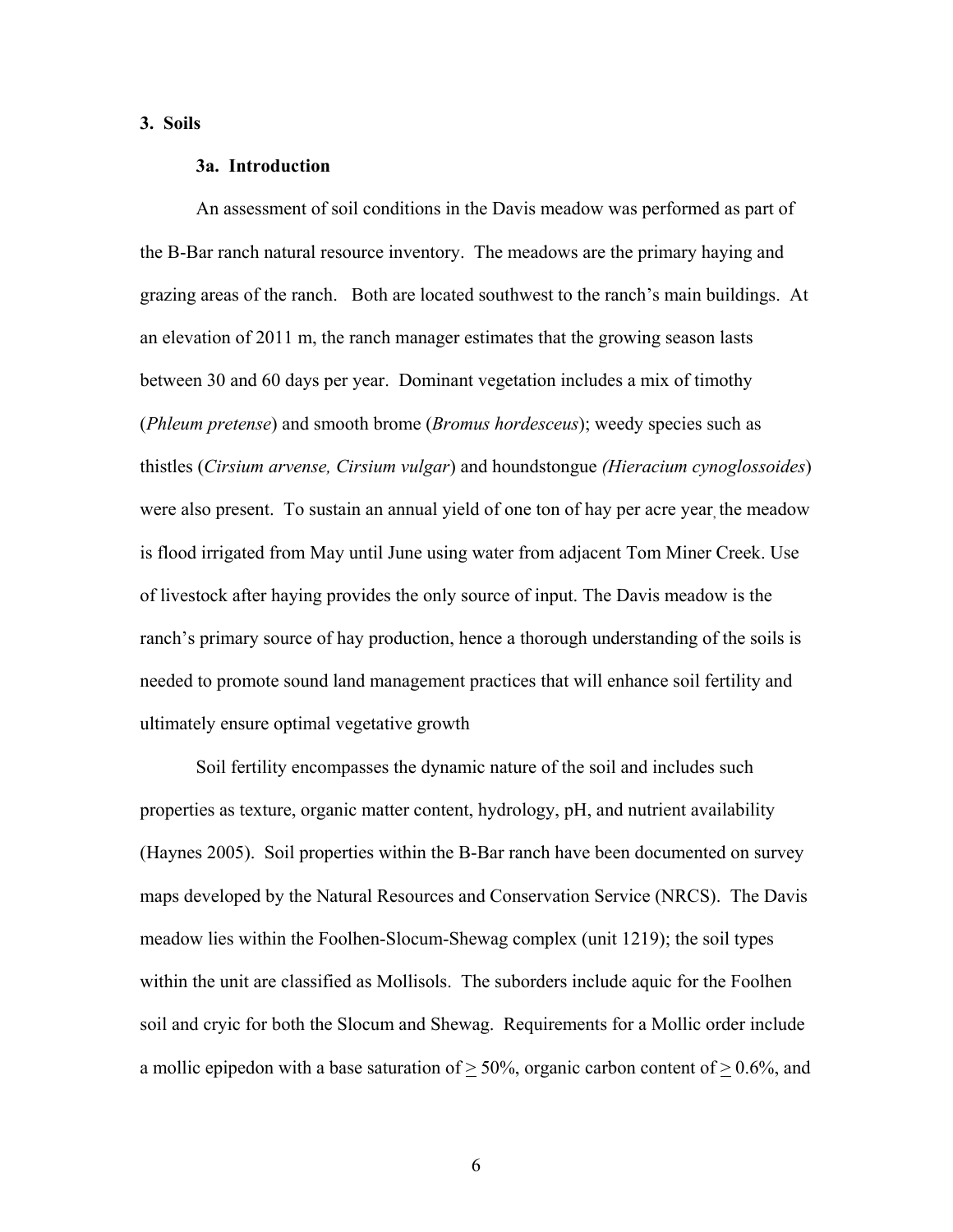a Munsell value/chroma of  $\leq$  2. Unfortunately, map units of representative soil series commonly comprise only 40-50% of the soils designated in the mapping unit name (Pennock 1987). Because soil variability exists within map units, it is crucial to identify areas of similar soil properties and manage accordingly.

Soil nutrient levels are also important for crop production, as they can determine plant biomass capacities (Chapin 1986). Unfortunately, nutrient testing has never been conducted in either meadow. Nutrient testing data can aid the land used in making management decisions. Nutrient testing often includes nitrate, phosphorus, ammonia and carbon. These are some of the nutrients that potentially could be limited within soils typical of this region.

Familiarity with possible effects of irrigation on soil properties is imperative because supplemental water is used to sustain the current hay yield. Water applied in excess or at inappropriate times may cause large losses of mobile nutrients, particularly of nitrogen (Cook 1986). The B-Bar manager indicated interest in switching from flood irrigation to sprinkler irrigation therefore the pros and cons of both irrigation types and their impacts on soil quality and vegetation production were investigated.

With consideration to the issues addressed, specific objectives of this project were to first ascertain whether soil variability within the Davis meadow is reflected in NRCS soil map unit 1219. Secondly, to assess soil fertility to determine whether nutrients are limiting hay production and address concerns related to proposed changes in irrigation practices.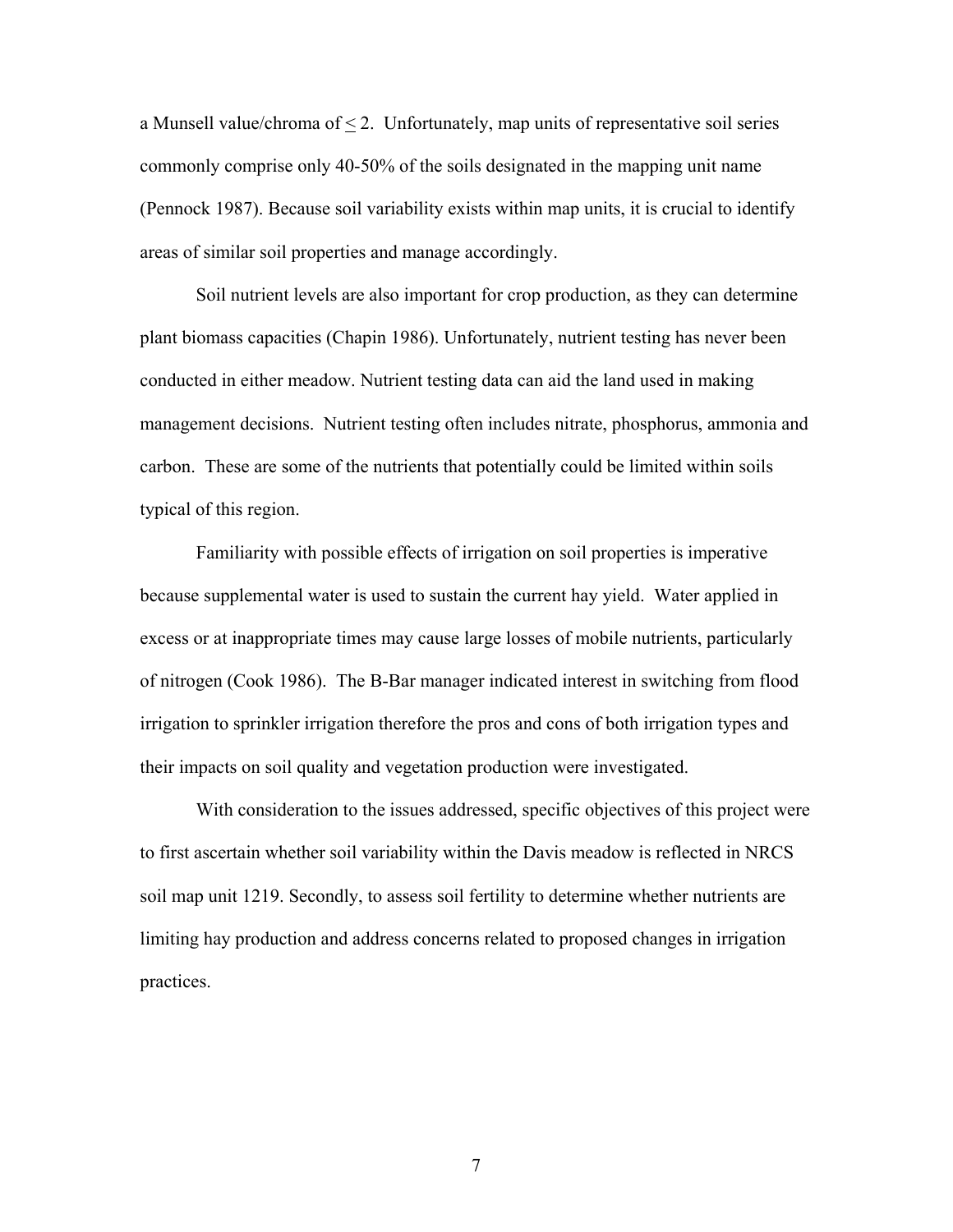#### **3b. Materials and Methods**

Soil samples were collected August 23-24, 2005 from the Davis meadow. Ten transects were created to allow for systematic sampling (Figure 3.1). Sample cores using a corer with a 5.7 cm diameter were taken from 0-10 and 10-30 cm depths in the soil at 15 paces along each transect. Soil texture, color, and dominant vegetation were recorded at even sites. Spatial location of each sample was recorded by a Trimble GeoXT GPS receiver capable of submitter accuracy. Three soil profiles were examined; two located on opposite sides of Tom Miner Creek, and the third in the hayed portion of the Davis meadow next to an irrigation ditch. Dominant horizons, indicated by texture, structure,



effervescence, roots, and color were identified.

Soil samples were dried at 50 °C for 48 hours, then weighed dry.

greater than 2 mm

Coarse fragments Figure 3.1: Transects and sample points in the Davis meadow. Soil profile sites are indicated by blue markers.

diameter, along with plant biomass, were removed and weighed. Soil samples were finely ground into a powder using a mortar and pestle and prepared for storage. Samples prepared for carbon and total nitrogen were milled to fine powder in a ball mill (Pica Blender Model 2601).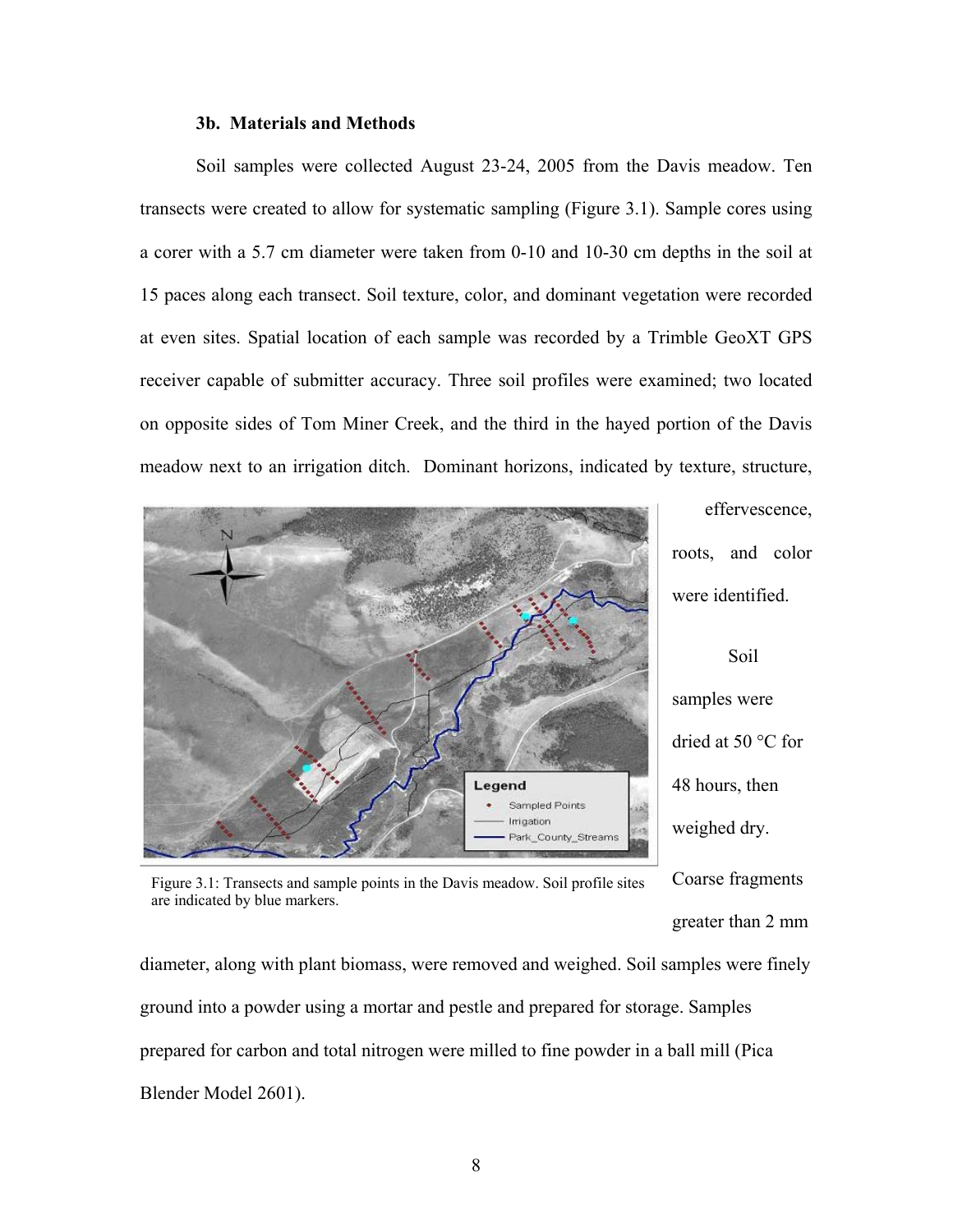Lab analysis of Bray phosphorus, nitrate and texture were conducted at the University of Nebraska, Lincoln, while electrical conductivity (EC), inorganic and total C, total nitrogen, and pH were tested at Montana State University. EC was tested with an Oaklon ECTestr High EC probe and pH was determined using Chlorophenol Red and Bromothymol Blue indicators. Total carbon and nitrogen were measured by combustion using a LECO TrueSpec C/N analyzer, and inorganic carbon was obtained using a modified pressure calcimeter method (Sherrod, et al. 2002). Organic carbon was assessed by subtracting the inorganic carbon from total carbon, from which percent organic matter was determined by the Walkey-Black Method (Recommended Soil Test Procedures 1998**)**. Results were spatially depicted using ArcMap 9.0 Geographic Information System software. A summary of analyzed soil properties can be found in Table 1.

#### **3c. Results**

*Textural Variability:* Based on observational and quantitative analysis, some soil variability exists in the Davis meadow. Much of this variability is evident in the three soil profiles. The black matrix, abundance of roots, and strong granular structure found within the Ap horizon (0-23 cm) of Profile One indicate relatively high organic matter content typical of a Mollic epipedon (Figure 3.2). Buried A-horizons, observed at 64-65, 95-96 and 115-117.5 cm, suggest periods of flooding. Both flood evidence and Mollic soil properties are consistent with the NRCS description for this unit.

The profiles near the creek, however, did show variation from the NRCS depiction of Mollic soils within the meadow. Profile Two, north of the stream bank, had a shallow A-horizon developing over a thick alluvial deposit with large fragments (Figure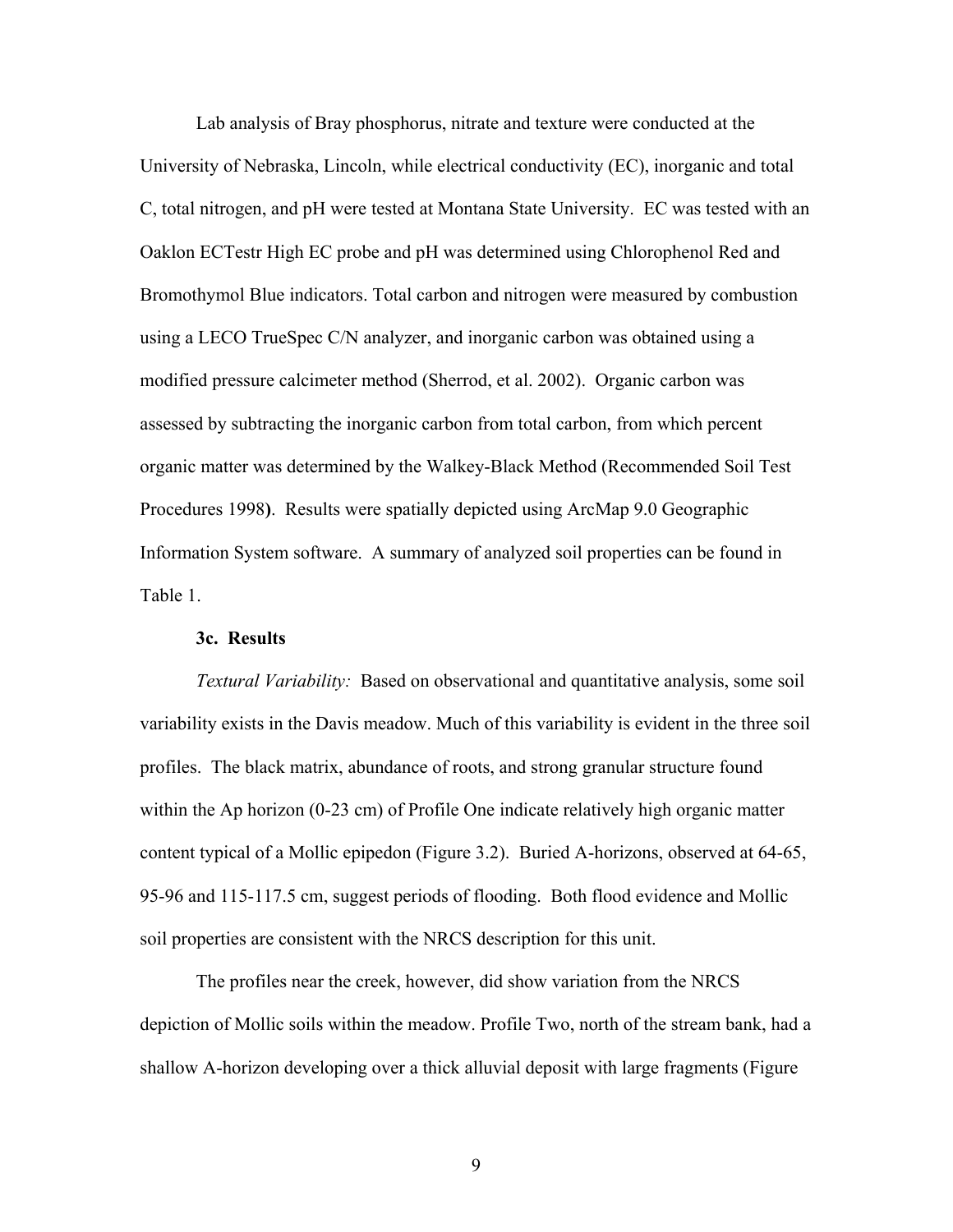3.3). A depositional layer underlying a thin A-horizon was also observed in Profile Three, located south of the stream (Figure 3.4). However, the alluvial material in this profile was silt-sized and lacking in large fragments. Buried A-horizons were observed in both profiles. Because the A-horizons for these two profiles are so shallow, it is unlikely that they meet Mollic depth requirements  $( \geq 18 \text{ cm})$ . Differences in depositional material may reflect stream characteristics at the time of flooding. Floodwater may have been more turbulent on the northern side, allowing larger material to be deposited.



Figure 3.2: Soil Profile One, with a deep OM-rich surface and buried A-horizon.



Figure 3.3: Soil Profile Two, with evidence of alluvial deposition overlying buried A.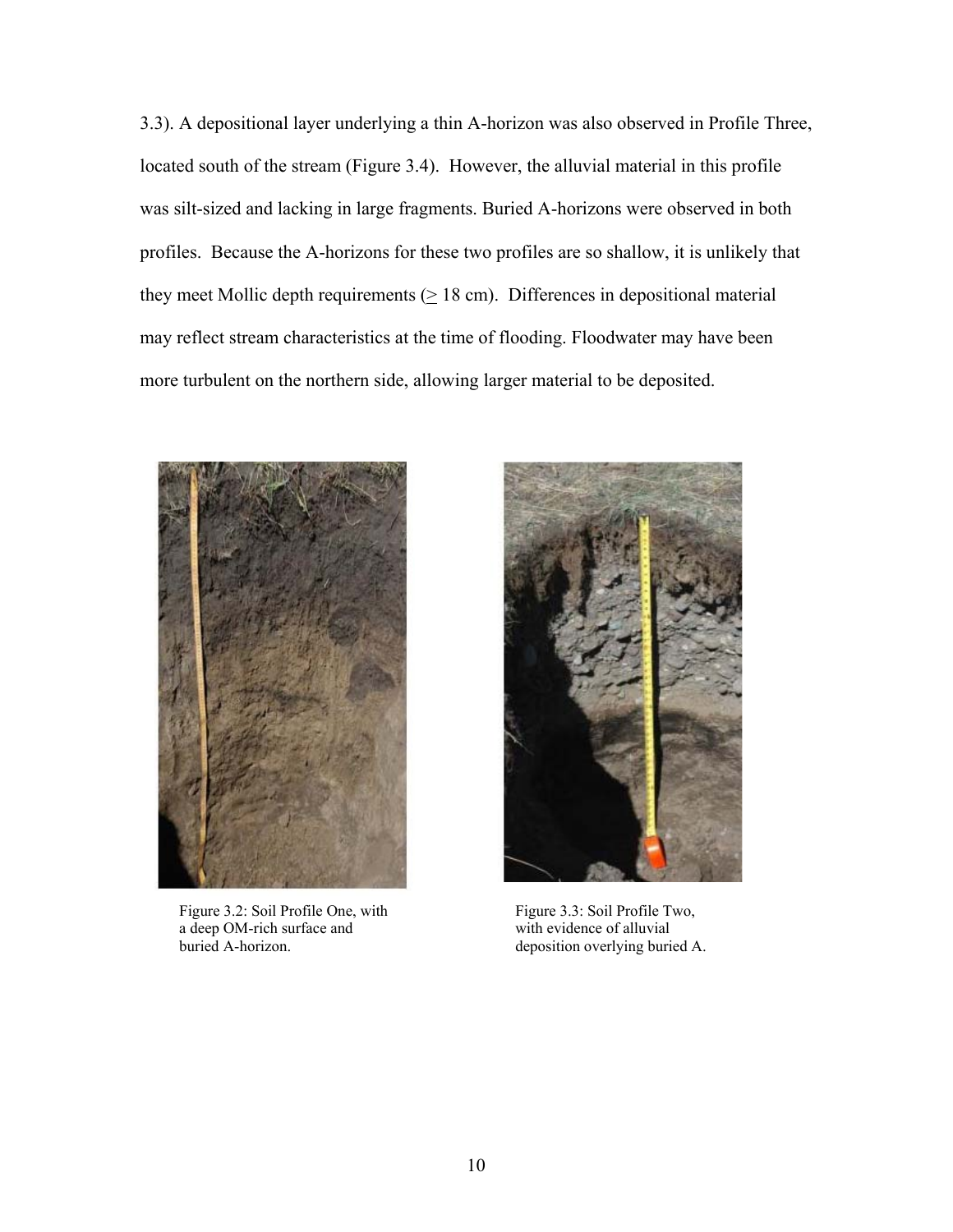

Figure 3.4: Soil Profile Three, with silt-sized alluvial deposits overlying a buried A- horizon

Variability in soil texture is also apparent across the landscape. From the southwestern to the central portion of the Davis meadow, texture is predominately loam and sandy clay loam (Figure 3.5). A range of textures, including more clayey soils, is observed towards the northeastern corner, indicating hydrologic influence on substrate size.

## *Nutrient Variability:*



Nutrient levels were found to vary within the sampled area. Phosphorus in the soil

Figure 3.5: Spatial distribution of texture across the Davis meadow. the result of the Texture is primarilyloam and sandy clay loam to the southwest and becomes varied in the northeast corner, near Tom Miner Creek.

from the un-hayed field was about twice as high as levels from the hayed field soil, with more variability within the unhayed field soils (Figure 3.6). The decrease in variability could be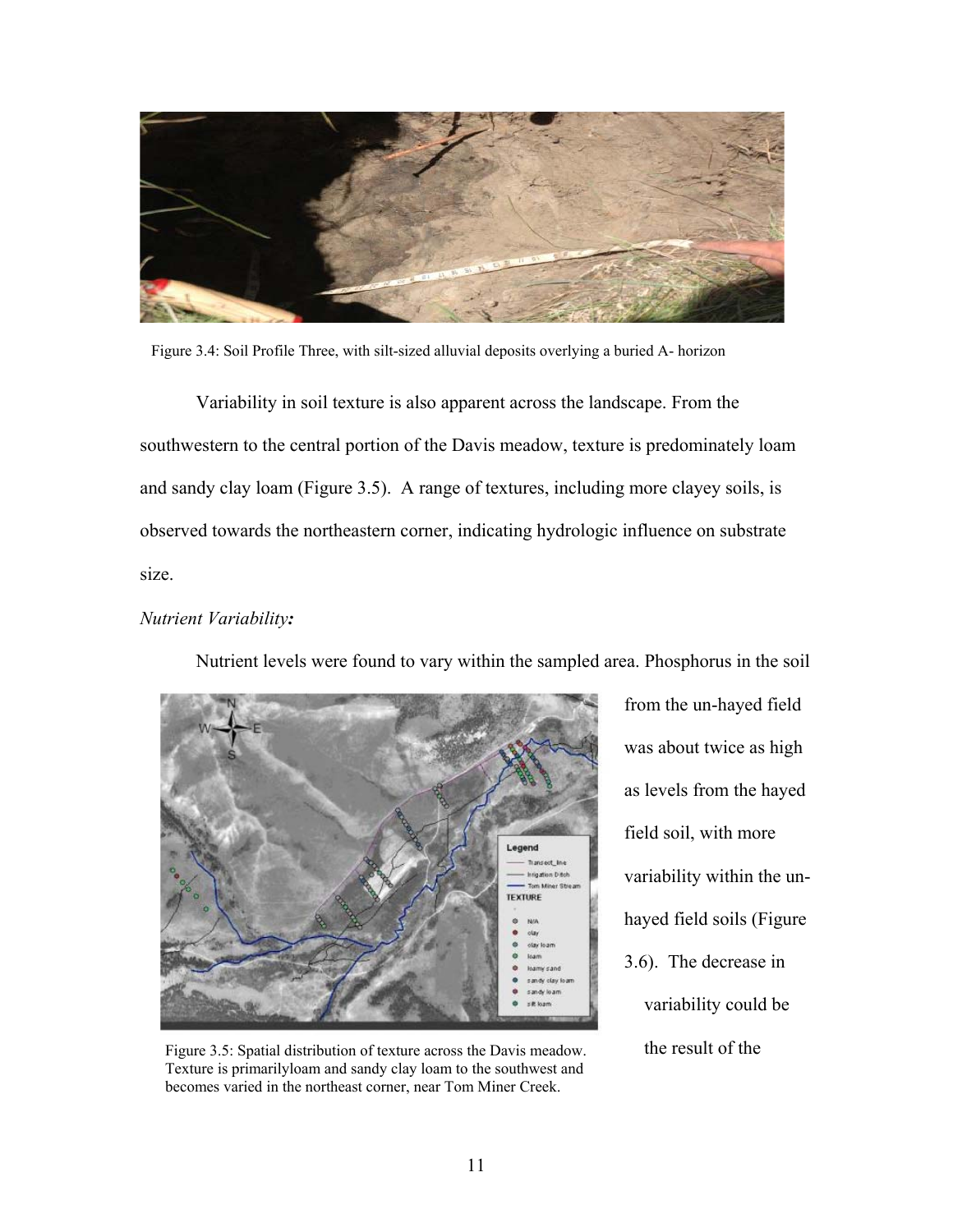removal of nutrients with harvested biomass because the soil measurements were taken at the end of the growing season. Areas of sandier soils and optimal pH (between 5 and 7) may create a situation where phosphorus is quite mobile and may leach below the vadose zone and into the groundwater. Phosphorus leaching concerns are further discussed under management implications.



Fig. 3.6Phosphorus concentrations in un-hayed and hayed portions of Davis meadow. Dark black indicates median, whiskers indicate maximum and minimum values.

Organic matter levels also showed variability across the floodplain. Figure 3.7 shows that greater variability in organic matter content was observed within the un-hayed field than in the hayed field. This was not surprising, as cultivation within a field tends to create a more homogenous soil.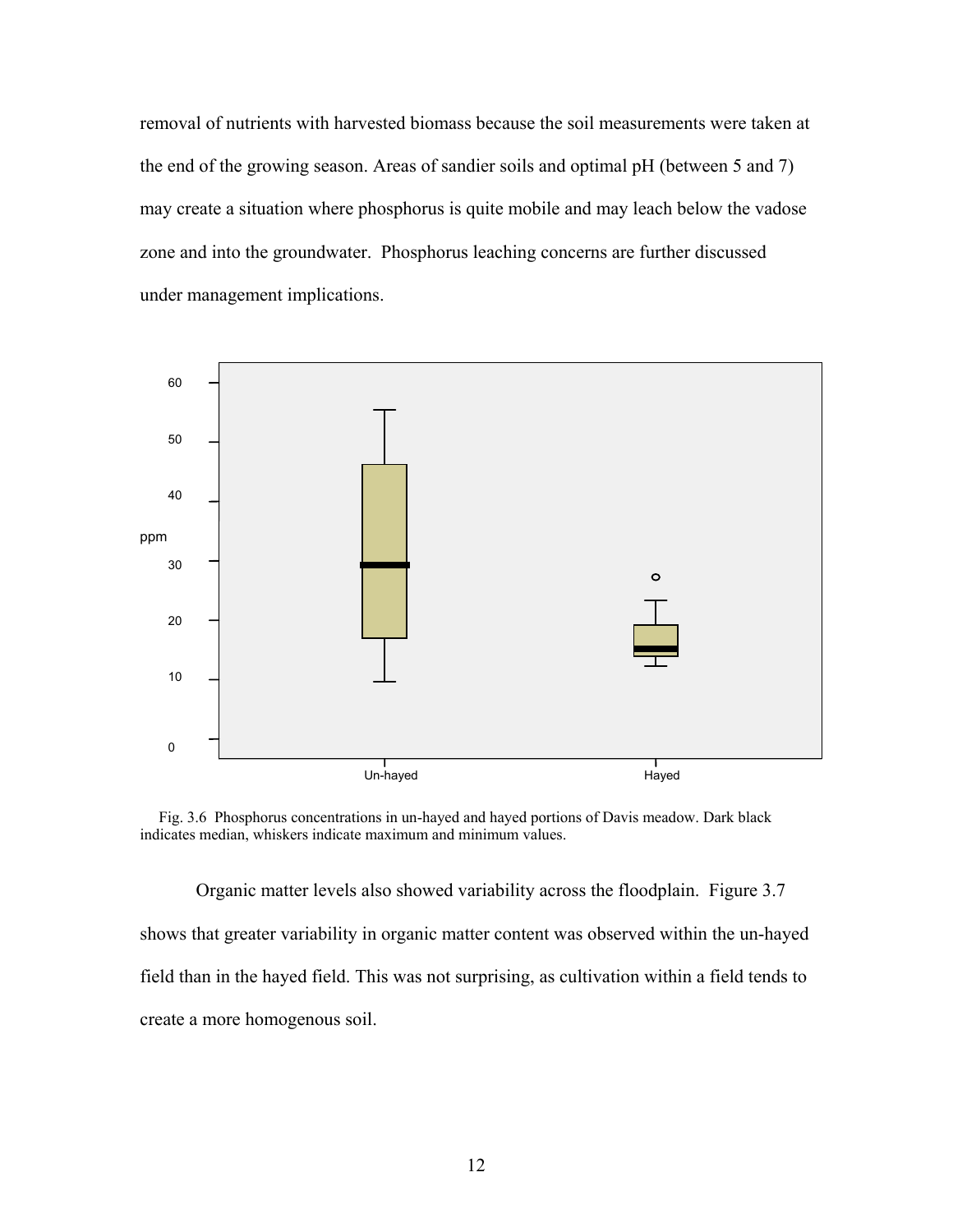

Fig.3.7 Percent organic matter in hayed portions of Davis meadow, and within the floodplain near Tom Miner Creek. Dark line indicates median, whiskers indicate maximum and medium values.

Figure 3.8 illustrates the spatial variability of total nitrogen. Soil variability in



Figure 3.8. Variability in total nitrogen throughout the transects.

combination with the current irrigation system may contribute to nitrogen variability. Differences in water distribution across the meadow may lead to inconsistency in plant productivity, which will inevitably result in varying nitrogen concentrations.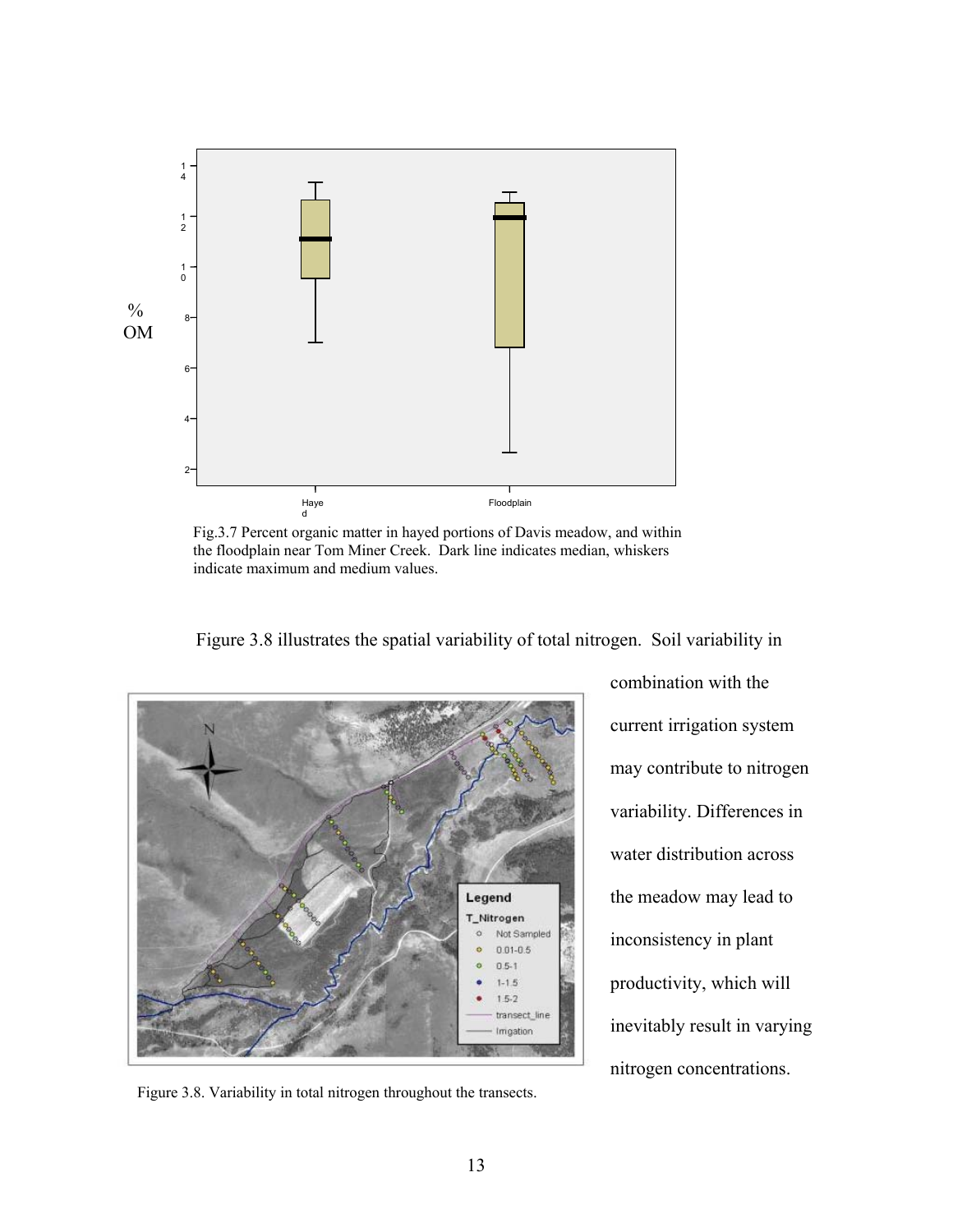*Productivity*: For the ranch to sustain their current production of one ton per acre of hay, 18 pounds of available nitrogen must be present in the top 10cm of soil (Jacobsen 2003). According to the conducted nutrient analysis taken at the end of the summer, much of the field already contains the 18-pound requirement of measured nitrate (Table 3.1).

Table 3.1. Minimum, maximum, and average values for sampled nutrients.

|      | OM%   | %N   | <b>BRAYP PPM</b> | <b>NO3 PPM</b> | NO <sub>3</sub> Ib/a | рH   |
|------|-------|------|------------------|----------------|----------------------|------|
| min. | 2.65  | 0.1  | 9.67             | 0.61           | 1.22                 |      |
| max  | 38.82 | 1.79 | 55.49            | 31.18          | 62.36                | 6.6  |
| mean | 11.06 | 0.51 | 23.23            | 12.05          | 24.1                 | 6.44 |

Nitrate levels at the end of the growing season are assumed to be lower than they will be in the spring since plants will have depleted nitrate levels over the growing season. Each percent of organic matter present in a given field can represent up to 15 pounds of available nitrogen per acre. Current levels of organic matter, ranging from 6% to 18%, would suggest sufficient levels of nitrogen for the spring growing season. Production of hay will likely not be limited by nutrient deficiencies but rather by uneven water distribution or climate, as indicated by the short growing season.

*Management Implications***:** The B-Bar Ranch is considering switching from flood irrigation to sprinkler irrigation, which is often done, in an attempt to decrease water use. Sprinkler irrigation also increases the area covered by the same volume of water and may lead to an increase in hay production (Venn, et. al 2004). The basis for this increased yield is that water can be applied and utilized more effectively to the farmed area in a sprinkler irrigation system.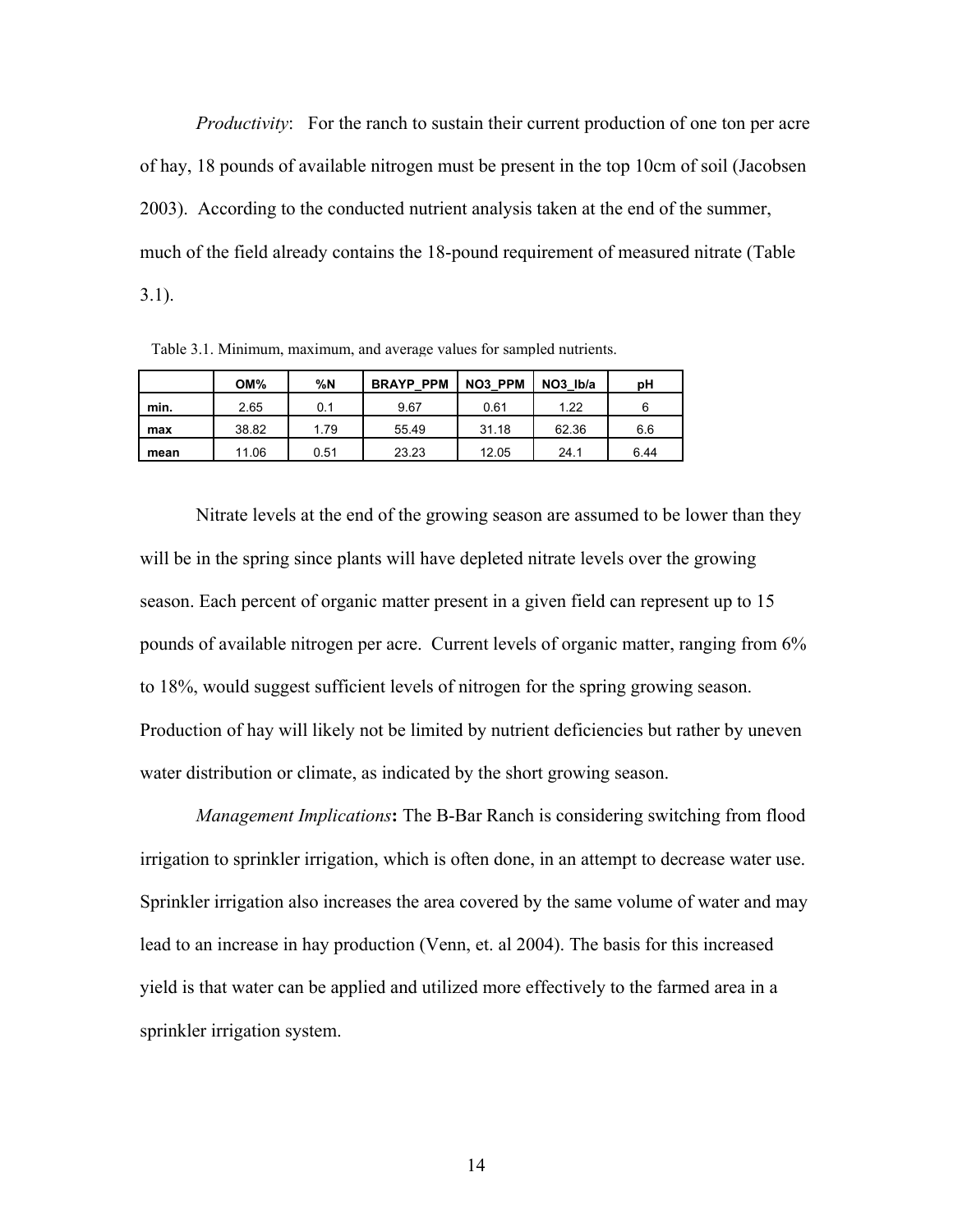The second benefit of sprinkler irrigation would be a reduced risk of leaching important nutrients from the vadose zone to river or water supply. With flood irrigation, water is flooded across the soils surface, resulting in preferential flow, which is the infiltration of water through pathways of least resistance or preferred pathways (Hillel 2004). Often these pathways are restricted to small pockets within the soil (Jury and Fluher 1992; Flury, et al. 1994; Steenhuis, et al. 1996), resulting in leaching in grasslands or cornfields respectively (Sinaj, et al. 2002, Spalding, et al. 2001). On the B-Bar Ranch, the physical properties of the soil would suggest that nutrients could be susceptible to leaching.

Nutrient levels at varying distance from the irrigation ditch were assessed in Figure 3.10 to determine whether flood irrigation could cause of the variability in OM



Figure 3.10. Nitrogen concentrations as a function of distance from irrigation ditch.

and total N. Total nitrogen concentration increases with distance from the ditch. Further studies with larger numbers of samples at different times during the growing season may lead to a better understanding

of the interactions between water and nutrient concentrations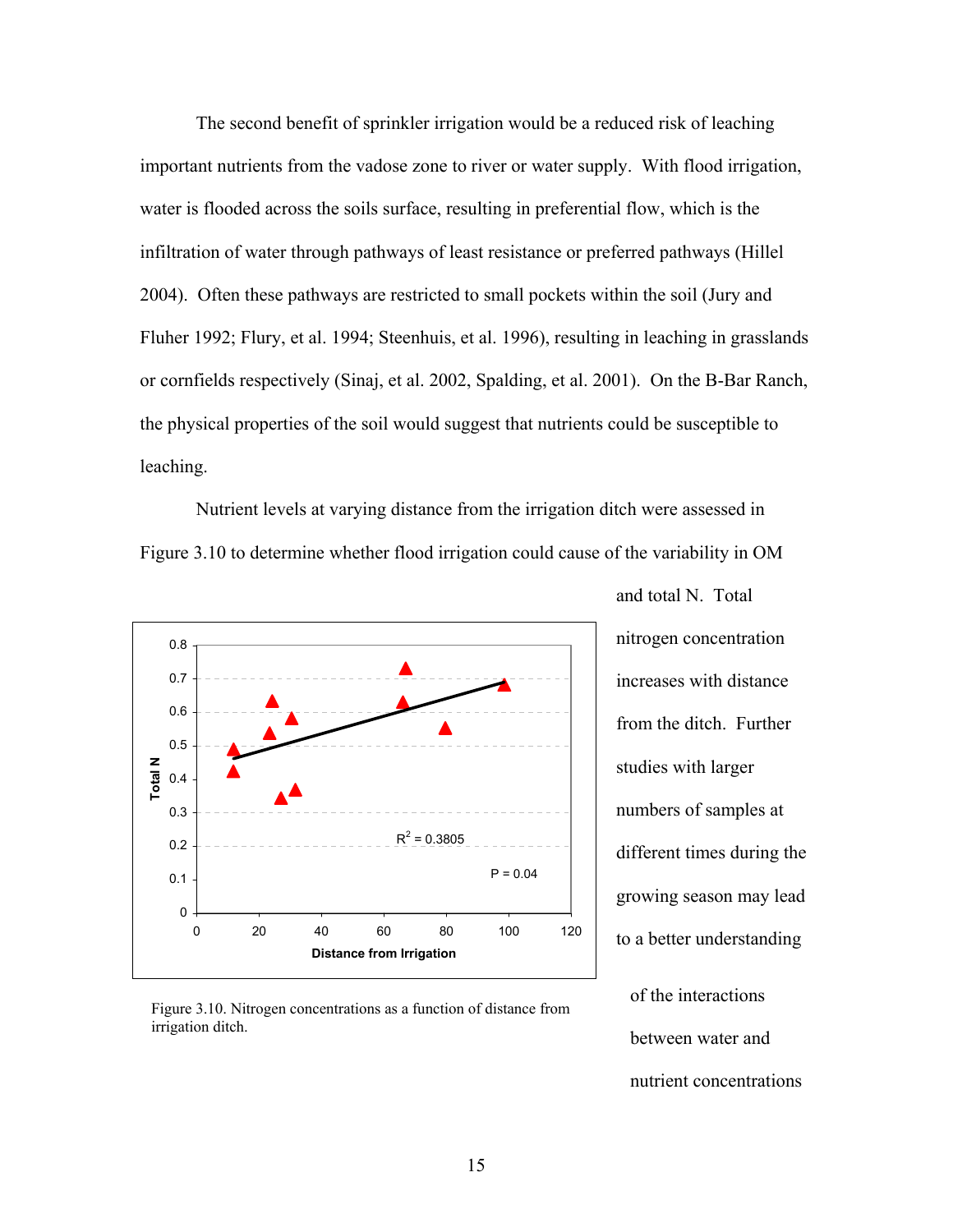in the Davis Meadow. Flood irrigation benefits to the ranch are discussed in the hydrology section of the paper.

#### **3d. Conclusions from Soil Assessments**

Upon the completion of soil physical and chemical analyses there was significant variability within the NRCS soil map unit 1219. Textural variation could be seen within the Davis Meadow from simple observations made in the field. From studying soil profiles, it was obvious that different parts of the floodplain have a different physical makeup (substrate size) due to the meandering nature of a seasonally powerful stream. Variability could also be seen from the lab analyses conducted by the MSU Capstone Soils Group.

Secondly, the current hay productivity in the Davis Meadow of the B-Bar Ranch does not seem to be limited by any of the macronutrients tested by the MSU Capstone Soils Group. Further tests could be conducted to determine whether there are any nutrients, besides those already tested, which are limiting the production of hay. Other nutrients for possible future testing could include ammonia, potassium, calcium or sulfur. It has been hypothesized by the group, that either water or climate would be most likely limiting factors, although further studies at the B-Bar Ranch would have to be completed to fully answer this question and determine whether the Davis Meadow is capable of producing more than is currently harvested.

 Lastly, given the physical and chemical characteristics of the soil in the Davis Meadow there is the potential, under the current irrigation system, for the loss of nutrients. Total nitrogen was found to increase with distance from irrigation ditches, which could be the result of several different factors including plant uptake, leaching of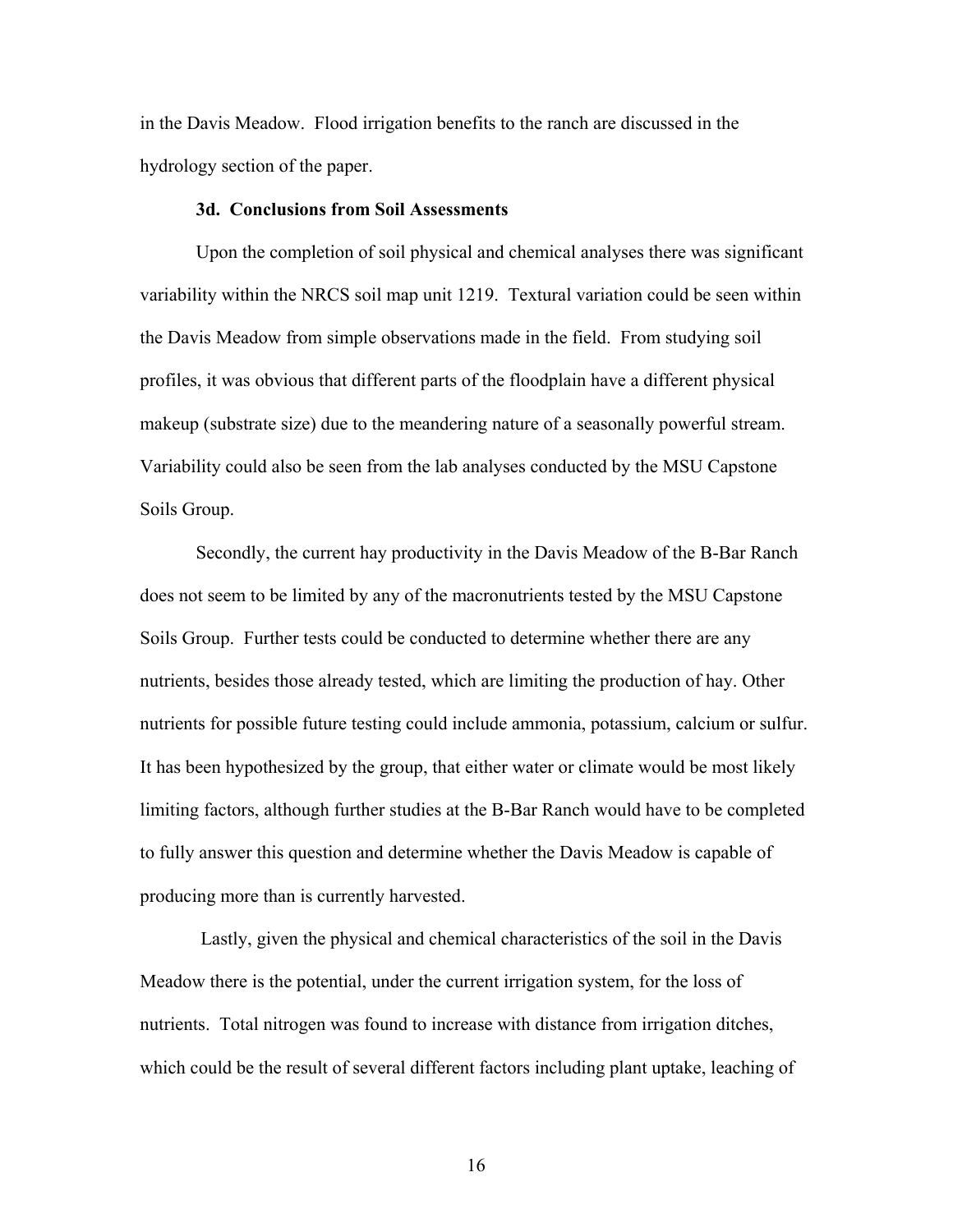soluble N or even differences in OM accumulation. Given these results, future studies would need to be completed to determine the full effects of the current irrigation practices in use and the potential ramifications of the alternatives to this practice.

#### **4. Hydrology**

#### **4.1 Introduction**

The B-Bar Ranch has a long history of anthropogenic influences on the surrounding ecosystem, grazing, removal of riparian vegetation, irrigation, logging and the possible removal of beavers, all of which can have negative impacts on riparian areas. Activities such as land use change and stream modification have been shown to cause degradation in ecosystem structure and function. (Novotny, et al. 2005). B-Bar is interested in the current state of Tom Miner Creek with special concern for bank erosion and fish habitat. The focus for hydrology at the B-Bar Ranch was to analyze the current state of Tom Miner Creek and create a baseline of data for future monitoring and management implications. The Clean Water Act of 1972 set standards for measuring the integrity of aquatic ecosystems, including physical, chemical and biological elements. Baseline data for these elements was collected by the hydrology group for analysis and future monitoring.

*Physical properties.* Physical properties of stream ecosystems influence stream morphology as well as habitat for both aquatic and terrestrial organisms. Assessment of physical properties includes both qualitative and quantitative methods. Stream slope and sinuosity can be measured to quantify stream characteristics, as both have a direct impact on the energy of a stream. Entrenchment and width to depth ratios are also quantitative and describe the shape of the cross sectional profile of streams. Entrenchment ratio is the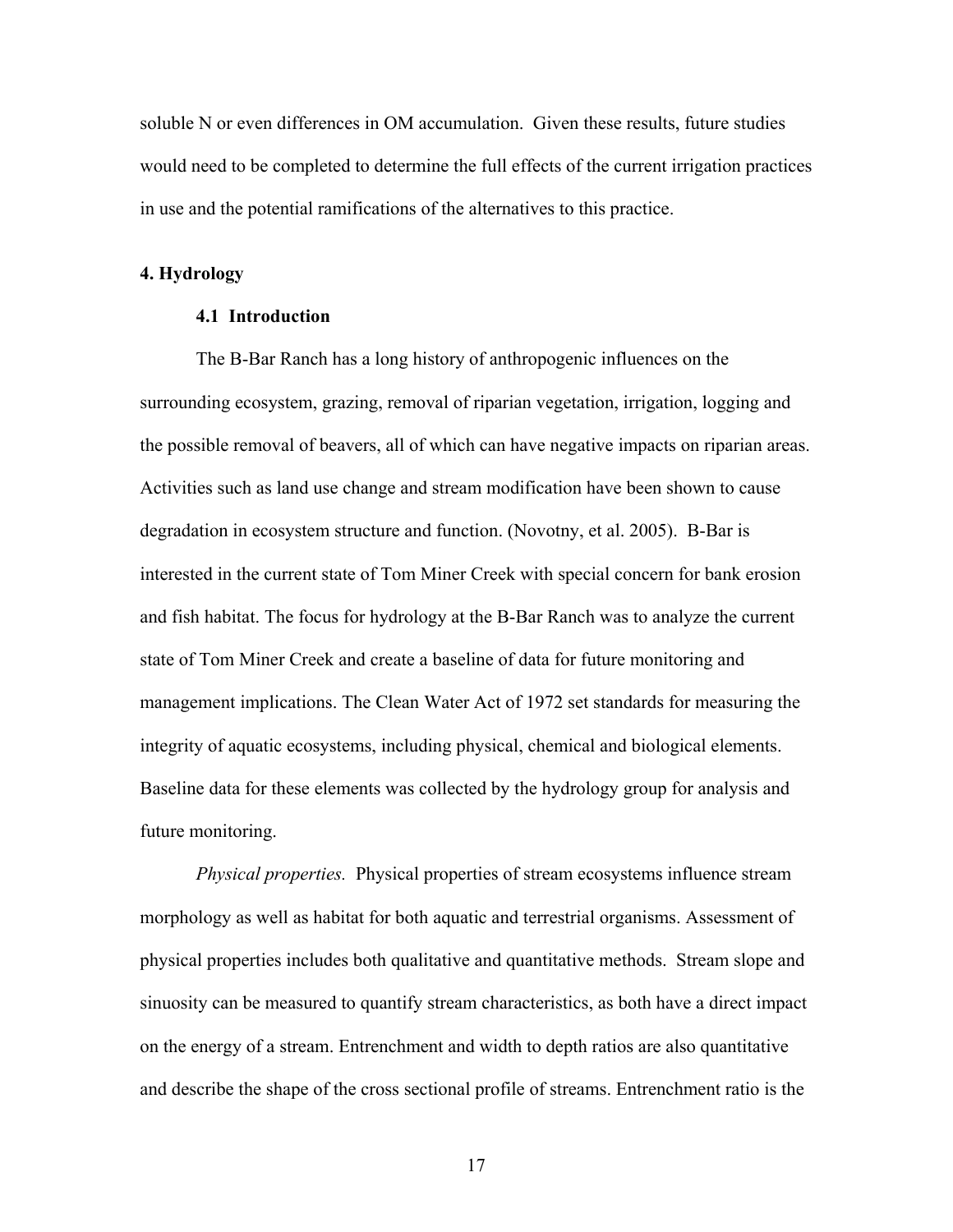measure of the degree of channel incision and width to depth ratios are a measurement of the bankfull width divided by the bankfull depth. Bankfull is the stage where a stream is at maximum capacity without flooding and can be indicated by changes in vegetation or changes in bank slope. Cross sectional profiles can be monitored for lateral or vertical movement to determine how the stream channel is physically moving over time. The shape of the stream is important for fish habitat, as previous case studies have found higher trout densities in deep narrow stream habitats (Newman and Wildman 2000).

The importance of entrenchment ratios during periods of peak flow is valuable in determining a streams susceptibility to erosion. Streams with low entrenchment ratios (<1.4) are deeply entrenched and do not utilize the flood plain under high flow events (EPA 2004). This leads to high rates of bank erosion and sediment movement. Flood plains are important for energy dissipation, where vegetation absorbs energy and collects sediment. Stream velocity and discharge are also important factors in stream morphology as they determine the amount of bed load and suspended load the system can carry (Rosgen 1994).

Included in the physical analysis of Tom Miner Creek is quality of fish habitat as well as spawning habitat. Tom Miner Creek is home to Yellowstone cutthroat trout which are considered a species of special concern by the Montana Fish Wildlife and Parks (Young 2002). Particle size is an important measurement for analysis of fish habitat and the stability of the stream bed. Too much suspended sediment can create an unhealthy environment for spawning as the sediment drops out and covers trout eggs, decreasing the oxygen availability and preventing emergence (Kandoff 2000).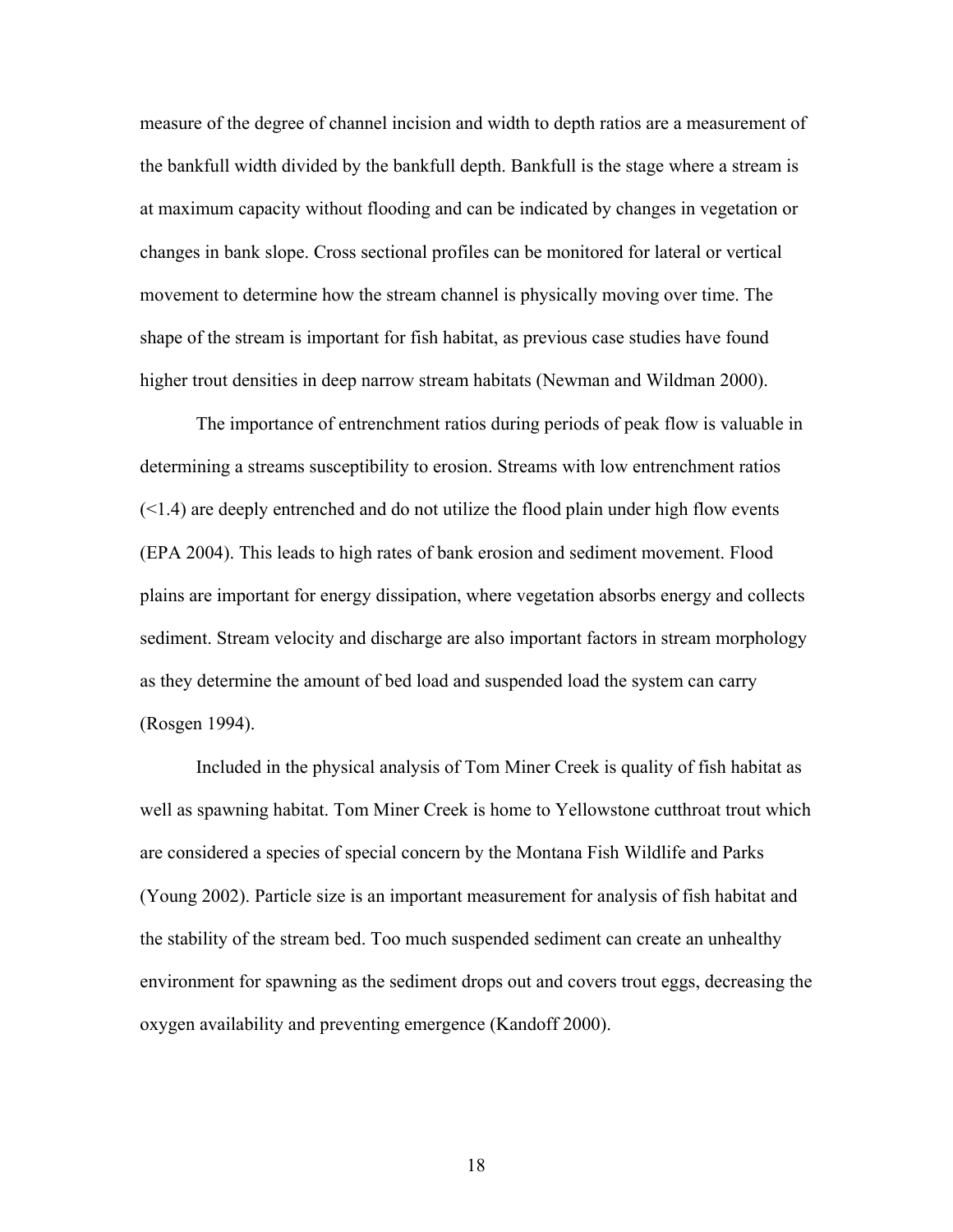Stream morphology can have negative impacts on trout habitat. Erosion of stream banks causes excess sediment to accumulate compromising fish habitat. The presence of habitat such as woody debris and undercut banks can be described qualitatively as a sign of good fish habitat. Vegetation along streams provides bank stability and shade which helps to reduce water temperatures. Vegetation also provides a carbon source for aquatic organisms which are the base of the aquatic food chain. Pool and riffle sequences are important for trout spawning habitat. Riffles provide oxygenated water to the pool areas where trout spawn (EPA 1999).

Optimal stream bed conditions for cutthroat trout include gravel with particles up to 100 mm in diameter, substrate smaller than 32 mm with an average of 16.6 mm, bends present with 1 to 2 riffles in 10 meters of channel and many snags (Young 2002). Substrate size and the degree to which it is embedded are important factors that affect spawning success. Mageel and McMahon, found cutthroat redds consisted of substrate smaller than 25.4mm with a large proportion less than 6.35 mm. Redds are depressions in stream gravel beds where fish deposit their eggs. Optimal flow conditions for cutthroat spawning habitat include: water depths averaging 20 cm besides redds and 22 cm upstream of redds, water velocities between 42 cm/s² beside redds and 46 cm/s² upstream of redds.

*Chemical properties.* Chemical properties such as dissolved oxygen, water temperature, and pH are important for aquatic organisms. Ideal temperatures for Yellowstone cutthroat trout are between 10.3  $\degree$ C and 17.0  $\degree$ C with the upper lethal limit of 19.7 °C (Bear, et al. 2005). Dissolved oxygen is essential for aquatic organisms and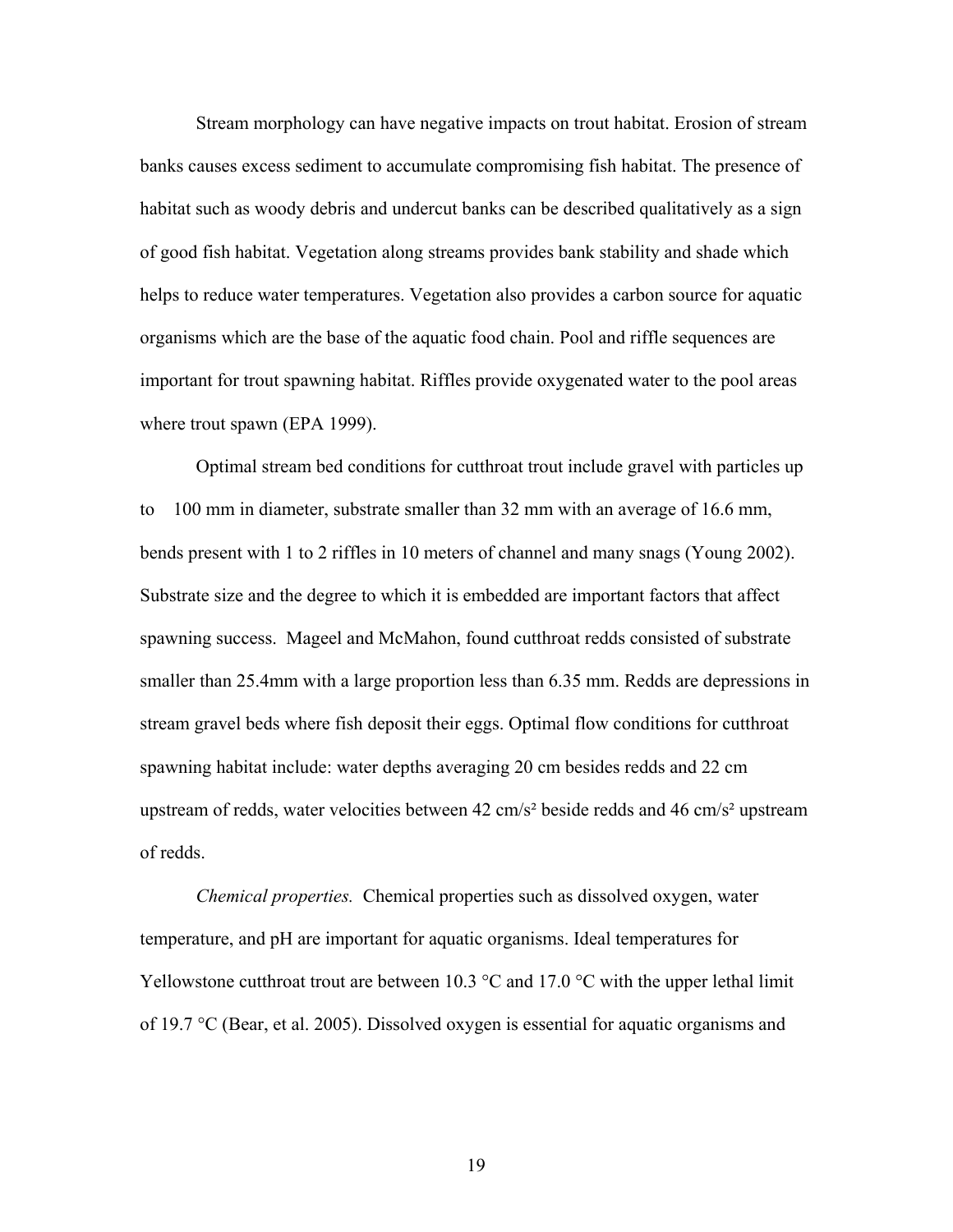decreases with increasing water temperature. Adequate levels of D.O. for cutthroat trout are between 6 to 15 ppm.

The pH of water is important because levels too high or low will have a negative impact on water quality. Values between 6 and 8 for pH are considered healthy for aquatic systems (Mitchell and Stapp 2000). Total dissolved solids are the amount of dissolved solids (inorganic materials) as well as suspended solids that are present in the water. While total solids are necessary to maintain a natural balance within the water ecosystem, levels too high can be detrimental to stream health (Mitchell and Stapp 2000). When there are too many total dissolved solids, the water absorbs more solar radiation leading to an increase in water temperature, which may be harmful to the habitat or the species present. Water temperature is important because it affects the physical, chemical, and biological characteristics of the stream (Mitchell and Stapp 2000). Temperature affects the amount of oxygen that can be dissolved in water, the rate of photosynthesis, the metabolic rates of aquatic organisms, and the organisms' sensitivity to toxic wastes, parasites, and diseases (Mitchell and Stapp 2000).

*Biological properties.* Healthy stream ecosystems are often characterized by high species richness and are not dominated by one species (EPA 2005). The domination of one species that is tolerant to stress is an indication of habitat degradation. A diversity of macroinvertabrates is a good indicator of water quality because they are relatively sedentary and often have various ranges of sensitivities to environmental stresses. The pollution tolerance index (PTI) is the measure of the streams sensitivity to pollution and is a good biological assessment for stream health (Mitchell and Stapp 2000). The PTI measures species diversity and richness in the stream by sampling macroinvertebrates.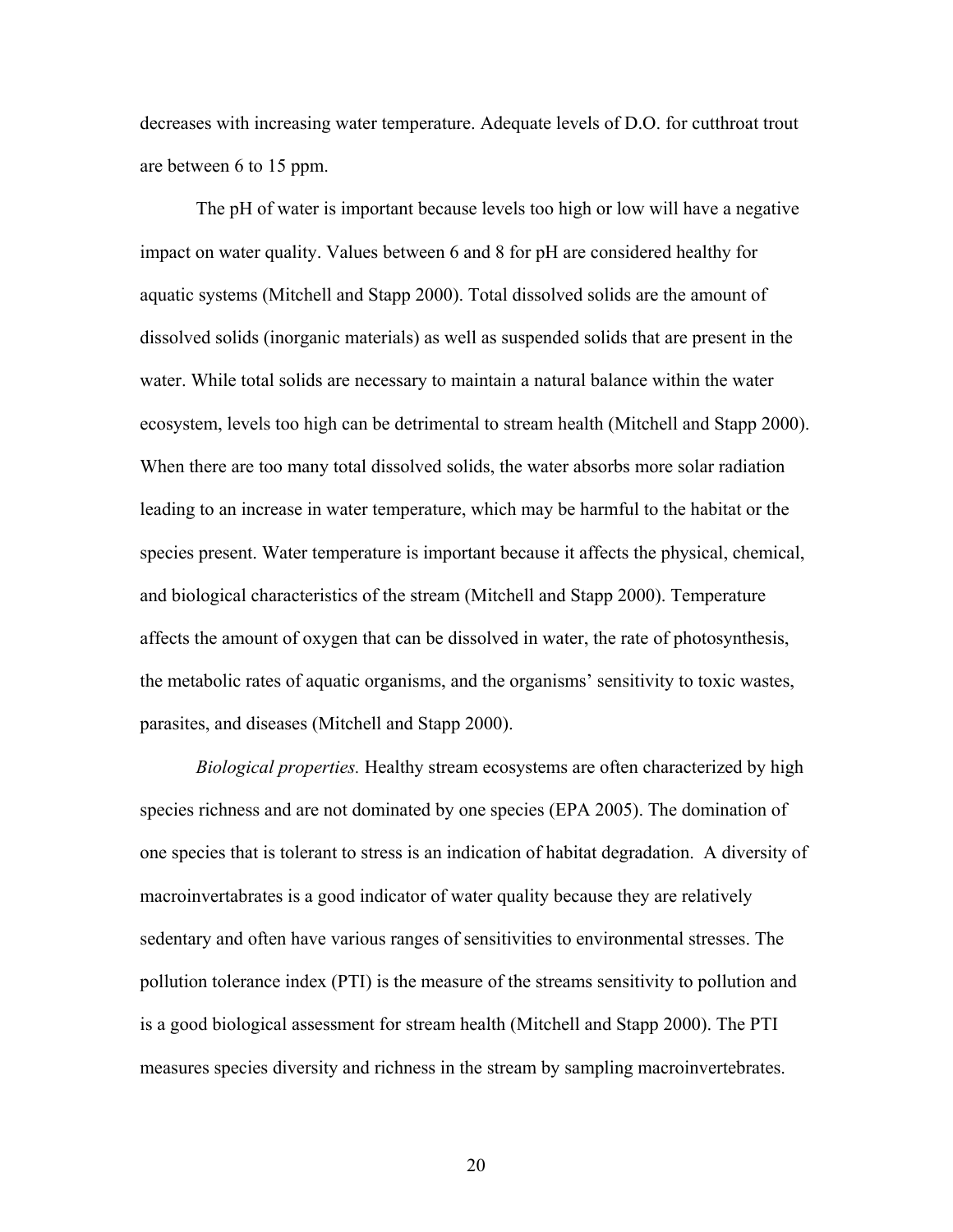This reflects the dissolved oxygen levels as indicated by the organisms found in the stream.

#### **4.2 Methods**

Physical properties of Tom Miner Creek were measured at sites in Davis meadow and upstream from Davis meadow for comparison. Efforts were focused in the Davis meadow area, which is an area of concern for the ranch because of the newly established channel. Transects were established perpendicular to the stream on straight stable reaches to monitor how the stream is changing over time. Measurements of channel features such as bankfull, entrenchment and width to depth ratio were conducted to quantify channel characteristics. Elevations were measured using a transit to create a cross sectional view of each transect. Stream riffle particle size was measured by taking 100 random samples. Rocks were picked up randomly after each step moving across the channel from left bank full to right bank full to determine the average substrate size of the channel.

Pool substrate size was measured primarily in Davis meadow to analyze fish spawning habitat. A grid was used to analyze substrate size in the pool tails, an area of reduced velocity used by trout for spawning. Grids were placed 25%, 50%, and 75% of the length of pool tail area. Each grid consisted of strings evenly spaced in a square pattern creating a set of intersection points. The number of particles with a size less than 2 mm was then recorded at each intersection point to determine the ratio of fine to large particles. A lower ratio is ideal as spawning habitat is hindered by very fine particles.

Chemical analysis was conducted at water quality sites 1-5, located above, below, and within the B-Bar Ranch. The chemical parameters analyzed were dissolved oxygen, pH, and total dissolved solids measured through electrical conductivity and iron. Bank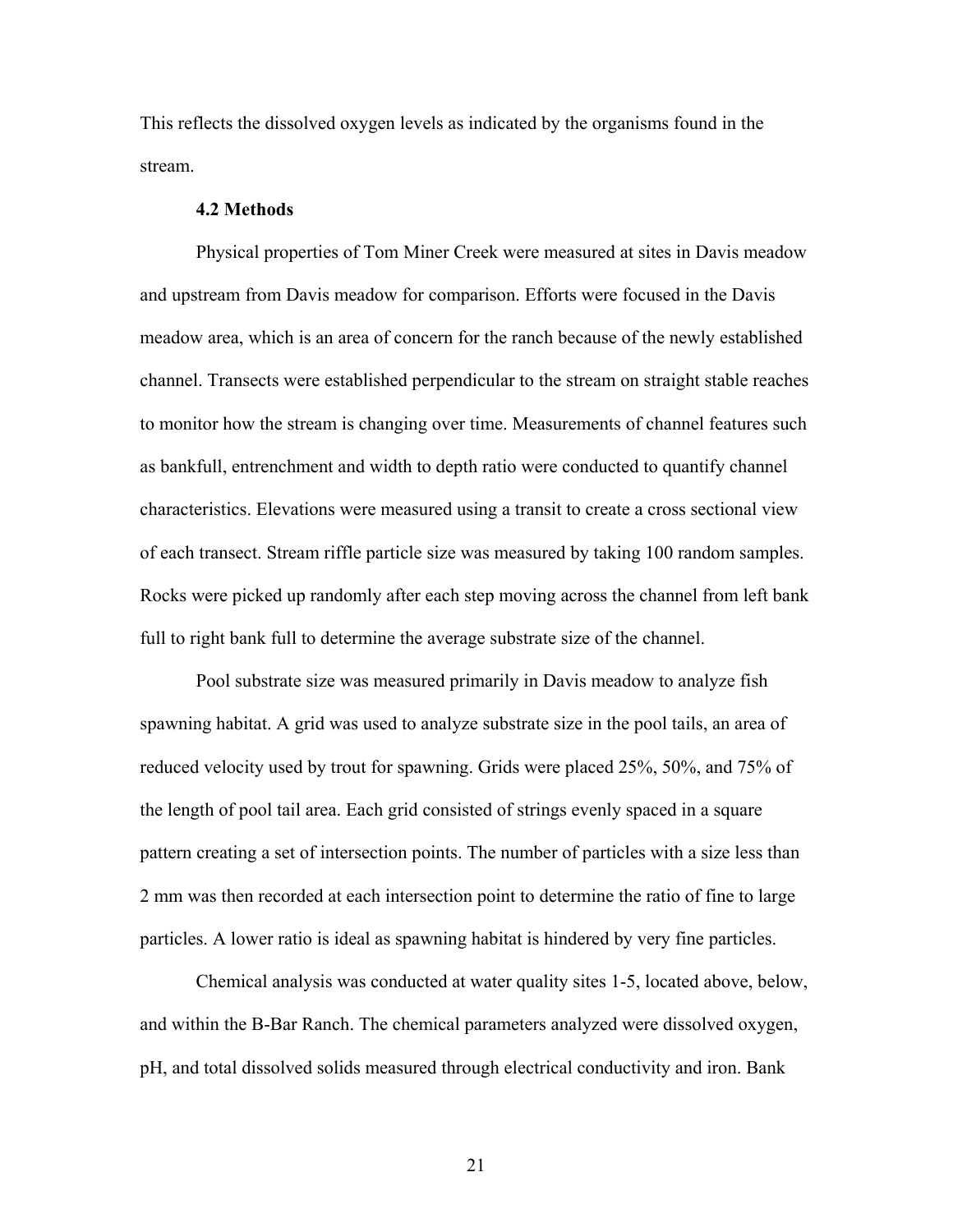shade water temperature and mid-channel temperature were also measured at sites 1-5. Other chemical parameters such as nitrate and ammonia were not measured based on knowledge and understanding of the area, land use, and geologic characteristics. D.O. was measured in mg/L using the Hach D.O. single parameter test kit (model  $# OX-2P$ ). The pH of the stream was measured using a hand held pH meter (model  $\#$  IQ125). The total dissolved solids were measured using a Hach handheld EC meter.

Biological analysis of the stream was conducted using a pollution tolerance index (PTI) for water quality sites 1-4. The stream bed was disturbed using the Z sampling method of stream disturbance, releasing organisms into the water column. Organic materials and macroinvertebrates shaken from the bed were collected using a net. Indicator organisms were counted and analyzed with a flow sheet leading to a PTI number. Low PTI numbers indicate poor stream health while a high number indicates excellent water quality.

#### **4.3 Results and discussion**

Physical parameters were measured to classify the Davis meadow section of Tom Miner Creek as a F4 stream by using the Rosgen classification system. The characteristics of an F type stream are described as a stream that is re-establishing its flood plain and increasing in width. These streams are entrenched and flow through highly erodible substrate making them susceptible to high rates of erosion. F streams generally evolve toward C type streams which have a more developed flood plain.

Trout spawning habitat was assessed in pool tails throughout the Davis meadow reach. Substrate was analyzed for particles less than 2 mm, indicating sediment accumulation. No indication of excess sediment was found using this method. Water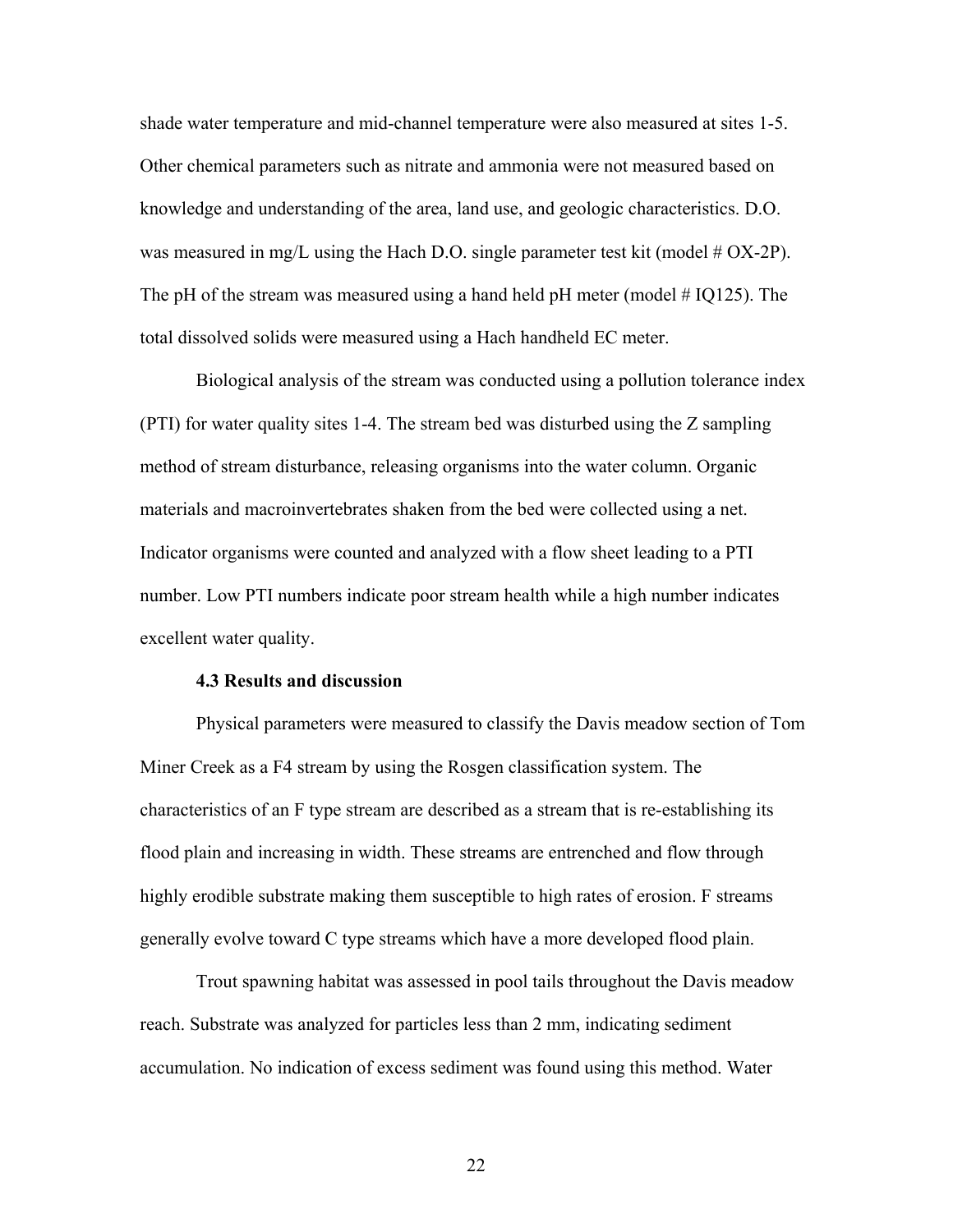temperatures and dissolved oxygen were within healthy parameters for trout. Water depth and velocity was within spawning requirements for cutthroat trout. Trout habitat could be improved with bank stabilization, especially with the addition of vegetation. There is a lack of woody debris through the Davis meadow reach compared to the section above the meadow.

The Yellowstone cutthroat trout were denied endangered species status but are still a species of concern. Landowners that have Yellowstone cutthroat trout in the streams running through their properties can participate in programs to conserve the species in a way that also benefits the landowner. Two programs that are available to landowners are the Landowner Incentive Program on the Yellowstone and the Future Fisheries Improvement Program (Young 2002).

The Landowner Incentive Program is only for the Paradise Valley. Funding for this program comes from FWP, the USDA Natural Resources Conservation Service, the Montana Department of Natural Resources, the Park County Conservation District and others. This program can provide valuable irrigation upgrades, riparian fencing, and offsite water development for livestock (Pierce 2005). Cutthroat habitat gains could include 2,500 feet of restored stream channel & improved spawning habitat and fish passage into and out of a natural spring area.

The Future Fisheries Improvement Program includes \$433,000 in funding approved by the Montana Fish, Wildlife & Park Commission that is matched by more than \$1.2 million from outside sources. The program includes: riparian fencing and revegetation, stream channel and spawning habitat improvements, installation of hiding and rearing cover, stream bank stabilization using natural materials, fish passage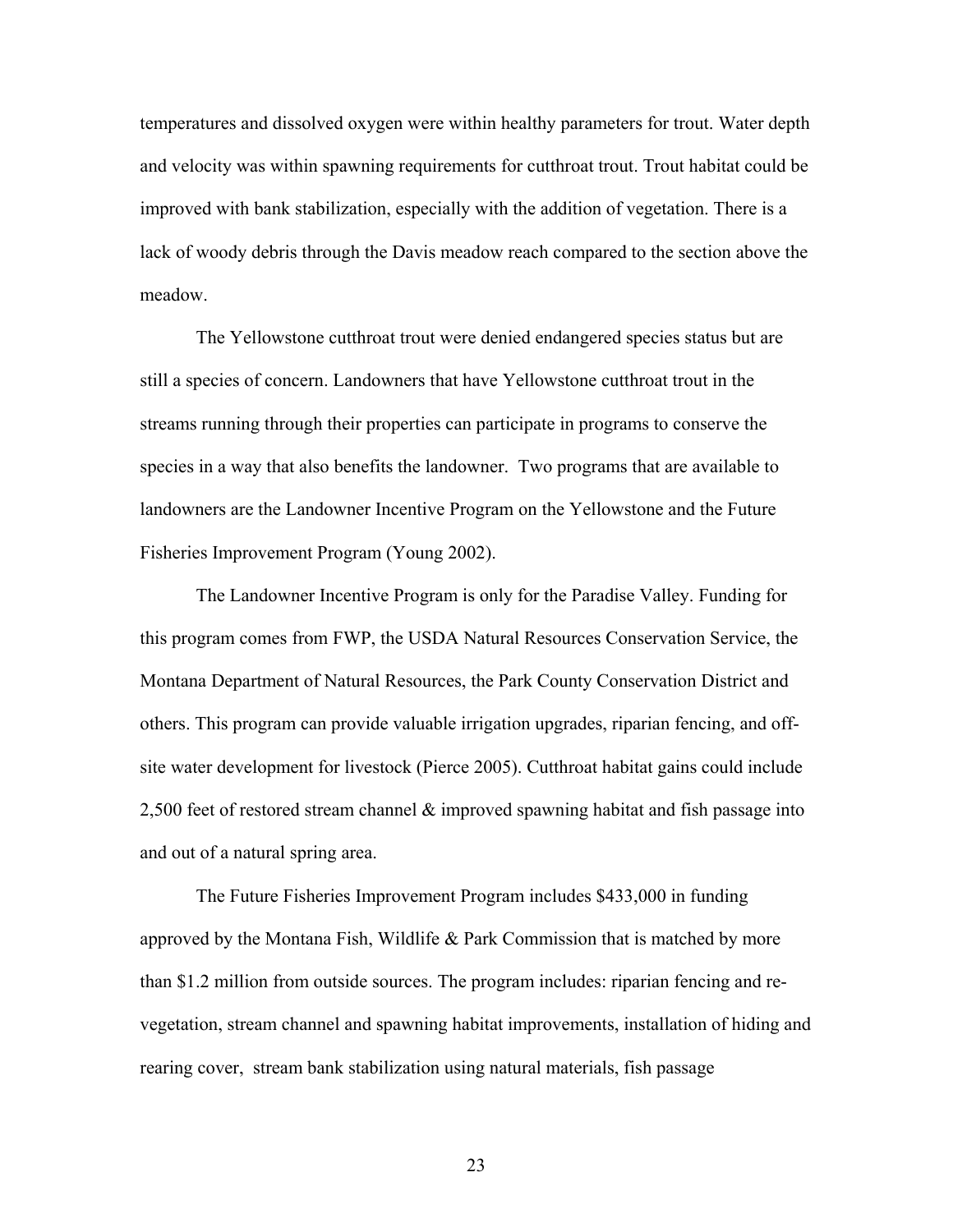improvements, fish screens on irrigation diversions, water management that improves stream flows, and installation of a barrier to protect a genetically pure population of Yellowstone cutthroat trout (Timpton 2005).

The water quality parameters discussed above were measured at five different sites, located above the Ranch, within the Ranch boundary, and below the Ranch. At water quality site 1, the PTI was poor indicating that species diversity was low in the area. The pH was also found to be high at this site at a value of 8.7. Although not conclusive, the high pH may be due to a prior influx of bentonite in the stream channel following a recent rain event. This may have been a short term pulse event and may not reflect the true pH of the stream at those points. The geology of the surrounding area contains beds of bentonite, that when broken down, may have entered the stream channel thus increasing the pH. The pH was also high for water quality sites 2 (pH 8.8) and 3 (pH 8.9), again, based on speculation, and may be due to the surrounding bentonite. At water quality site 5, the D.O. was at a level which would cause stress to aquatic life. This site was basically an iron seep next to the stream, the lower level of D.O. could be caused by warmer stagnant water compared to the actual stream. The iron level in the seep was 1.5 mg/L. This amount of iron was much higher than the adjacent stream, which contained no iron at all. The rest of the water quality sites had good to excellent levels of D.O., pH, EC, temperature, and (PTI) numbers. Table 4.1 reflects the water chemistry measurements taken at each site.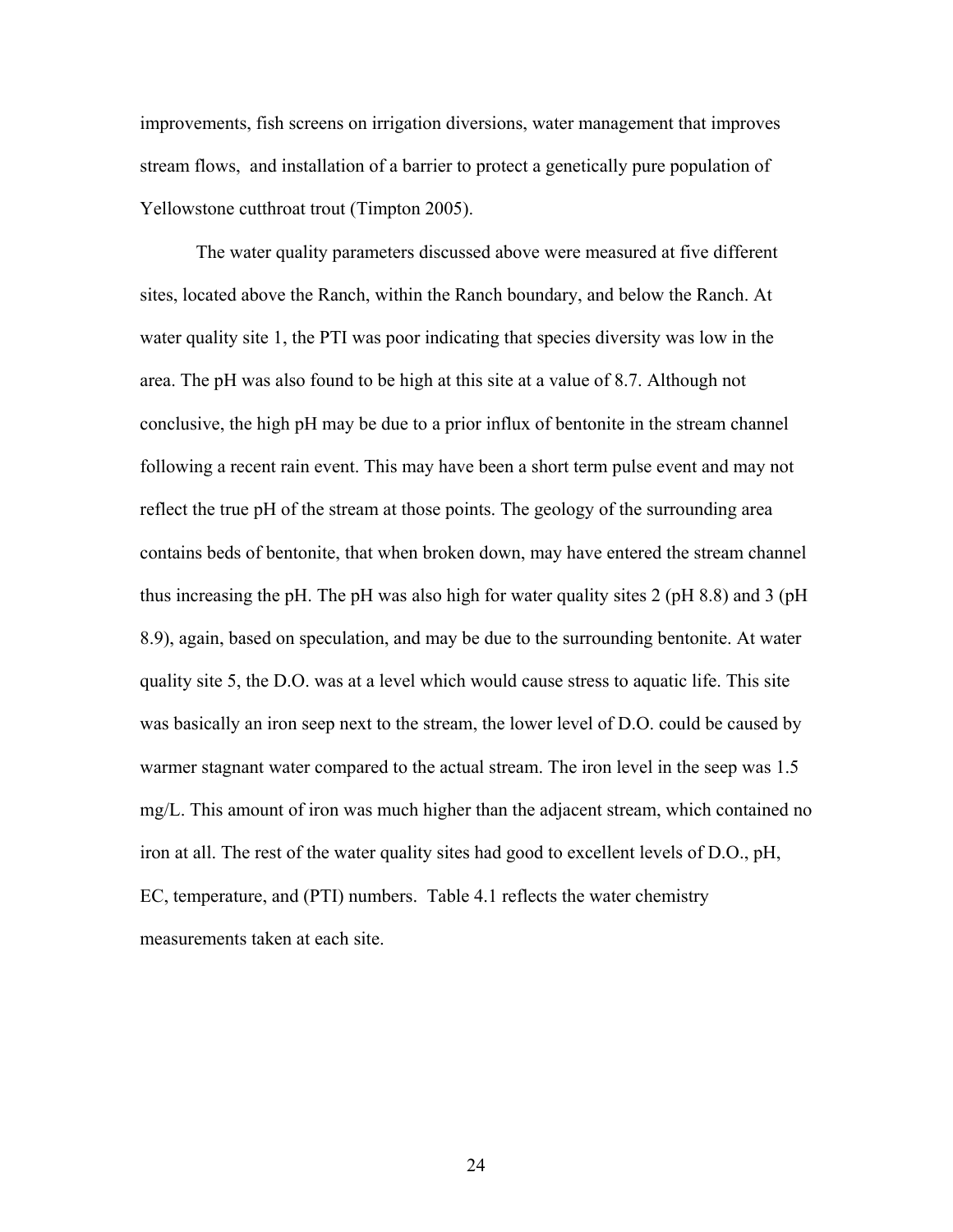| Parameter<br>S                | WQ<br>1 | <b>WQ</b><br>$\overline{2}$ | WQ<br>3         | WQ4           | WQ5 | Ratings                                                                                                 |
|-------------------------------|---------|-----------------------------|-----------------|---------------|-----|---------------------------------------------------------------------------------------------------------|
| Dissolved<br>Oxygen<br>(mg/L) | 9       | 8                           | 9               | 9             | 6   | (okay $6-15$ , stressed $4-6$ , dying $1-2$ ,<br>$death 0-1)$                                           |
| pH                            | 8.7     | 8.8                         | 8.9             | 8.2           | 7.6 | $(6.5-7.5$ excellent, $6.0-6.4$ , $7.6-8.0$<br>good, 5.5-5.9, 8.1-8.5 fair, $\leq$ 5.5, $>8.6$<br>poor) |
| $EC$ (ppm)                    | 40      | 40                          | 40              | 50            | 70  | $(<100$ excellent, 100-250 good, 250-<br>400 fair, $>400$ poor)                                         |
| Fe $(mg/L)$                   | n/a     | n/a                         | n/a             | n/a           | 1.5 |                                                                                                         |
| Water<br>$temp(^{\circ}F)$    | 52      | 58                          | 61              | 46            | 59  | $($ >68 poor, 68-61.5 fair, 61.5-55<br>good, 55> excellent)                                             |
| PTI                           | poor    | fair                        | <b>goo</b><br>d | excel<br>lent | n/a |                                                                                                         |

Table 4.1 Water Chemistry of Tom Miner Creek

B-Bar Ranch is concerned with the amount of erosion that is taking place along Tom Miner Creek. This concern led the ranch to contact Trout Headwaters Inc. to provide consultation to combat the erosion along the creek. The restoration techniques that were advised included the use of soft armoring of the creek bank using willow fascines and dormant willow stakes. Fascines are bundles of woody vegetation, willows in this case, that are harvested while in dormancy. These bundles are then tied or wired together in lengths of approximately 12 ft with a diameter between 8-12 inches. The use of willow fascines aids in the dissipation of water. These fascines protect the banks as well as collect sediment behind the fascines which will begin to rebuild the eroded area. If installed correctly, fascines over time will begin to sprout and eventually form erosive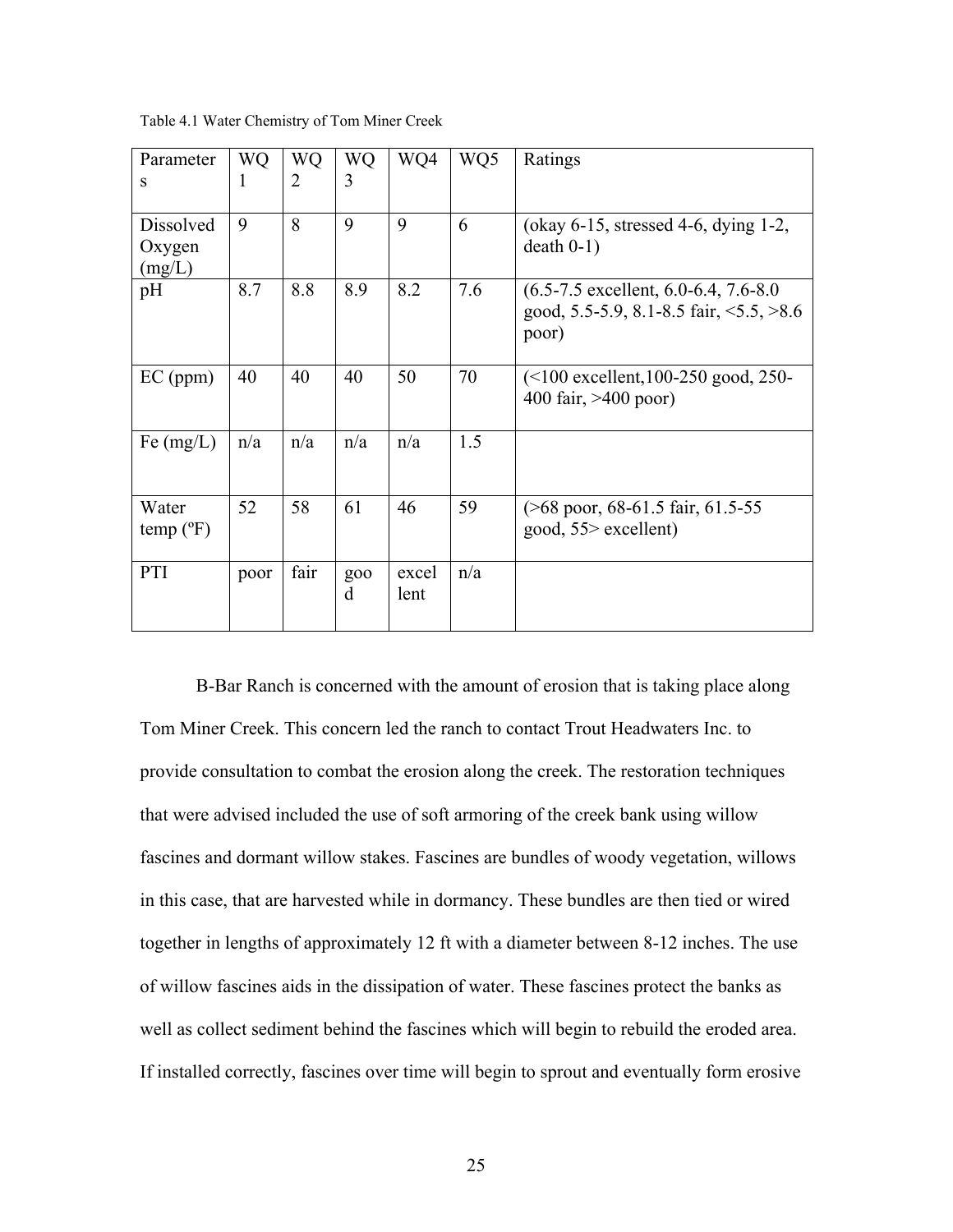resistant root mats as well as healthy riparian vegetation. For the fascines at B-Bar, the willows were harvested on the ranch, while in a dormant state. Many sprouts were observed while in the field, suggesting that some of the willows were rooting in sediment. Continued use of fascines and stakes will greatly reduce the chance for the creek to undergo avulsion (jump out of channel). Fascines lower stream power, decrease erosion, and promote sediment deposition.

B-Bar Ranch does not allow grazing by their livestock within the riparian area. Grazing on the riparian area leads to increased erosion. Livestock grazing can affect all components of the aquatic system (Trout Headwaters 1999). Grazing can affect the streamside environment by changing, reducing, or eliminating vegetation bordering the stream. Channel morphology can be changed by accumulation of sediment, alteration of channel substrate, disruption of the relation of pools to riffles, and widening of the channel. The water column can be affected by increasing water temperature, nutrients, suspended sediment, and by changes in the timing and volume of stream flow. Livestock can compress stream banks, causing banks to slough off, creating false or retreating banks, and accelerating bank erosion (Trout Headwaters 1999).

Proposals to reduce erosion on the ranch include diverting water around Tom Miner Creek by flooding the Styres Swamp or by using ditches to remove water during times of high flow. B-Bar has an extensive system of ditches and canals and has used flood irrigation since they began land ownership.

B-Bar Ranch holds a strong belief in managing the resources found on their property in a holistic manner. With this in mind, the hydrology group looked into other methods of soft armoring. Proposed alternatives fall within the boundaries of the holistic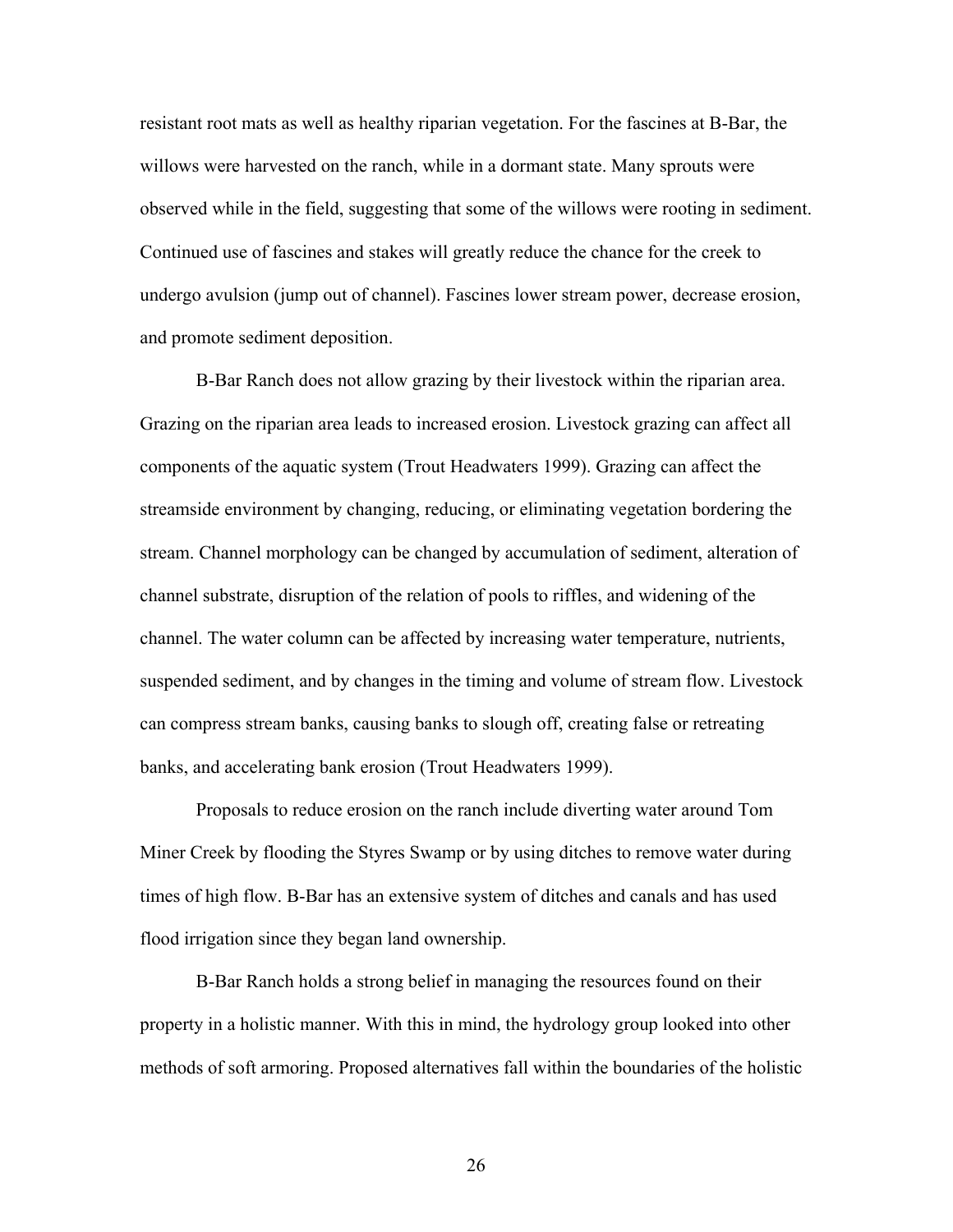approach to management on the ranch. Areas of concern are dominated by a highly erosive material. B-Bar Ranch was not interested in reshaping stream banks using heavy machinery. In many sections of the creek there are areas where stream bank slope needs to be reduced. The use of shovels, mauls, picks and other hand operated machinery could be used to reshape areas of extreme erosion. Reshaping banks would result in accelerated succession of stream morphology leading to a steadier stream type.

In conjunction with bank reshaping, the use of erosion control blankets (ECB) will increase the stabilization of the bank. Erosion control blankets (ECB) are made from many different fibers. Some are biodegradable while others are composed of a plastic mesh. These blankets are typically made with coconut and straw. A native seed mix is typically planted beneath this fabric which holds moisture and decreases wind and stream erosion. The seeds are not impeded by the blanket and revegetation is highly successful (Bitterroot Restoration 2005). The results of this method are typically an increase in soil accumulation as well as the presence of vegetation and more importantly their root systems to dissipate stream flow and decrease erosion (Bitterroot Restoration 2005). The use of brush layering and brush mats in areas of erosion decrease the erosive forces of a stream. Stacking layers of live and dead branches in mats up to a foot thick, then securing them with stakes and ECB. The live cuttings and dormant willow stakes begin to sprout and establish solid vegetation. The mat physically protects the stream bank, captures sediment during high flows, and enhances the establishment and growth of native vegetation.

As discussed earlier there is a lack of woody debris in the area of Tom Miner Creek that is experiencing increased erosion, implementation of large woody debris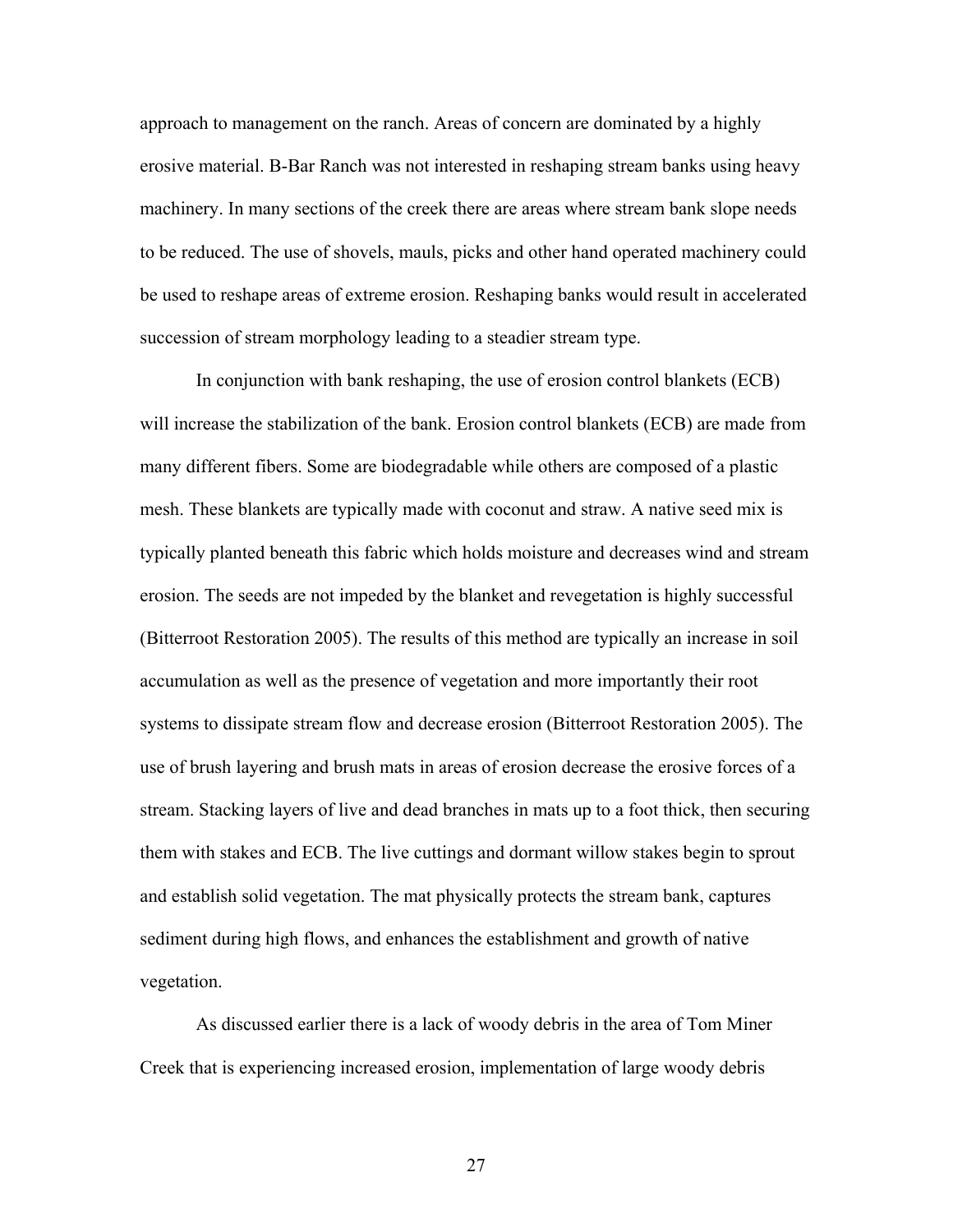(LWD) into the Davis meadow would assist in the rehabilitation of Tom Miner Creek. Root balls sunk into the bank as well as logs placed along the creek decrease water flow against the bank while providing excellent habitat for trout. Materials can be harvested from the Ranch, dead logs are abundant and easily found on any wooded area.

Human influences such as logging and the spraying of willows may have increased the potential for avulsion and subsequently increased rate of erosion; however, the stream is under recovery. The farther upstream one travels, the more you can see that the river is repairing itself. The slumped and eroded banks are supporting thriving communities of healthy native riparian vegetation. Evidence of this occurring on the lower reaches is present, but not as abundant as upper reaches of the creek. Given time this dynamic stream will restore itself; human influences including many of the soft armoring techniques discussed may help accelerate the process. This stream will continue to function in a healthy and changing manner, ensuring quality habitat for a number of native flora and fauna common to the Greater Yellowstone Ecosystem.

Future analysis of Tom Minor Basin can focus on changes at the same study sites due to the GPS coordinates, which were taken at all of our study areas. Each cross section, pebble count, pool tail fine, valley cross section, bank pin and water quality site was documented and marked for future monitoring. This will allow students to document any changes in stream quality or position. Bank pins will be easily monitored, as students will be able to see whether there is an increase in erosion or an increase in sedimentation behind the fascines simply by measuring the length of rebar left unburied.

The portion of Tom Miner Creek that flows through the B-Bar Ranch is a healthy stream. All data collected by the hydrology group reiterates that this section of stream is a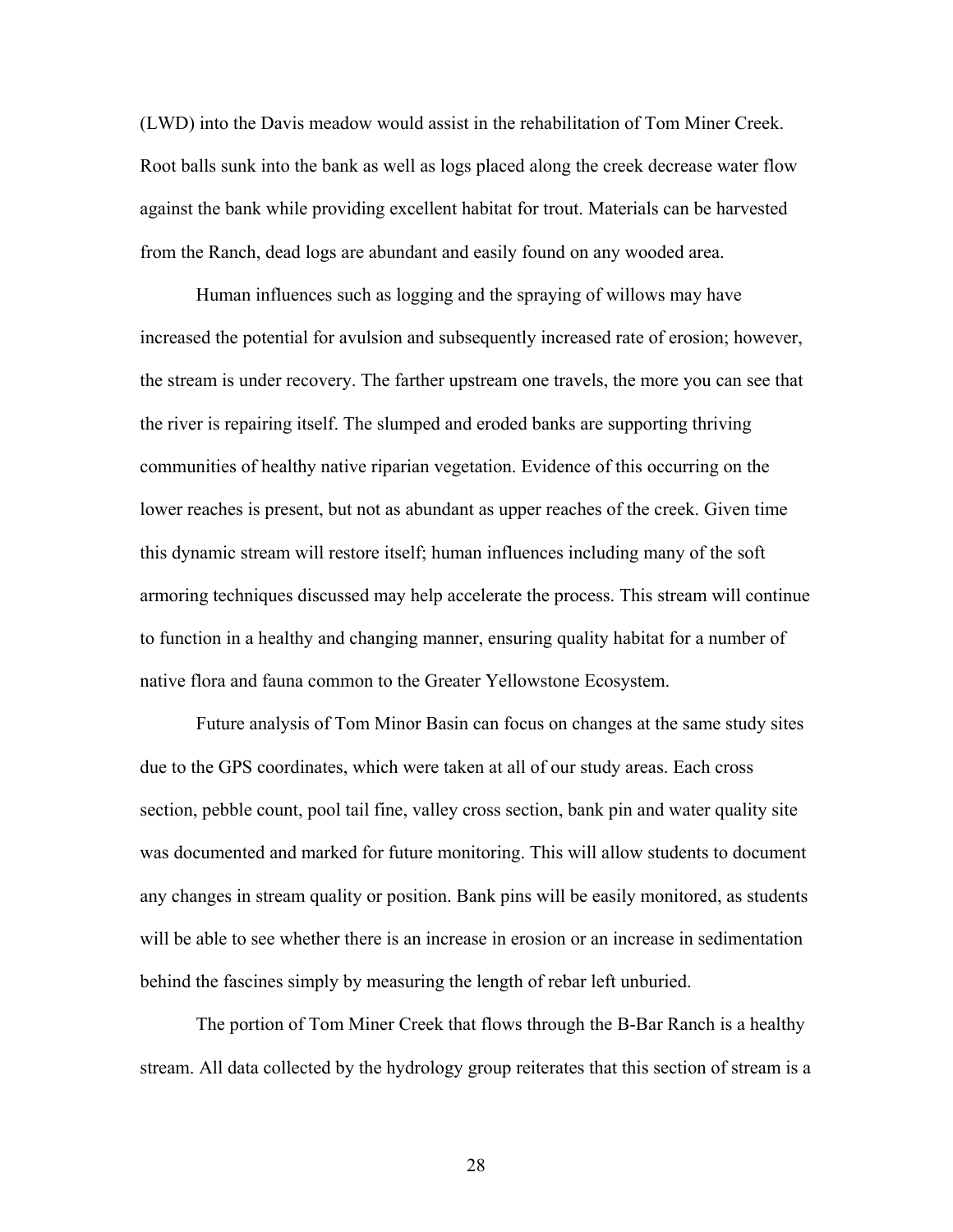healthy functioning ecosystem. The parameters measured were taken at one point throughout the year; this does not allow us to make conclusions for all time periods.

Some possible management alternatives are to use native riparian vegetation to lower erosion. One possibility is to divert the stream back through Styres Swamp which will lower stream power through the riparian vegetation already present. There have been recent signs of beaver activity as they have utilized their ability to dam the creek in parts, benefiting the stream. Beaver dams lower the power of the stream by regulating flow allowing sediment to settle out slowly raising the channel. Debris that comes down stream is trapped within the structure. The blocking and slowing of the water forms a pond that is above the lower section of the stream, the pond will eventually cause the water table in the surrounding areas to slowly rise often allowing more water to be plant available creating a larger surplus and a stable water supply. Ponds created by beaver dams provide habitat for fish, water fowl, beaver and other wildlife *Figure 1*. Beaver dams have increased vegetation and debris that provide protection and food for young fish. The protection provided in the first year when fish are the most vulnerable is



Figure 1. Beaver activity observed above Davis meadow

important for survival, could increase the population of native cutthroat (Ecology of the Beaver 2005). Ranch management is looking

into a switch from flood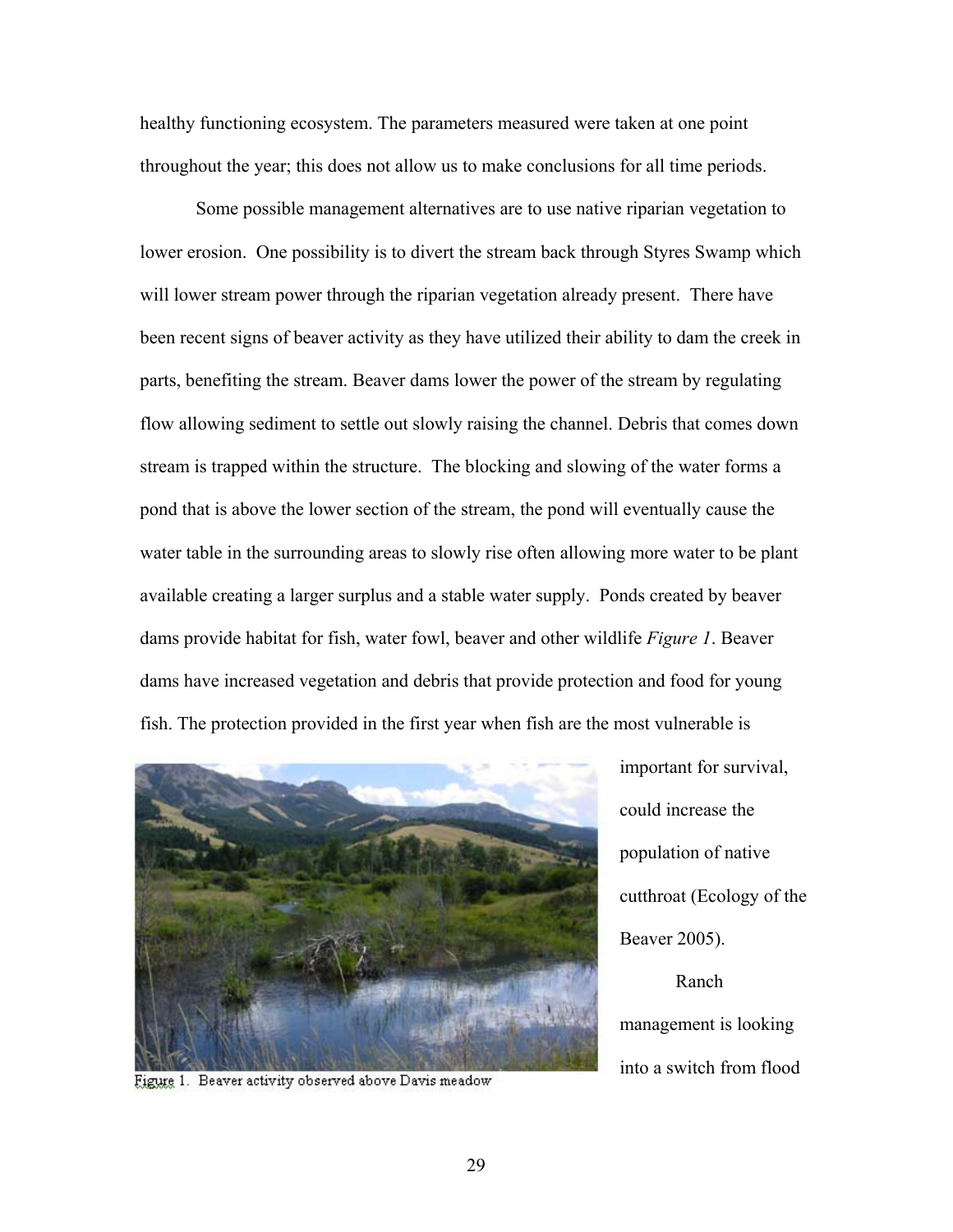irrigation to sprinkler irrigation. The advantages and disadvantages in respect to soil were discussed in section three. Flood irrigation has benefits, most importantly the reduction in kinetic energy that the stream has from spring melting events. As the watershed warms in the spring, large volumes of water from the hills above the B-Bar Ranch are directed towards the Tom Miner Creek. These large melting events cause the stream to increase its flow as well as its strength and power. It is during this time of high flow that the ranch currently diverts water from the stream to be used for flood irrigation. As a result of this divergence, the kinetic energy of the stream is decreased, as are the erosive effects associated with it.

The second benefit of flood irrigation is the potential for ground water recharge. Groundwater is the water stored within aquifers below the soil surface and can contribute to stream flow throughout drier summer months (Venn, et al. 2004). A study conducted by (Venn, et al. 2004) was able to show a decrease in groundwater recharge and an increase in depth to groundwater after switching from a flood irrigation system to a sprinkler irrigation system (Venn, et al. 2004). The results of decreased groundwater recharge can include lowered flow rates, increased stream temperatures and decreased dissolved oxygen within the stream, all of which can have adverse effects on fish habitat in the Tom Miner Creek.

In general wheel line irrigation uses 1/3 less water than flooding which generally benefits the stream. However sprinkler irrigation water is generally taken during times of low flow which could affect the stream and riparian system. If a switch is made from flood to sprinkler irrigation, monitoring of the stream flow is recommended.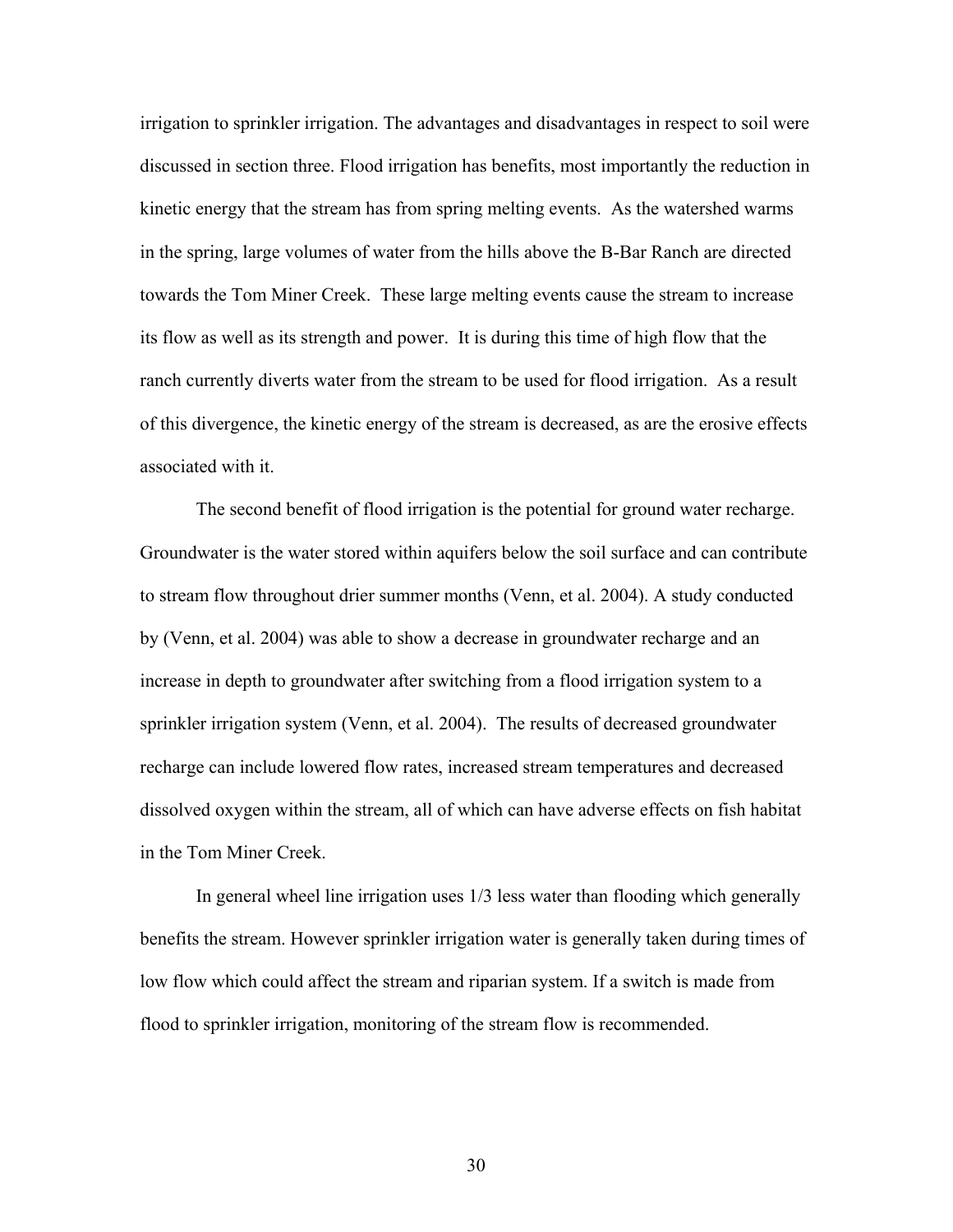#### **5. Vegetation**

#### **5.1 Introduction**

Weed management is an important aspect of natural resource management, as weeds can decrease native plant diversity, decrease forage and change ecosystem structure and function (D'Antonio and Vitousek 1992). Weeds often have a competitive advantage in their new environments as they no longer have the pathogens and herbivores of their native environment that limit population growth. This can lead to rapid population increases and substantial changes to the native species plant community. The B-Bar is committed to using the most environmentally benign control methods available.

There are three primary weeds of concern to B-Bar managers: spotted knapweed (*Centaurea maculosa*), hounds-tongue (*Cynoglossum officinale*) and Chilean tarweed (*Madia sativa*). Spotted knapweed and hounds-tongue are cut and hand pulled to prevent their spread. Vinegar (30% acetic acid) is currently used to spray tarweed. Vinegar use for weed control is a relatively new method and increasingly popular in organic systems. The strong acid burns plant tissue, killing indiscriminately. Little research has been done on vinegar use, so long-term effects on soils and efficacy of population control are unknown.

Chilean tarweed (*Madia sativa*) is a non-indigenous weed, and therefore a concern to land managers attempting to maintain native communities. In 2004, a range assessment identified the presence of *Madia sativa* along ranch roads (Sindelar and Ayers 2004). That fall, the B-Bar began controlling tarweed by mowing and spraying with vinegar. Our comparison of tarweed samples taken from the B-Bar Ranch to MSU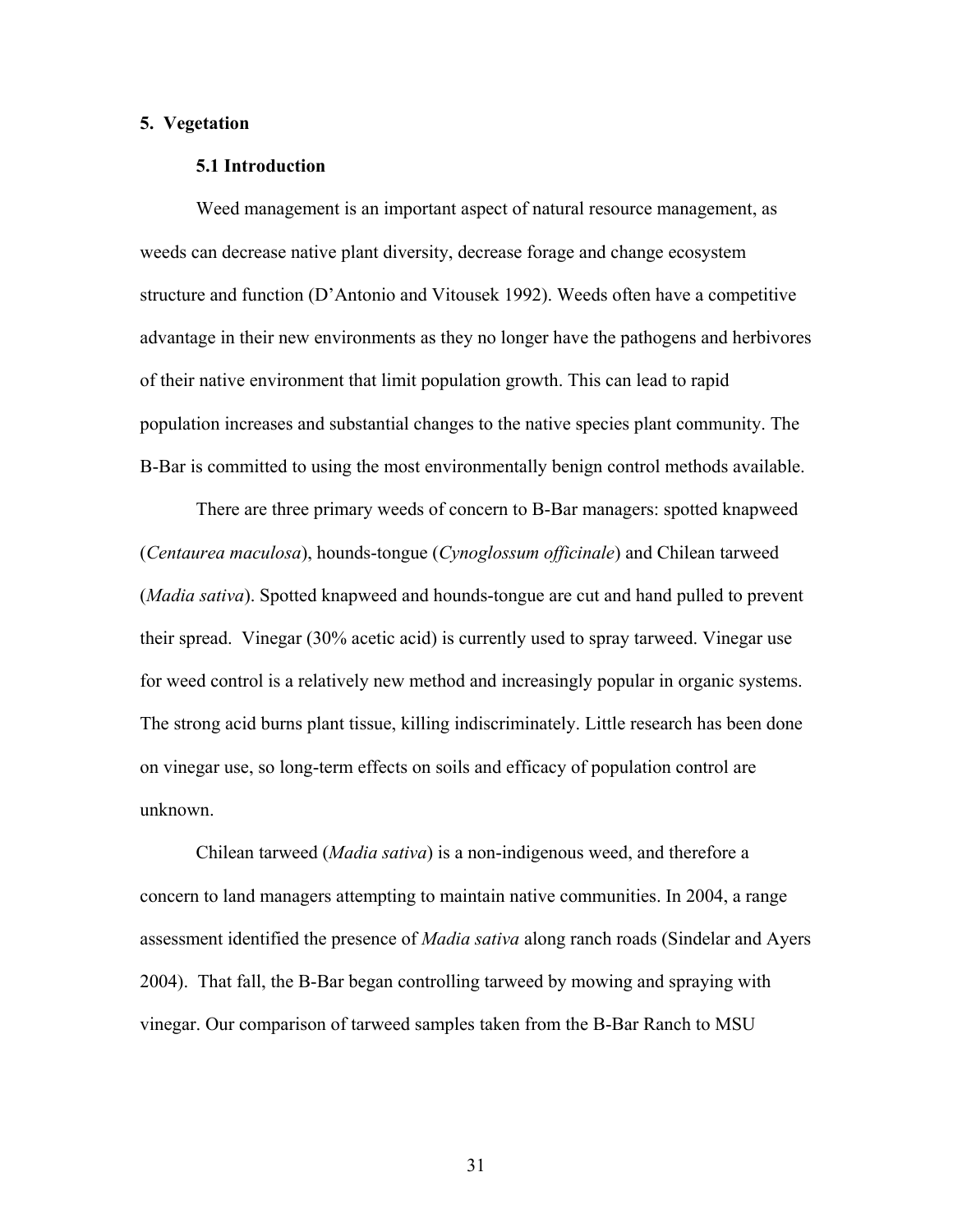herbarium specimens revealed that the tarweed present at the B-Bar is mountain tarweed (*Madia glomerata*), a closely related, but native tarweed species (Lavin 2005).

Mountain tarweed is a winter annual in the *Asteraceae* family and is common in arid rangelands (Hull and Cox 1968). Palatable when young, tarweed becomes woody and resinous with maturity, with a distinctive tar-like odor (Perrier, et al. 1992). Because it is a native species, it may no longer be of concern to B-Bar land managers. However, the ecology of tarweed is still interesting. Tarweed may be beneficial to the area, providing plant cover on the roads and preventing the establishment of less desirable nonnative species.

Our objectives were to give a baseline description of the plant community within tarweed patches and to determine the effects of vinegar use on tarweed. Our baseline description of tarweed communities included mapping their presence along Skully Loop trail road and measuring tarweed patch areas. A plant survey along the road was done to determine species richness and evenness (diversity) inside and outside tarweed patches. A population demographic model was constructed to predict population growth rate. Population models use growth parameters, or vital rates to forecast how a population will change over many generations. We built a predictive map to indicate the probability of tarweed occurrence along ranch roads. Permanent monitoring plots were established to measure population change in future years.

#### **5.2 Methods**

To survey tarweed populations we continuously sampled along roads and recorded the presence of tarweed populations using a Trimble Geo3 GPS, and used adaptive sampling to find adjacent populations (Thompson 2002). A predictive map was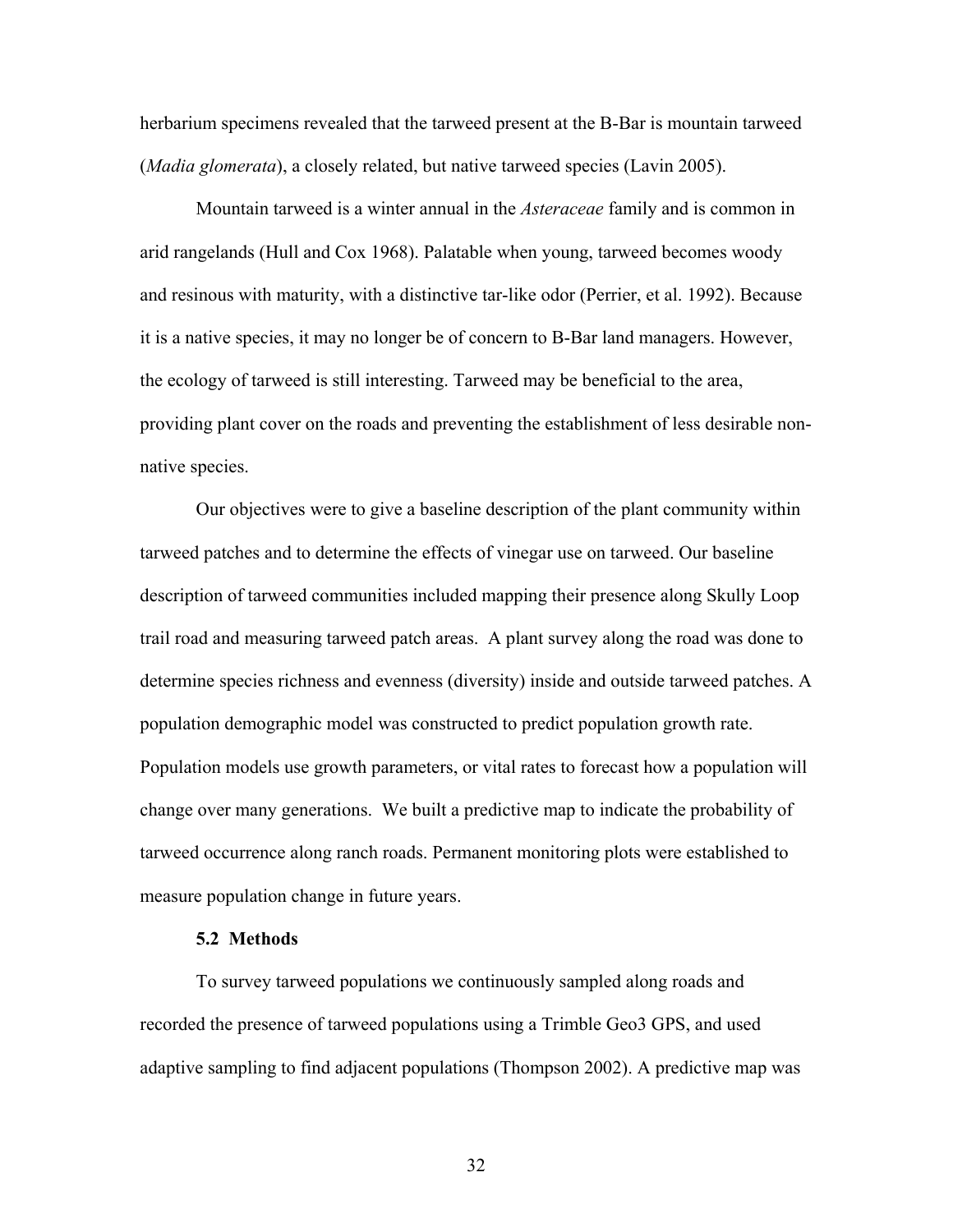built to indicate where new patches are likely to occur (Rew, et al. in press), using environmental variables obtained from a digital elevation map (DEM).

Vinegar effects were measured on both seed viability and mycorrhizal fungi. Soil was collected within and outside vinegar treated areas to determine the impact of vinegar on soil mycorrhizal community and on soil pH. Mycorrhizae are a plant-fungi relationship forming between fungi and many plant species. Generally it is a symbiotic relationship; in exchange for carbon, mycorrhizal fungi provide the plant with nutrients that are difficult for the plant to obtain, especially phosphorus. Mycorrhizal infectivity potential is a measure of fungal colonization in plants grown in contrasing soils and measures viable fungal propagules. We hypothesized that the soil treated with vinegar would have lower mycorrhizal colonization because of decreased soil pH. Seeds from both vinegar-sprayed and unsprayed areas in late August were collected to determine the effect of vinegar on seed viability.

*Survey*: Tarweed populations along the roads were identified for monitoring. We calculated the area of the patches using the azimuth-radii method (Maxwell and Rew, not published). Each patch was divided into segments and each radii and azimuth was measured (Figure 5.1). The patch area is determined by calculating the area of the eight triangles created when the ellipse is divided by the 8 radii for the TMR8 method (Maxwell, et al. 2005).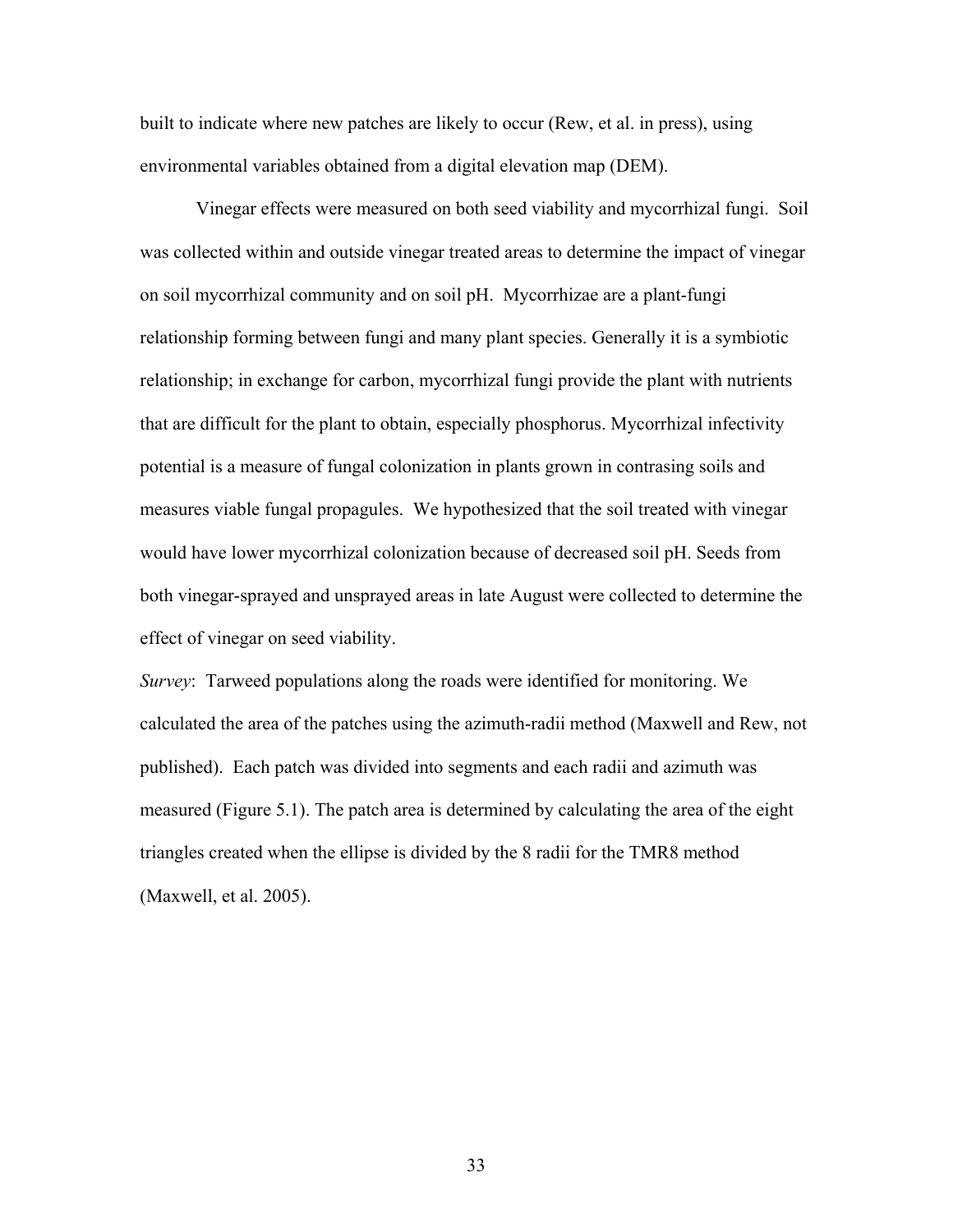

Figure 5.1 Diagram of Azimuth-radii method of patch measurement.

Plant density was measured using a  $1m<sup>2</sup>$  frame set within a tarweed patch. The corners were marked with road-hairs for future measurements. We recorded the type and density of species present within four of the 16 quadrants. The frame was then flipped to lie over the edge of the tarweed patch, its location marked, and species counted.

*Population Growth Rate Estimation:*Using Microsoft Excel, a population ecology model (Figure 5.2) was created to predict the population growth rate. The tarweed life cycle was divided into 4 states, seed-bank (SB), seedlings (SDL), flowering plants (FP), and seed produced (SP). The transition rates between states were gathered from the literature (Perrier, et al. 1992). Seed produced per plant was estimated from sample plants that we collected at the B-Bar Ranch. Seed germination was estimated using the seed that we collected. These transition rates were used to build a preliminary population model. The vital rates include: germination rate (emrg), seedling survival (s), seed produced per plant (spp), seed rain (m) and seed-bank survival (sbs) (Tables 5.1 and 5.2.). Monte Carlo simulation was introduced into the model to represent variable environmental conditions. The simulation was repeated 60 times to determine the average rate of change in the density of the population.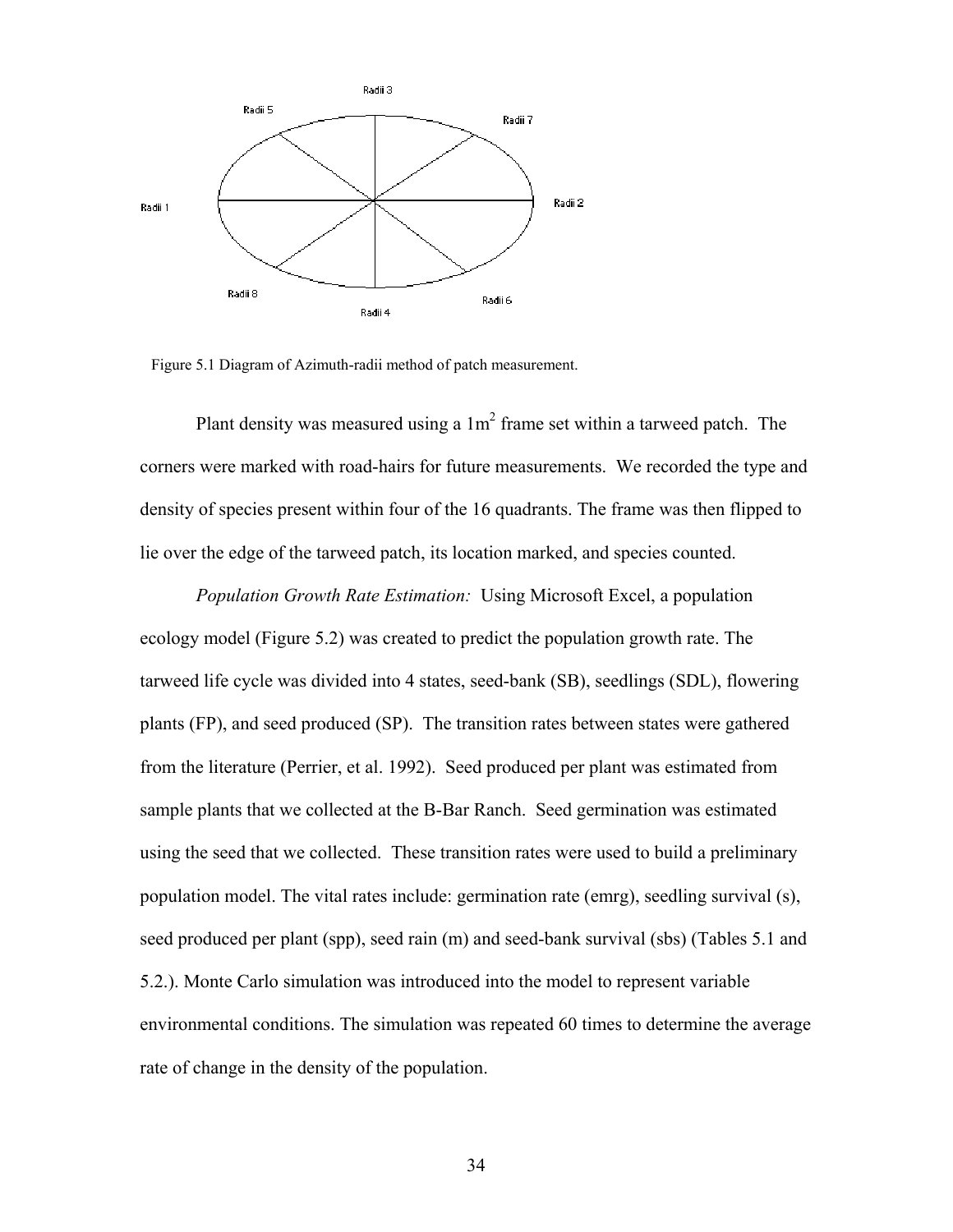

Figure 5.2 Population Ecology Model diagram showing life stages and demographic processes of vascular plants. (Maxwell, et al. 2005. http://weedeco.msu.montana.edu/class/lres443/lres443.htm)

Table 5.1 Tarweed starting population

| vaius,                |     |
|-----------------------|-----|
| SDL (seedlings)       | 74  |
| FP (flowering plants) | 11  |
| SP (seed produced)    | 272 |
|                       |     |
| SB (seed-bank)        | 160 |

values Table 5.2 Demographic Rates

| SDL (seedlings)       | 74  | sbs (seed-bank survival) | 0.27    |
|-----------------------|-----|--------------------------|---------|
| FP (flowering plants) | 11  | emrg (emergence)         | 0.46    |
| SP (seed produced)    | 272 | s (seedling survival)    | 0.55    |
|                       |     | spp (seeds produced per  |         |
| SB (seed-bank)        | 160 | plant)                   | 25      |
|                       |     | m (seed rain)            | $0.5\,$ |

*Mapping:* The upper ranch roads were surveyed with a Trimble Geo3 GPS, marking points where patches were located. Concentric paths were walked from an identified established tarweed patch, in 10-meter increments around the patch while looking for new patches. This was done until a path 50 meters from the initial patch had been walked. When new patches were found, the process was repeated using the adaptive sampling approach (Thompson 2002). (Figure 5.3)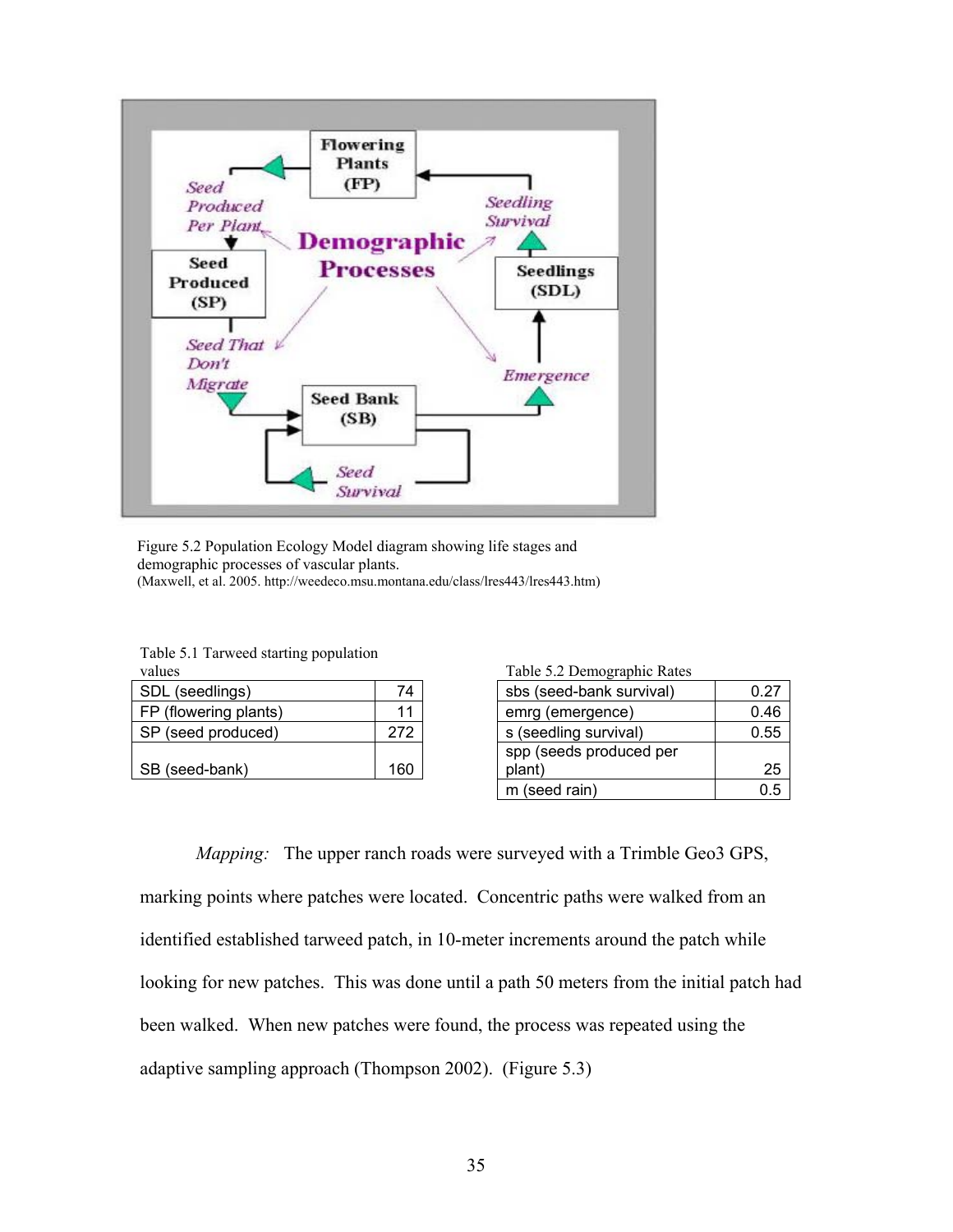

Figure 5.3 Spiral monitoring diagram for adaptive sampling to find new tarweed colonies around identified source populations.

A map was constructed, using the initial road survey that recorded the presence or absence of tarweed. S-Plus 2000, a logistic regression model was used to predict the presence of tarweed with elevation, slope, aspect, LandSat

 bands, presence/absence of trees and distance from roads as independent variables. The logistic

regression model was used to calculate the probability of occurrence within a 40m swath centered on the road and extrapolated to all roads in the area where the infestation is thought to be located on the ranch. Inputting the variable coefficients into a specialized extension written for Arc View 3.2, the map was created.

*Vinegar treatment:* Seed viability tests were done to determine the effect of vinegar treatments on tarweed populations and whether timing of spray affected seed viability. Seeds were collected from plants in flower and those just beginning to fruit. They were taken from vinegar-treated sites as well as from adjacent non-treated patches. Additional seeds were collected three weeks later, in mid-September when plants had mature fruits. These plots were sprayed after our initial visit; samples from areas adjacent to the sprayed patches were also collected. Tetrazolium- (TZ) and germinationtests were used to assess seed viability. For the TZ-tests, seeds were soaked in tetrazolium blue solution at 1% concentration. The TZ solution stains red in the presence of oxidation-reduction with live tissue, leaving the dead tissue white.

To test for mycorrhizae as an indication of the impact of vinegar on the soil microbial community, soil samples were taken from six vinegar treated and six adjacent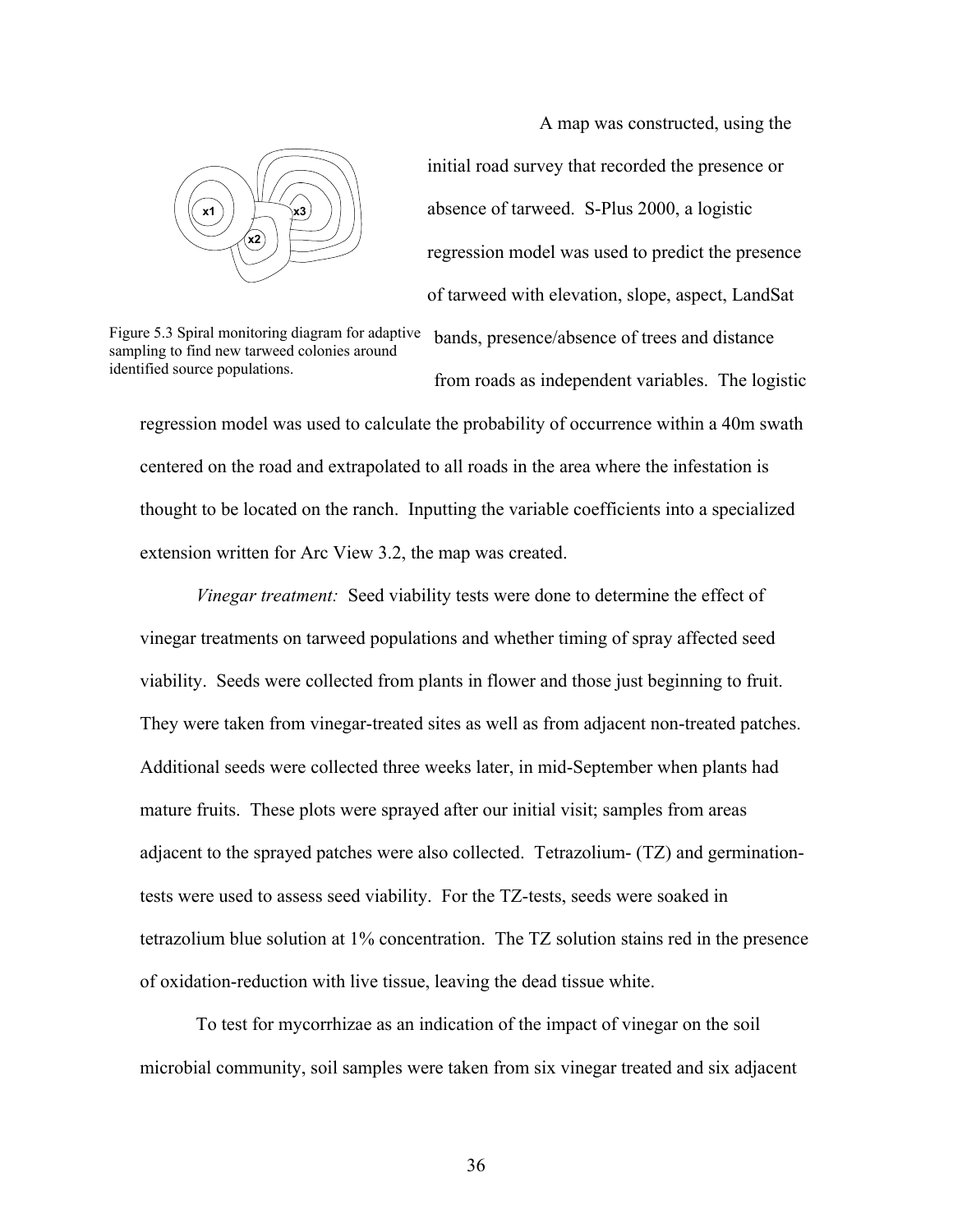non-treated areas. In the greenhouse the soils were placed in pots and seeded with Sudan grass (*Sorghum Sudanese*). Sudan grass is fast growing, with a fine root mass and a high capacity for mycorrhizal colonization. After three weeks of growth, the plants were harvested and the roots cleaned. Root sections were cleared, stained and mounted on slides; 12 root-segments per slide and two slides per pot. Presence/absence counts were taken of hyphae, arbuscules, and vesicles along a grid (Brundret, et al. 1996). The mean colonization levels were determined and using the statistics program SPSS, a t-test was preformed to determine whether there was a significant difference in mycorrhizal fungal propagules in vinegar-treated versus non-treated soils.

Germination tests were conducted by putting seeds on blotter paper soaked in deionized water, and refrigerated at  $5^{\circ}$  C for five days. After the pre-chill period, seeds were moved to an incubator for two weeks at a temperature of  $15{\text -}25^{\circ}$  C.

#### **5.3 Results and discussion**

*Survey*: Ecosystems are complex and difficult to measure. Calculating vascular plant diversity is one way of assessing an ecosystem response to an invasive species. Species diversity is comprised of species richness and species evenness. Species richness is the number of species present in an area, and species evenness is the relative abundance of species in an area. Species diversity data can tell us how species interact within a community.

We hypothesized that as tarweed increased, plant species richness would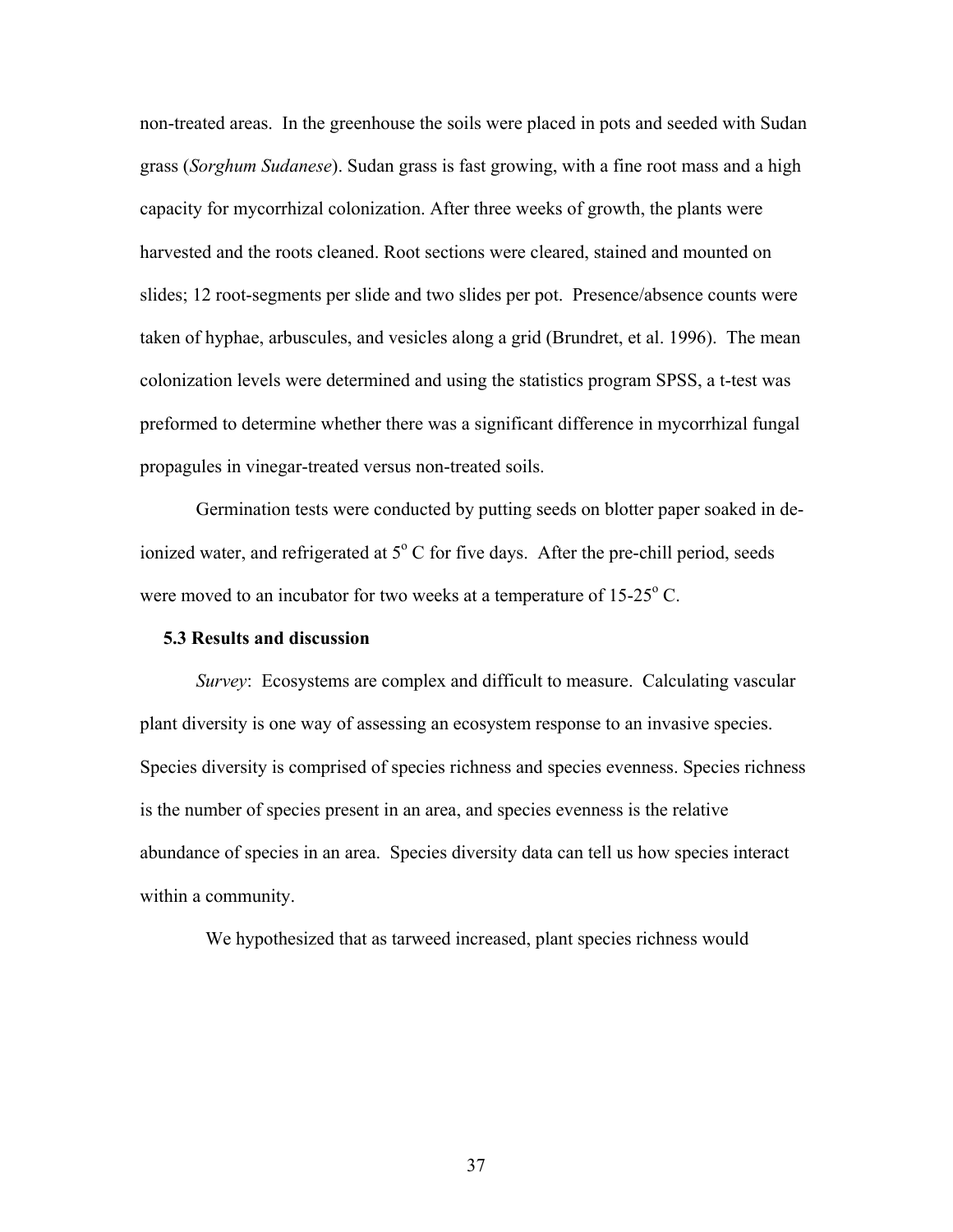

decrease because tarweed demonstrates some invasive qualities. Using regression analysis, we found that there may be a trend in the data toward decreasing species richness with increasing tarweed density (Figure

Figure 5.4 Species richness within tarweed

## 5.4), but it was judged to be not significant.

Likewise, species evenness decrease with tarweed density (Figure 5.5). This relationship could suggest that increasing tarweed populations cause a decrease in species evenness within this plant community, or that tarweed is attracted to areas where there is low species richness and thus it easily becomes a dominant species in these areas because it tolerates the disturbed conditions associated with roads.

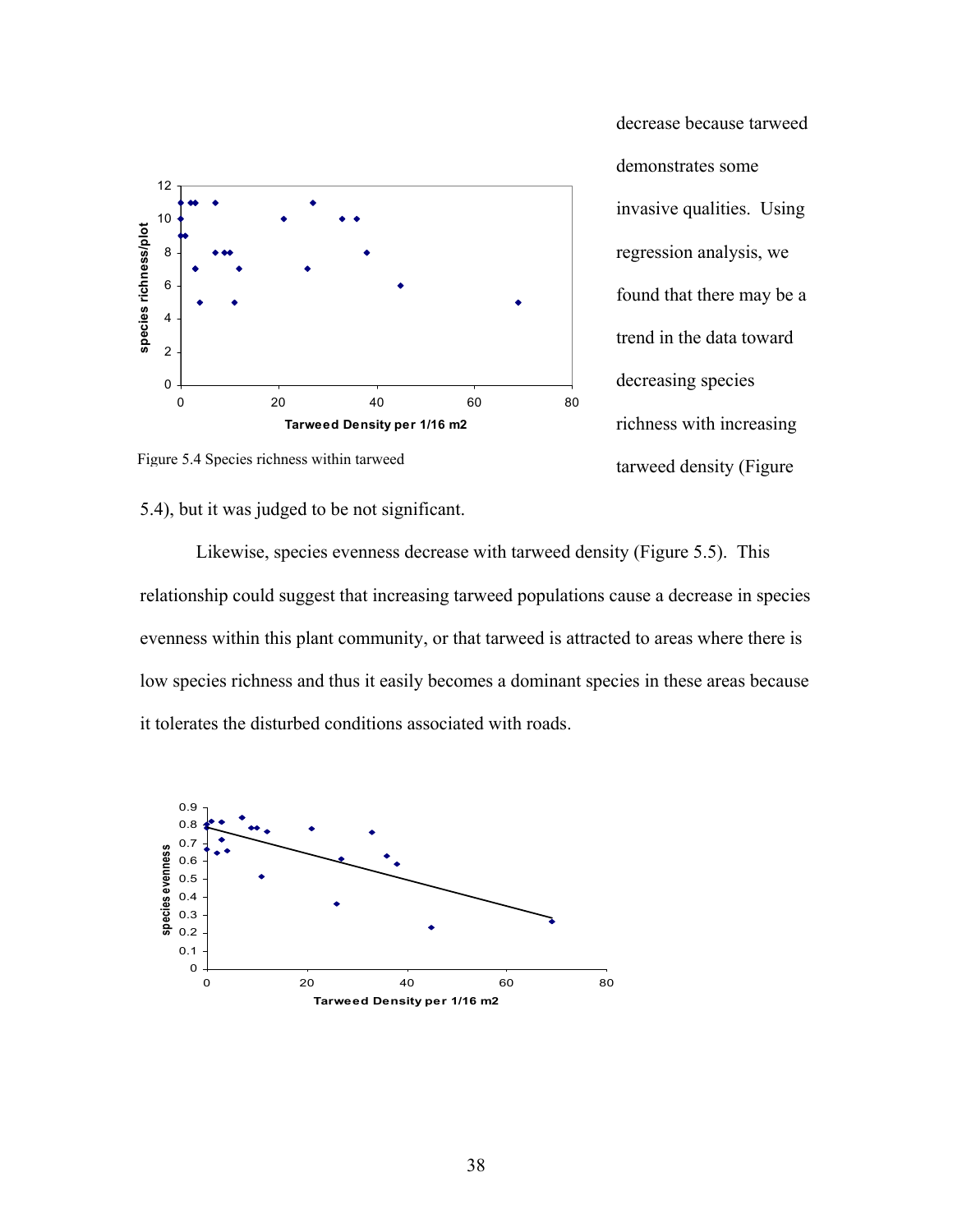Native species are often the desired plant species within a community, especially when managed for conservation purposes. Native species have evolved in the ecosystem and their populations are kept in check by climatic factors, native predators and competition. Nonnative species are sometimes intentionally introduced for forage or other reasons. The two primary introduced species on the B-Bar Ranch were smooth brome (*Bromus inermus*) and timothy (*Phleum pretense*), both of which are good forage plants for livestock and wildlife. These species are present over most of the ranch and may be considered desirable plant species because of their livestock forage qualities.

Tarweed density showed no relationship to nonnative species density. Tarweed density was positively related to native species density (Figure 5.6). Tarweed may be playing a beneficial role in this community by somehow promoting native species growth. It is also possible that the areas where tarweed does well are areas where nonnative species (timothy, smooth brome, kentucky bluegrass) do not do well.



Figure 5.6 Native species density in tarweed patches.  $y = 0.0374x + 15.841$ ,  $R^2 = 0.1907$ ,  $p = 0.033$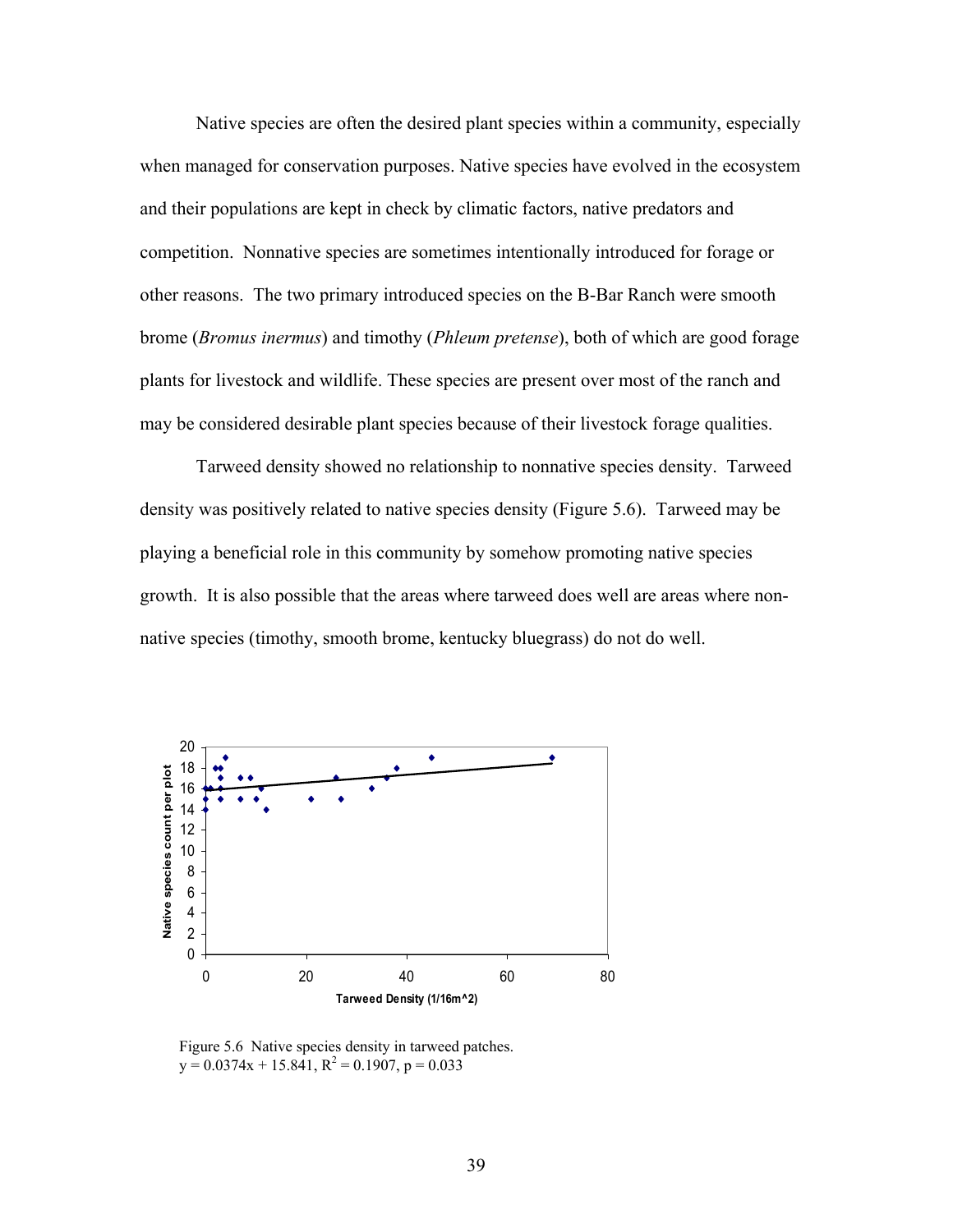Native and nonnative relationships can be important implications for ecosystem health, but the desirability of species should also be taken into account. We defined desirable species as all grass, forb, and shrub species except Canada thistle and houndstongue found in each plot. There is a strong correlation between tarweed densities and desirable plant species of tarweed having a positive influence on the desired plant community (Figure 5.7).

 There was not a significant relationship between tarweed density and undesirable species (Canada thistle and hounds-tongue) but a trend shows undesirable species decreasing with increasing tarweed density, another possible benefit that tarweed might be having on the plant community (Figure 5.8).



Figure 5.7 Desirable species density within tarweed patches.  $y = 2.1068x + 30.193$ ,  $R^2 = 0.1326$ ,  $p < 0.01$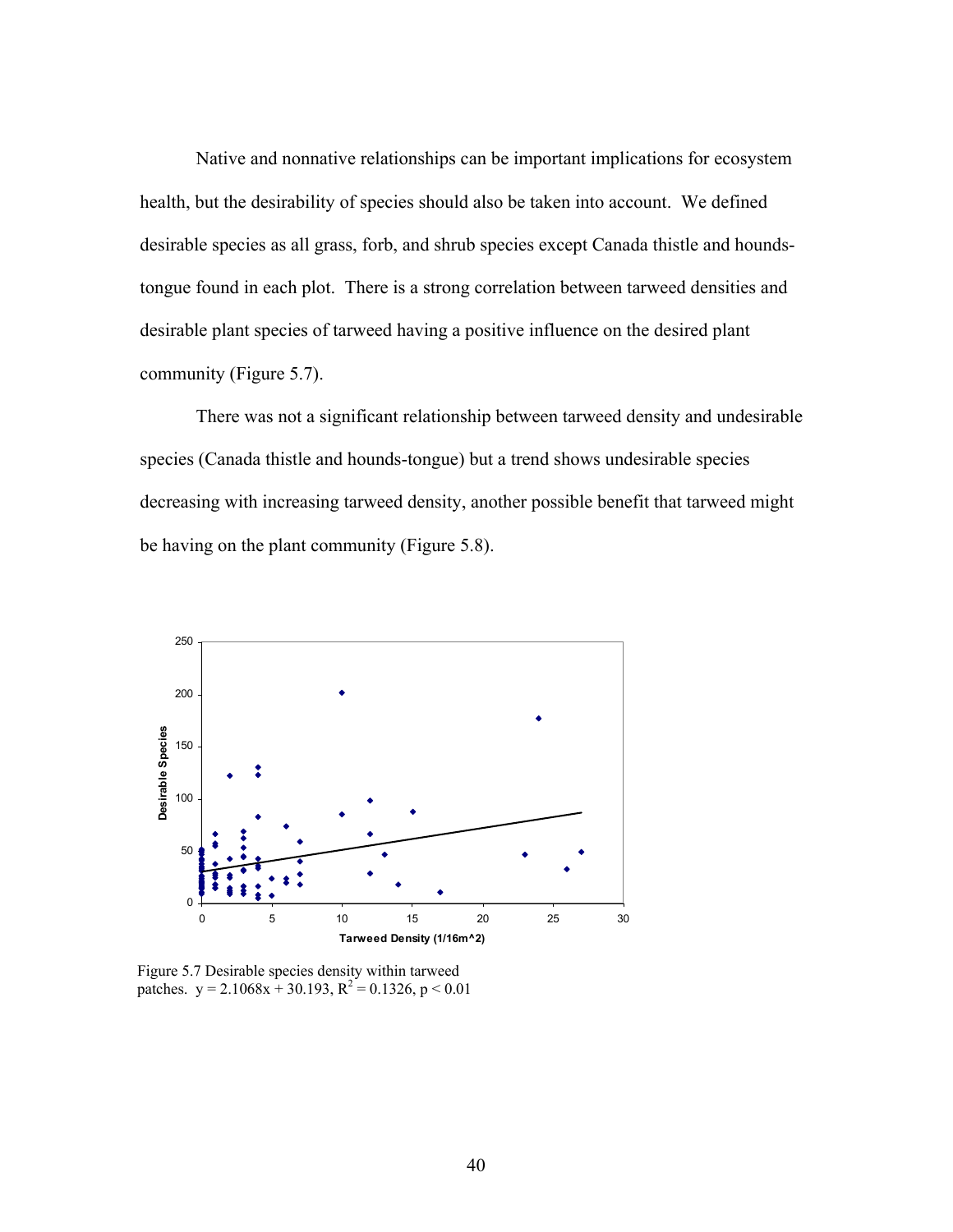

Figure 5.8 Undesirable species density within tarweed patches.

The density and area measurements of tarweed will serve as the starting point for future monitoring. Using the population ecology model, we estimated that tarweed populations are increasing slightly; our lambda (population growth rate) over 60 generations was 1.05. A rate less than 1.0 indicates a population in decline, a rate of 1.0 indicates a population at equilibrium and greater than 1.0 is a population that is growing.

Population ecology models are useful for determining how populations change over time and where weaknesses in the life cycle occur. These weak links can be useful targets for management strategies. The model has limitations because many of the vital rates were taken from literature and not our specific field site. Future classes may be interested in measuring these rates to build a stronger model.

*Mapping*: Predictive maps are useful for land managers to focus management on areas with a high probability of occurrence, rather than having to monitor the entire property (Figure 5.9). We found that tarweed patches were indeed present in areas of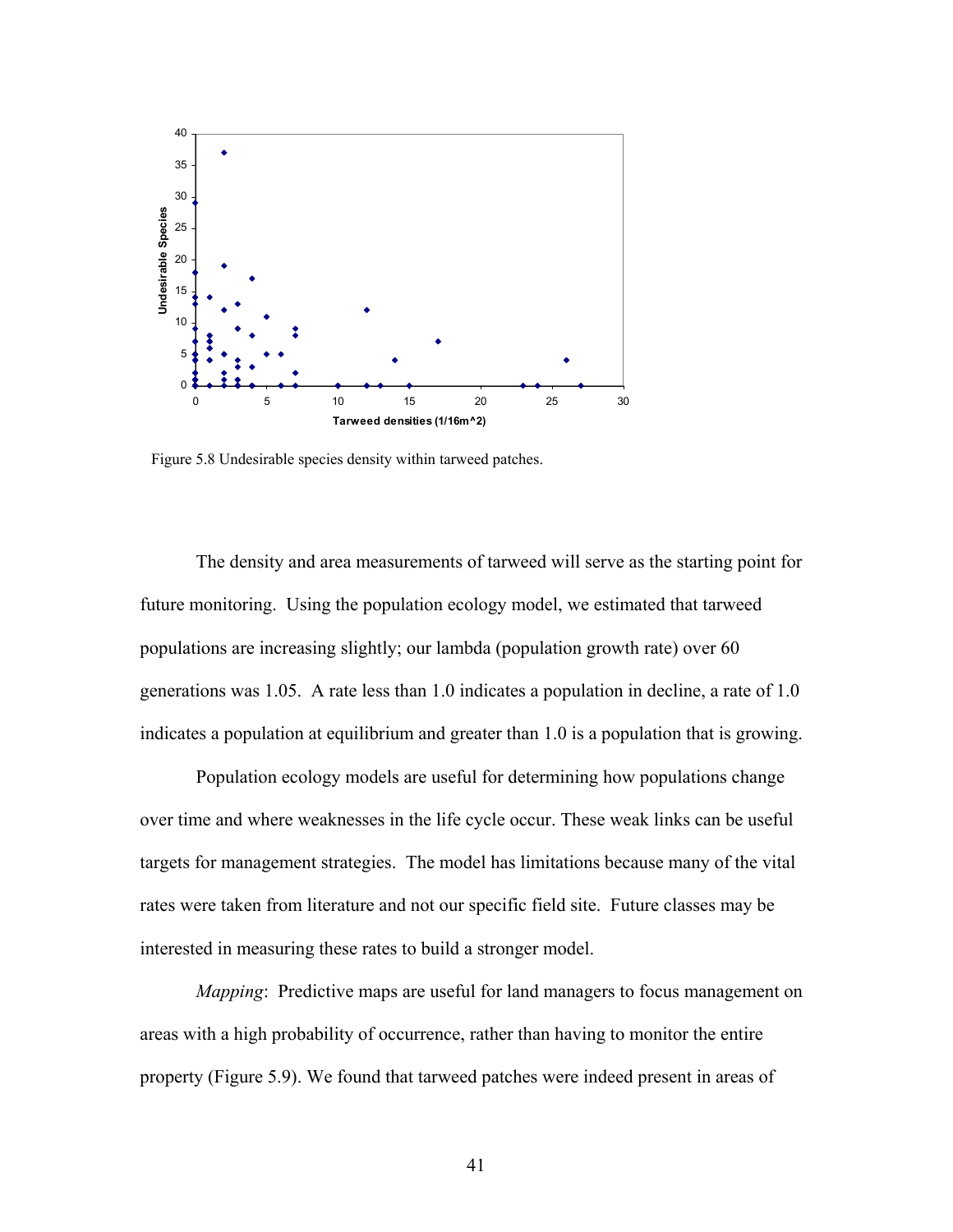higher probability and not existent in areas of low probability (Figure 5.10). The low number of parameters used to build this model limits its accuracy. A more reliable prediction would require more parameters, such as habitat-type preferences, and samples taken from a much larger area. Future classes may want to expand on this, as well as visit areas indicating high tarweed probability in order to test the accuracy of the model.





Figure 5.9 Predictive map showing probability of tarweed occurrence along ranch roads.



*Vinegar*: There was no significant difference in mycorrhizal populations in the treated and untreated soils ( $p$ -value  $= 0.749$ ). This does not suggest that the vinegar has no effect on all the soil biota, but only that it did not affect mycorrhizal fungal populations.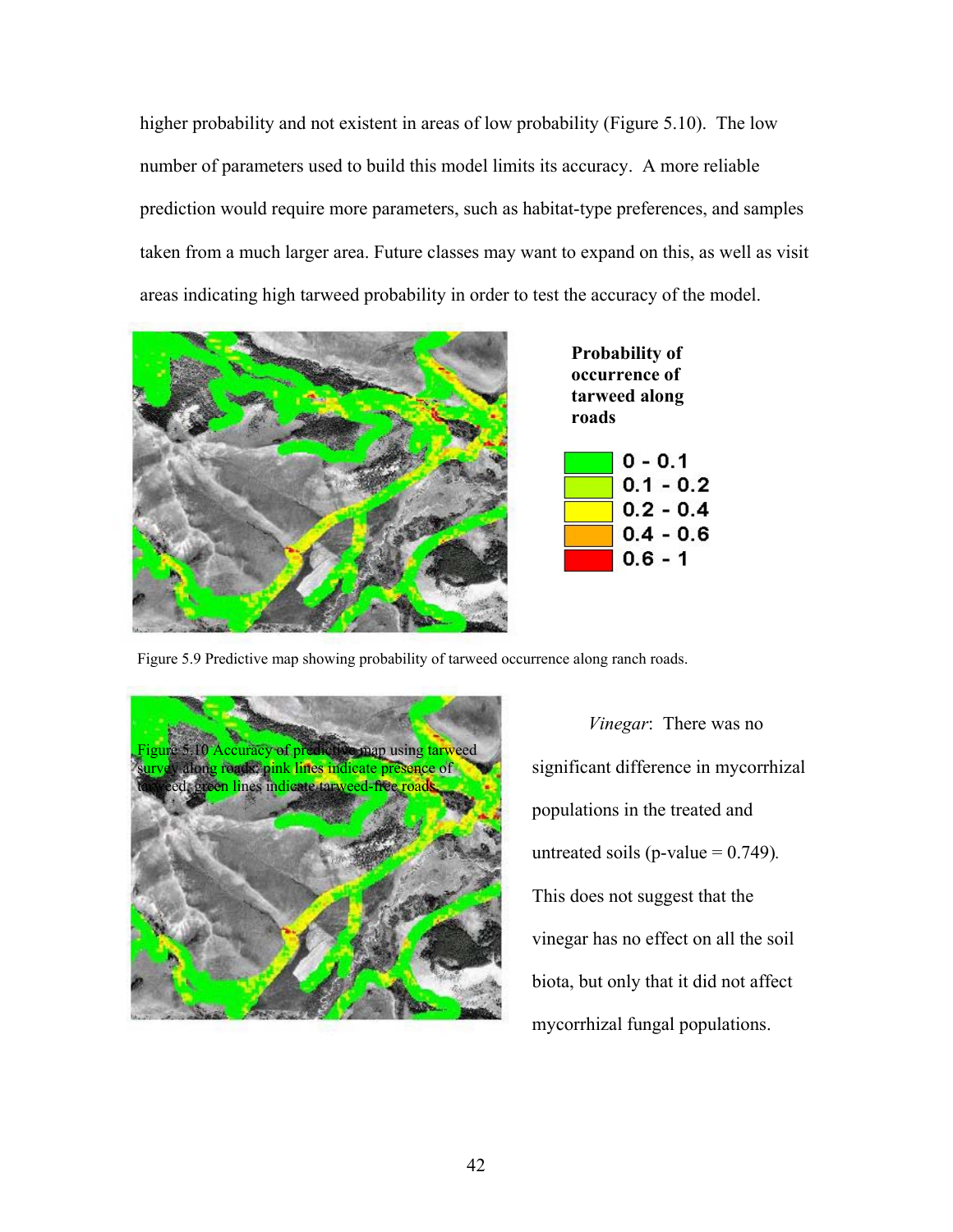After vinegar treatment, tarweed seed viability in early September was 19%, compared to 78% viable seed from populations sprayed later in the season. These were both compared to the 98% viability from non-sprayed areas (Figure 5.11).



**Treatment**

Figure 5.11 Tarweed seed viability, sample 1 was taken late August and sample 2 was taken mid September.

Germination tests were unsuccessful with all seed samples. Theoretically, germination tests and TZ tests should have similar results, plus or minus 10%. TZ tests assess for viable seed, however there may be other requirements for seeds to actually germinate, such as stratification. The literature states that tarweed requires a stratification period prior to germination (Perrier, et al. 1992). The brevity of our cold treatment may account for the failed tests

#### **5.4 Conclusions**

Tarweed density shows interesting correlations with population density of native and desirable plant communities. Since the B-Bar manages for natural diversity, it is our recommendation that tarweed not be managed with vinegar treatments. If managers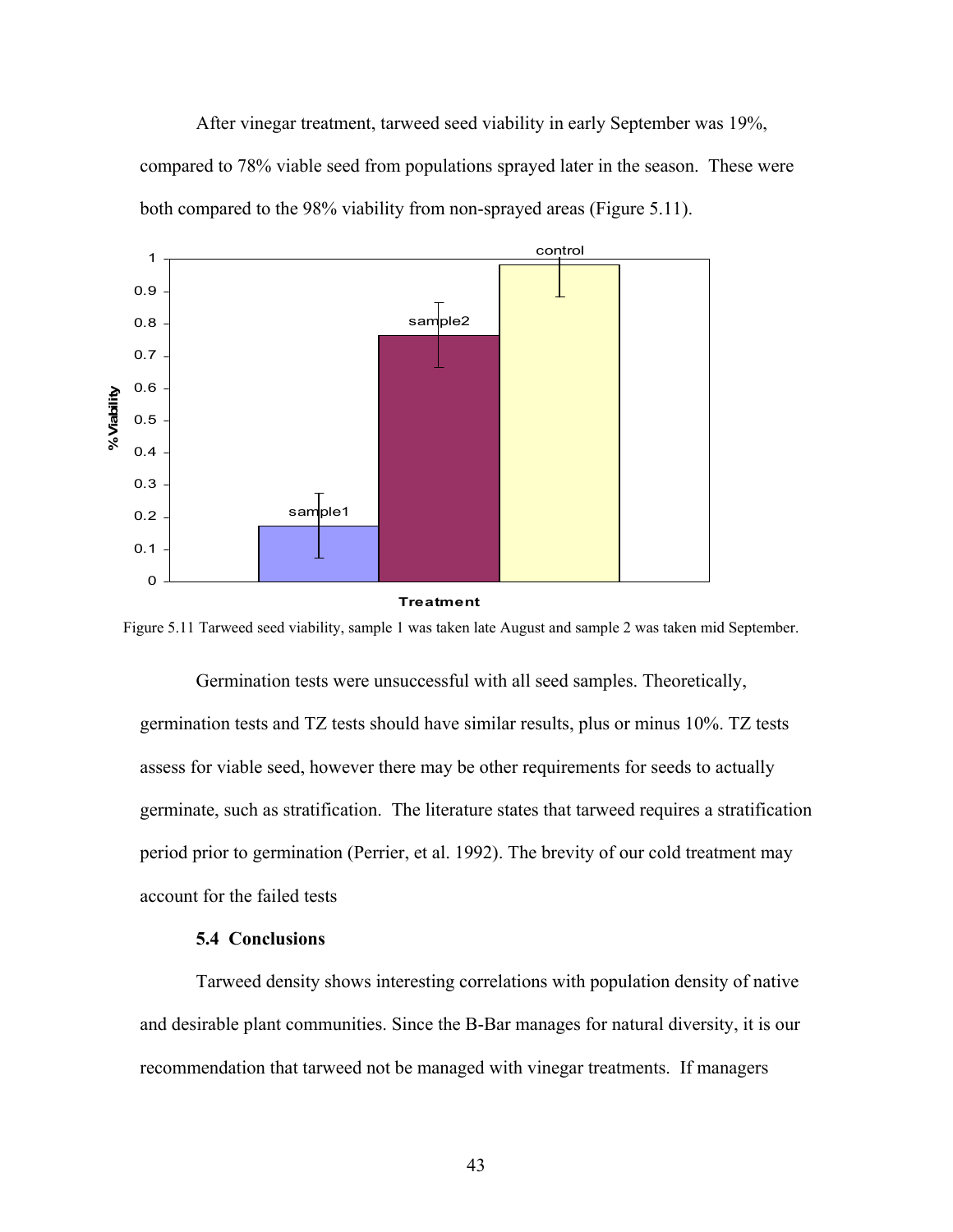continue using vinegar application, timing is critical for maximum effectiveness. Vinegar should be applied during the flowering stage, before seed production. Monitoring over consecutive years will show how tarweed populations are changing and what management practices are necessary. If it is decided that tarweed will no longer be managed with vinegar treatments, then more management efforts can be placed on spotted knapweed and houndstongue, species that are also a concern to the ranch.

Future classes may be interested in testing and expanding on the population and predictive models, by testing more parameters in the field and sampling a larger area. Our data builds a very rudimentary description of the tarweed population and infested communities on the B-Bar ranch. For a more substantial description of the community, multiple years of data will be necessary.

#### **6. Conclusions**

The natural resources survey of the B-Bar ranch was comprised of an analysis of the soils in the Davis meadow, the Hydrology of the Tom Miner creek, and assessment of Tarweed; a plant species identified as a weed problem. In addition, multi layer GIS maps including natural resources and some of the ranch infrastructure were created.

 Soils within the NRCS mapping unit 1219 were variable, particularly soils in the flood plain, which showed high variability in large course fragments, very little organic matter, and a shallow A horizon. The soil nutrient levels were sufficient for the production needs of one ton per acre per year of hay in the Davis meadow. Finally, the decision to potentially change from flood to wheel line irrigation was examined from a soil nutrient and texture perspective. Nutrients can be leached through a soil profile, especially when there is low clay content, as in the Davis meadow. There is a higher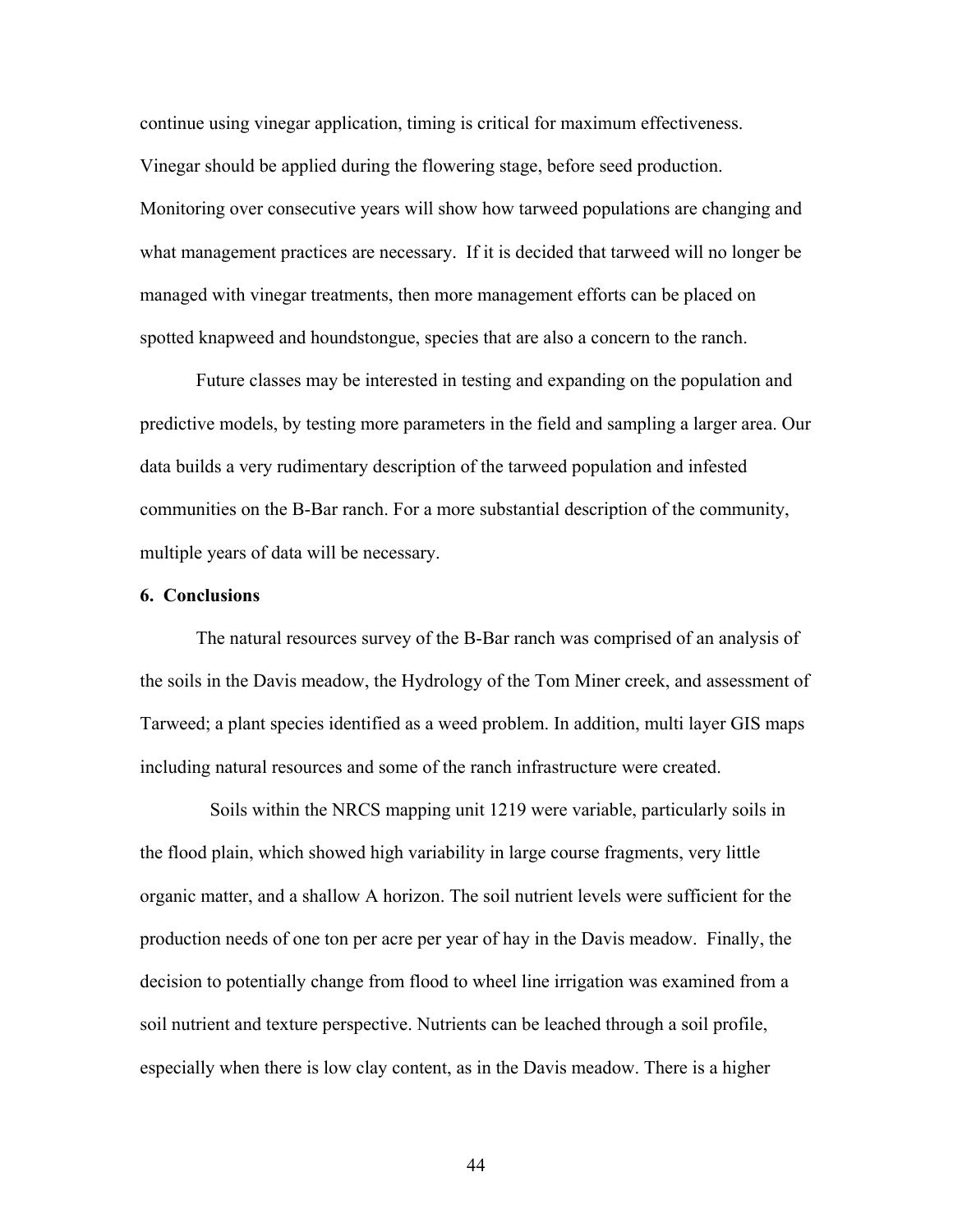potential for nutrients to be leached through the profile to a depth where they are unavailable for plant uptake when flood irrigation is used. The results from our soil samples relative to distance from the irrigation ditch indicate flood irrigation may have been leaching total nitrogen. However there are alternative explanations for an increase in nitrogen with increasing distance from irrigation ditches. First, plant growth maybe greater near a water source (ditch). This increase in plant growth would remove more nitrate from the soils in that area. This would indicate that lower nitrate levels near the ditch could be do to plant productivity, not flood irrigation. Further, study will be required to fully understand the impact of flood irrigation on soil nutrient distribution. However one may conclude based on general principals the soil nutrients may be better managed under a wheel line sprinkler system than flood irrigation.

The hydrology of the Tom Miner creek was studied for two primary reasons. The first was to assess the high erosion rate due to new channel formation and secondly to determine the quality of the Cutthroat trout habitat. It was the goal of the hydrology group to address all of these concerns and possibly recommend some management techniques to ensure stream qualities consistent with the objectives of the ranch including providing for the best habitat possible for the native trout species that live in the creek. Slope, sinuosity and pool tail fine particle measurements indicated that the Tom Miner creek was an F4 type stream. F4 streams are classified as having a natural high erosion rate. Tom Miner creek is a F4 type stream with adequate habitat to support a population of Cutthroat Trout. Changing from flood to wheel line irrigation, although generally beneficial to soil nutrients, may have a negative effect on the stream if flood irrigation is a large contributor in the dry season to the Tom Miner creek. Although, the reduction of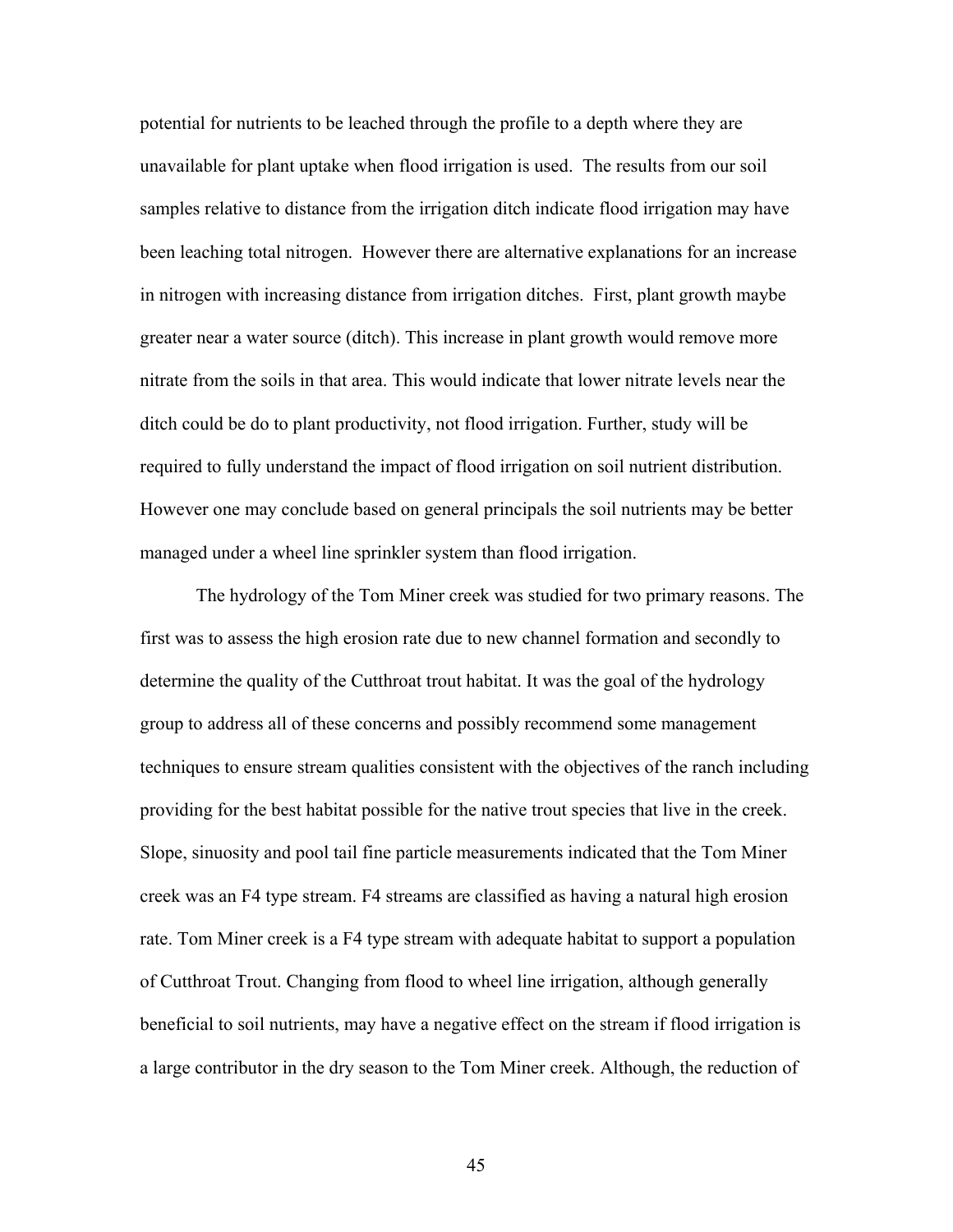water removed by switching to sprinkler irrigation may more than make up for any ground water recharge. To slow down the erosion rate, preserve trout habitat and accelerate the succession of the stream channel, it is recommended that the ranch continue to use soft armament with vegetation and fascines. Changing irrigation techniques will probably not have detrimental effects, although hydrological effects and seasonal stream flow should be monitored.

The tarweed at the B-Bar is a native weedy species that colonizes disturbed areas like roads. A population demographic model estimates that the populations are growing, but at a slow rate. The vinegar treatment was effective in killing tarweed plants, but its success for limiting population growth by decreasing viable seed production is dependent on treatment timing. Mountain tarweed is a native species so management is not mandated. If the management decides to continue to limit Tarweed populations it is advised they treat the plants before they go to seed to decrease population growth. It was determined that the applied vinegar to the tarweed patches did not affect mycorrhizae populations as shown through the Sudan grass experiments.

A multi layer GIS map providing spatial representation of the natural resources and some of the ranch infrastructure was created to help management make more informed and effective decisions consistent with their general management goals.

All of the measurements taken this year by the groups of the capstone class will provide baseline data that will be useful for future classes and researchers. Gathering baseline data is the starting point for most research. Having this kind of information will allow monitoring to take place that will hopefully uncover negative trends and give management a more accurate description of what is happening on the ranch.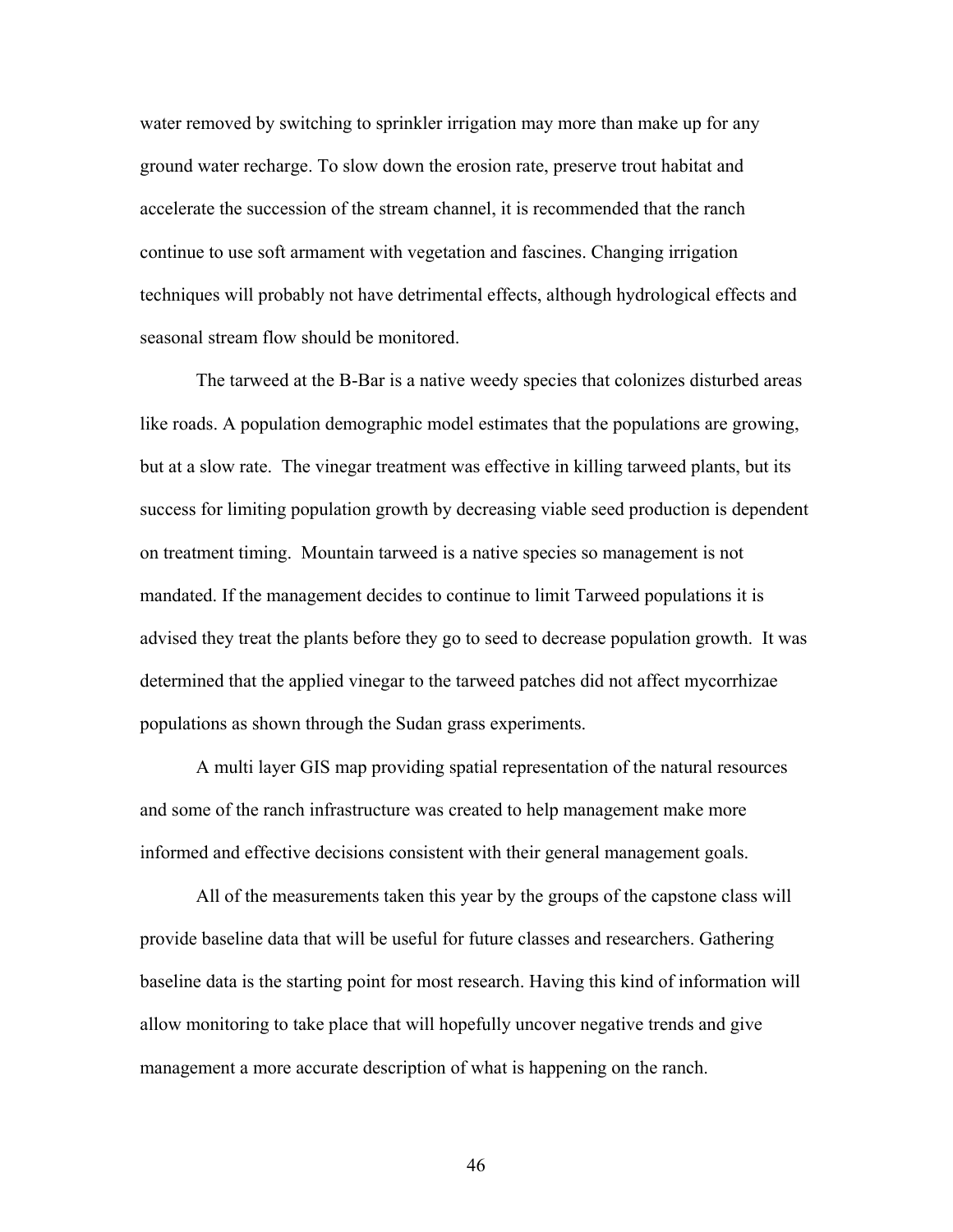The 2005 LRES Capstone class has concluded that the B-Bar Ranch is generally in good environmental condition. There were no major areas of concern. The B Bar Ranch has fertile soils in the Davis Meadow adequate for their current hay production needs and the Tom Minor Creek is a F4 stream that can support a population of cutthroat trout. A change in irrigation systems is unnecessary for hay production needs. If irrigation is changed from flood to sprinkler systems there could be a negative effect on hydrology of the area. Mountain tarweed is native to the area, but early treatment is essential to have greater success in reducing the population. The acid did not affect mycorrhizae populations in the soil. The B-Bar Ranch appears to be operating according to their mission goals and objectives.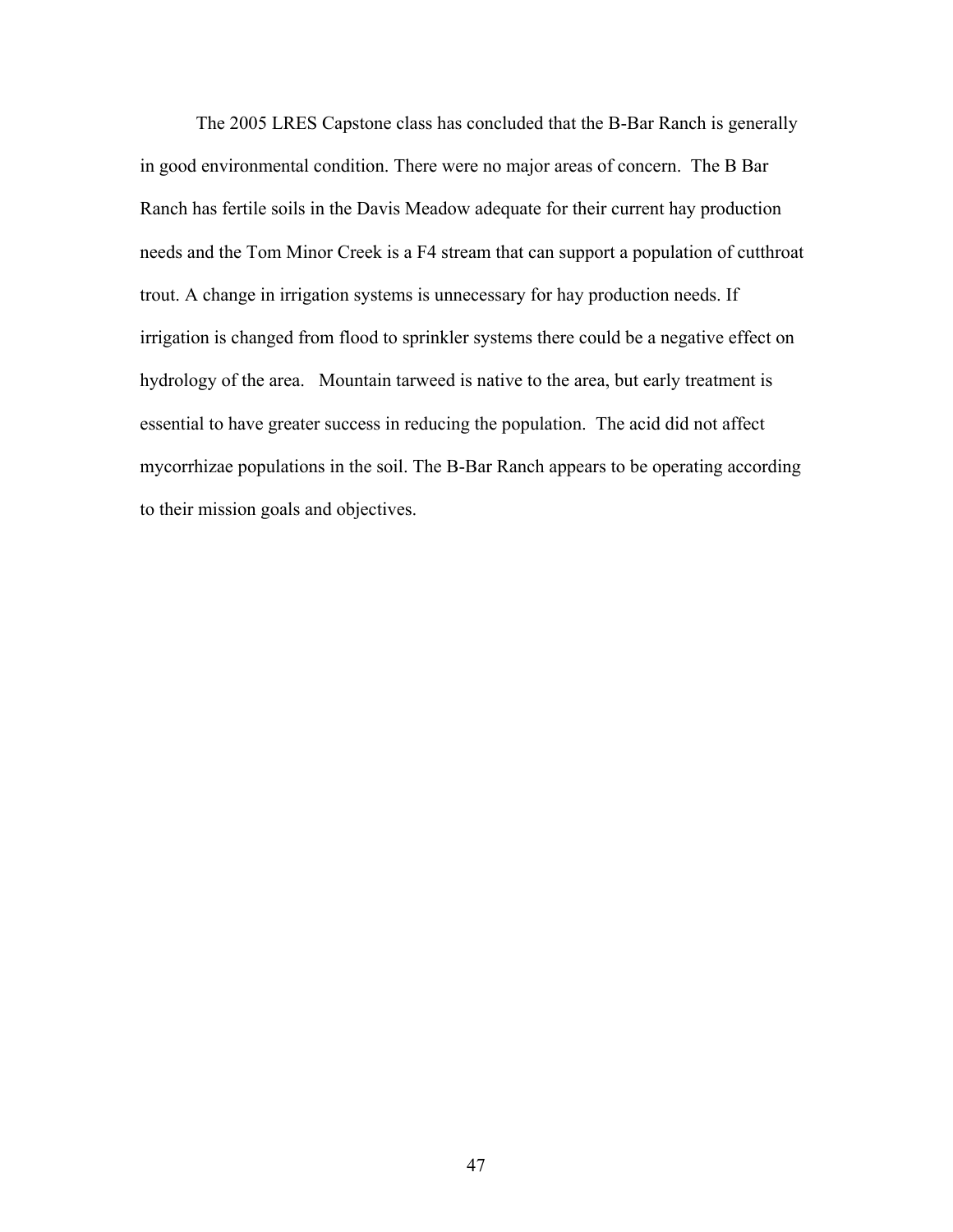#### **REFERENCES**

- Bauer, S.B. and S.C. Ralph. 1999. Aquatic habitat indicators and their application to water quality objectives within the Clean Water Act. EPA-910-R-99-014. US Environmental Protection Agency,Region 10, Seattle WA.
- Bear, E.A. 2005. Effects of Temperature on Survival and Growth of Westslope Cutthroat Trout and Rainbow Trout: Implications for Conservation and Restoration. Montana State University Bozeman MT
- Bitterroot Restoration. http://www.bitterrootrestoration.com/BRIWeb/res\_imp.htm
- Brady, W. 1999. Elements of the Nature and Properties of Soils. New Jersey: Prentice Hall.
- Brundret, M., N. Bougher, B. Dell, T. Grove, and N. Malajczuk. 1996. Working with mycorrhizas in forestry and agriculture. Australian Centre for International Agricultural Research.
- Chapin, F.S. 1986. The nature of nutrient limitation in plant communities. The American Naturalist 127: 48-58.
- Cooke, G.W. 1986. The interactions between the supplies of water and of nutrients available to crops: implications for practical progress and for scientific work. Philosophical Transactions of the Royal Society of London: Mathematical and Physical Sciences*.* 316: 331-346.
- D'Antonio, C.M., and P.M. Vitousek. 1992. Biological invasions by exotic grasses, the grass/fire cycle, and global change. Annu.Rev.Ecol.Syst. 23:63-87.
- Ecology of the Beaver. This online review is updated and revised continually. [www.ecology.info/beaver-ecology.htm](http://www.ecology.info/beaver-ecology.htm)
- Flury, M., H. Fluhler, W.A. Jury, and J. Leuenberger. 1994. Susceptifate mobility of soils to preferential flow of water: A field study. *Water Resour*. Res. 30:1945–1954.
- Haynes, R.J. 2005. Labile organic matter fractions as central components of the quality of agricultural soils: an overview. Advances in Agronomy. 5:221-268.
- Hillel, D. Introduction to Environmental Soil Physics. 2004. San Francisco: Elsevier Science, 2004.
- Hull and Cox. 1968. Spraying and seeding high elevation tarweed rangelands. Journal of Range Management. 21:140-144.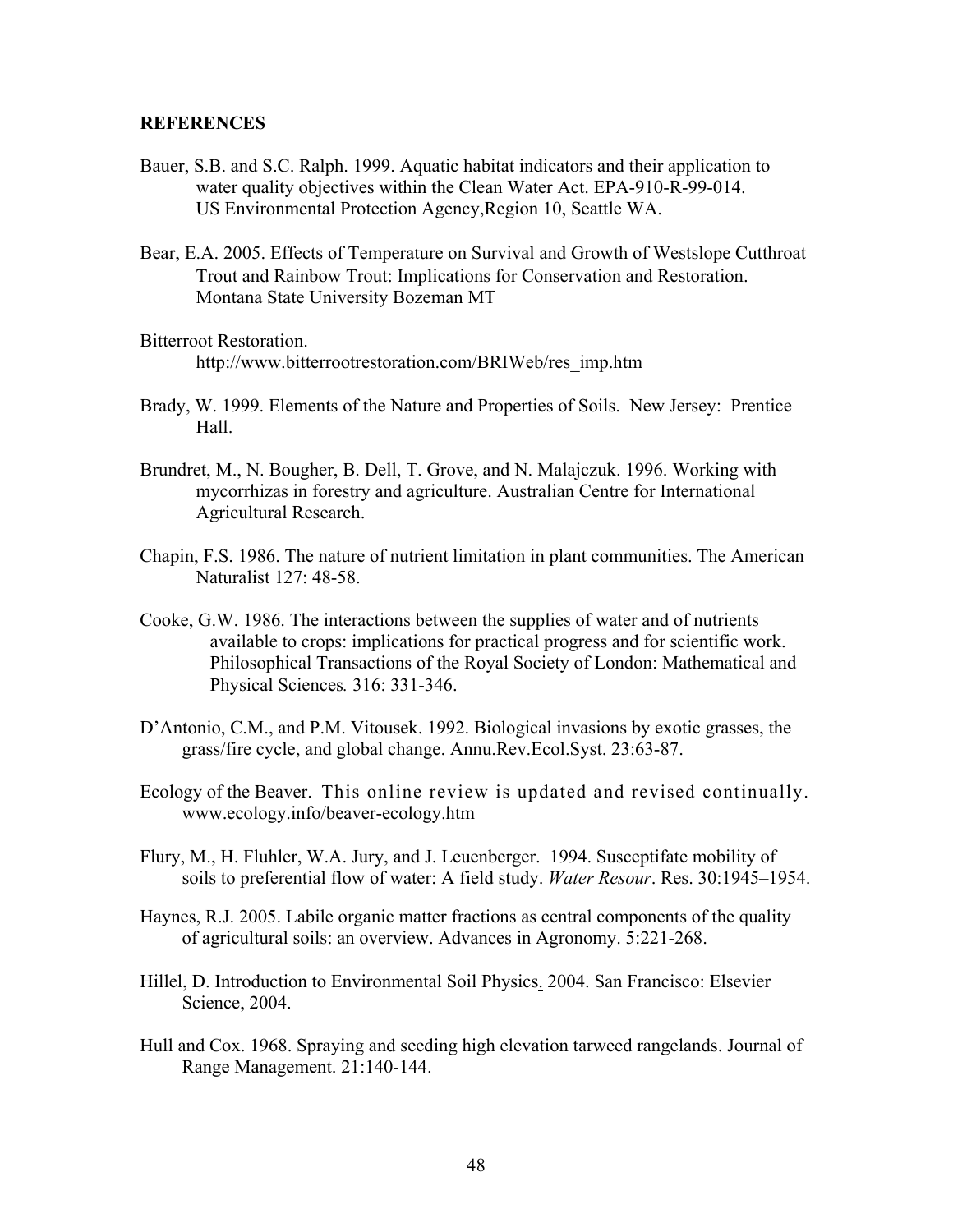- Jury, W.A., and H. Flu¨ hler. 1992. Transport of chemicals through soil: Mechanisms, models, and field applications. Adv. Agron. 47:141– 201.
- Kondolf, G. M. 2000. Asessing Salmonid Spawning Gravel Quality Transactions of the American Fisheries Society. 129: 262–281.
- Mageel, P. J. and E.T. McMahon.1996. Spatial Variation in Spawning Habitat of Cutthroat Trout in a Sediment-Rich Stream Basin Transactions of the American Fisheries Society 125 :768-779.
- Maxwell, et al. 2005. http://weedeco.msu.montana.edu/class/lres443/lres443.htm
- Maxwell, B.D., and L.J. Rew. unpublished. Quantitative methods for assessing herbaceous NIS populations for invasiveness.
- [Novotny](http://www.ncbi.nlm.nih.gov/entrez/query.fcgi?db=PubMed&cmd=Search&term=%22Novotny+V%22%5BAuthor%5D) V., A. Bartosova, N.O'Reilly, T. Ehlinger. 2005. Unlocking the relationship of biotic integrity of impaired waters to anthropogenic stresses. Water Resources 39(1):184-98.
- Pennock, D.J. 1987. Landform classification and soil distribution in hummocky terrain, Saskatchewan, Canada. *Geoderma* 40: 297-315
- Perrier, G.K, W.A. Williams, J.W. Menke and M.R. George. 1992. Ecology and management of tarweed. Range Science Report, Dept. of Agronomy and Range Science, University California, Davis. 31.
- Pierce, Salmon, Montana Future Fisheries Program grants Approved. <http://fwp.state.mt.us/ default.html>

Recommended Soil Test Procedures. 1998. North Central Regional Research. No. 221.

- Rosgen, D. L. 1994. A classification of natural rivers Wildland Hydrology, Catena Steven's Lake Road, Pagosa Springs, CO 81147, USA
- Sindelar, B., and E. Ayers. 2004. B Bar Ranch range review findings. Rangehands, Inc.
- Spalding, R.F., D.G. Watts, J.S. Schepers, M.E. Burbach, M.E. Exner, R.J. Poreda and E.G. Martin. 2001. Controlling Nitrate Leaching in Irrigated Agriculture. J. Environ. Qual*.* 30: 1184-94.
- Steenhuis, T.S., C.J. Ritsema, and L.W. Dekker (ed.). 1995. Fingered flow in unsaturated soil: From nature to model. Special issue. Getionaloderma, 70:83–324.

Thompson, S.K. 2002. Sampling.  $2^{nd}$  Edition. John Wiley & Sons Inc. New York, NY.

Timpton, D. FWP Statewide Information Officer, Private Lands Key to Conserving